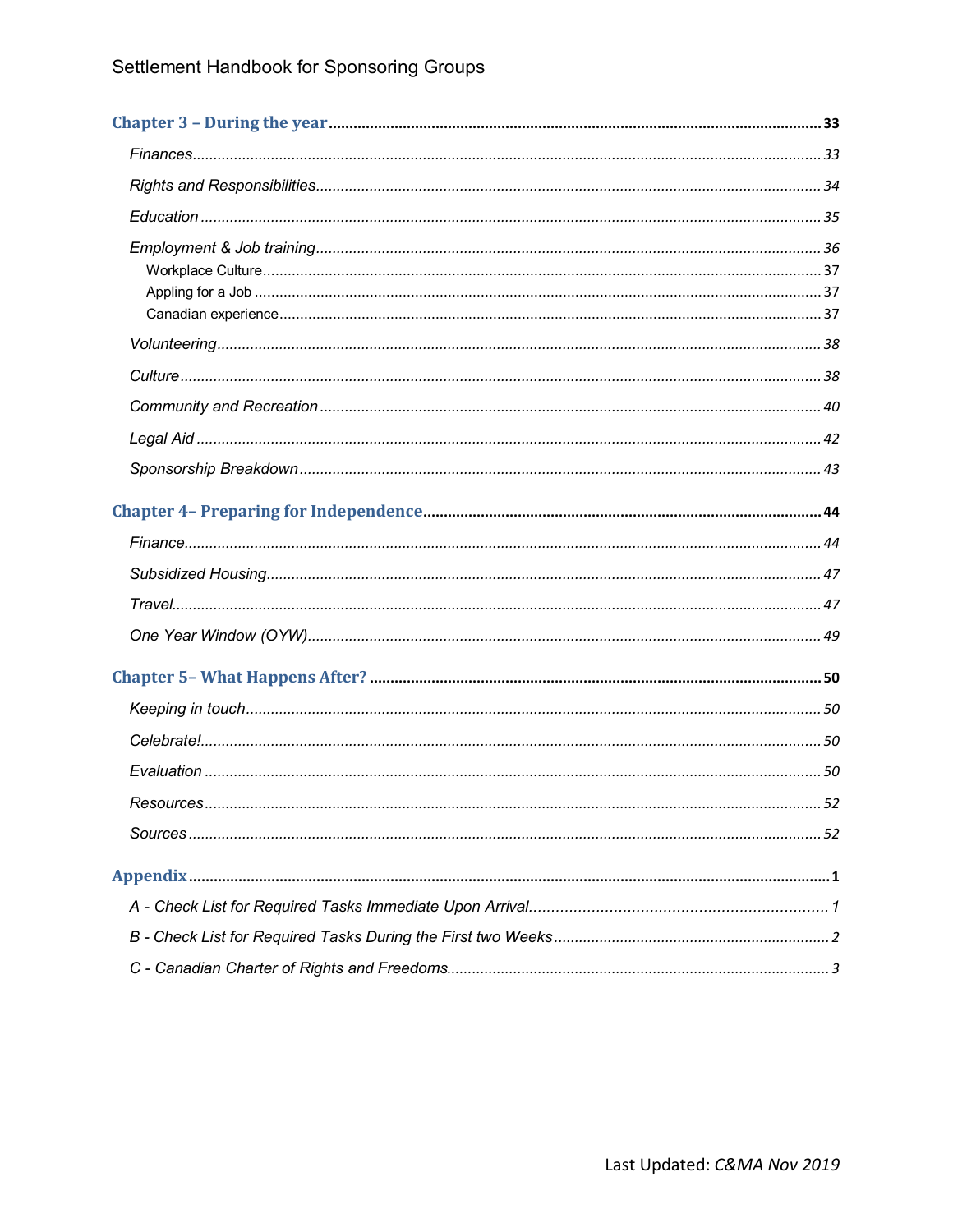#### <span id="page-3-0"></span>**Pre – Arrival**

#### **Travel Arrangements**

Travel arrangements are typically made by the [International Organization for Migration](https://www.iom.int/) (IOM), and will be communicated to the CMA SAH via an emailed **Notice of Arrival Transmission (NAT).** The Refugee Sponsorship Program staff will notify the CG and co-sponsors when it has been received.

Once the NAT has been received, it will be about 10 days to a month before the newcomers will arrive. Sponsors are required to review their settlement plan and revise the budget plan as needed to account for increases to the minimum RAP rates and/or cost of living as they prepare for the arrival of the family.

If the newcomer will have a lay-over or overnight stay enroute to their final destination, IOM will provide assistance in getting to and from their connecting flight and will arrange for their overnight accommodations.

Upon arrival in Canada, the newly arrived refugee(s) will usually be asked to provide a mailing address in Canada to which the Permanent Resident (PR) card will be sent. Please be sure that the family understands that when they first land at the port of entry (airport in Canada), they will receive **Confirmation of Permanent Residence** documents. They will need to check that their names are spelled correctly.

They will also receive Interim Federal Health Program (IFH) and they may also have the ability to request their Social Insurance Numbers (SIN) at the port of entry into Canada, which will save your settlement team a trip to the local Service Canada office.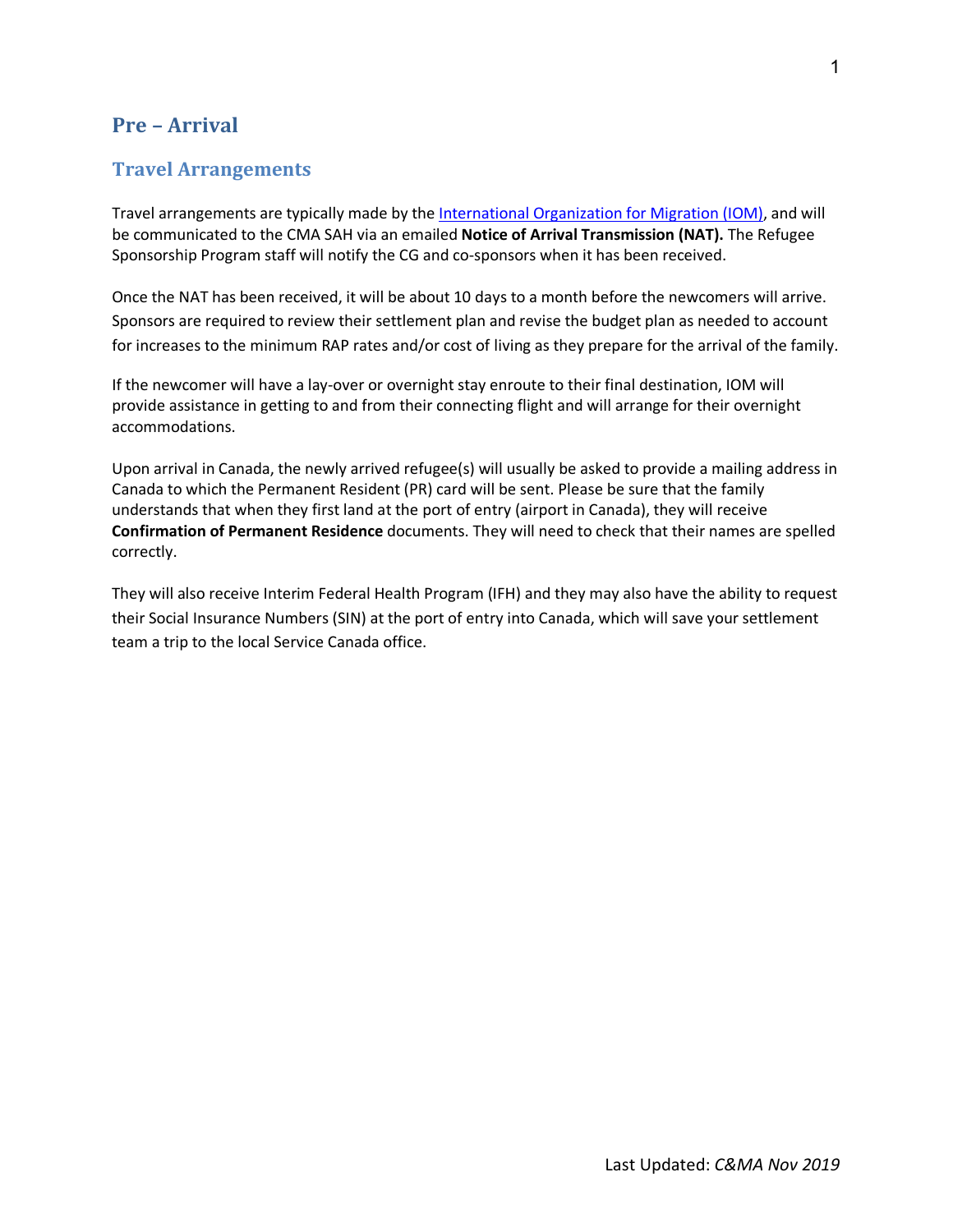## <span id="page-4-0"></span>**Chapter 1 – Week of Arrival**

#### <span id="page-4-1"></span>**Airport Arrival**

The airport arrival is often a much anticipated moment for the sponsoring group. There are generally a lot of people at the arrival area so it is a good idea to make a welcome sign with the newcomers' names in both English and their native language to hold up when they exit the arrival area. This way they have something to look for in the sea of people at the arrival hall.

- Keep in mind that the newcomer(s) might not have left their country by choice and have many times been forced to leave their family, or parts of it, behind. Remember that their feelings can be different to yours and might even be mixed between relief of arriving to Canada and sadness for leaving their family behind. Meeting too many people at the airport might be overwhelming for the newcomer(s), especially after the long trip they just made. It is therefore recommended to have a smaller group meeting the newcomers at the airport. Although the sponsoring group might feel like celebrating, the newcomer(s) probably need some rest.
- For people arriving at the airport it might take time to go through customs so be patient while waiting. Wait at the passenger pick-up area until the refugees arrive with an IRIS (Immigration Reception and Information Services) representative. Staff at IRIS helps the refugees through the Canadian customs and immigration at the airport. They wear red sweaters and are easily recognizable.
- Remember to organize for a translator to attend the airport arrival if language might be a problem for communicating with the newcomers. It may be overwhelming with the long trip to Canada and then to arrive in a country where they do not understand the language. To have someone speaking the newcomer(s)' language at arrival may ease some discomfort that might exist for the newcomer(s). (If a translation person cannot be arranged, you might want to try a translation app like iTranslate which can be downloaded for free. Just be aware that they are not 100% accurate.)
- The newcomer(s) may not be aware of your role as a sponsoring group when they arrive. It depends on how much information they have received before departure. Therefore, as a sponsoring group you should include in your introductions at the airport that you will support them through their settlement in Canada and also emphasize that you will be around to help them out when needed. This way they learn which people will be returning to assist them throughout the first year. This should also be repeated at a later occasion such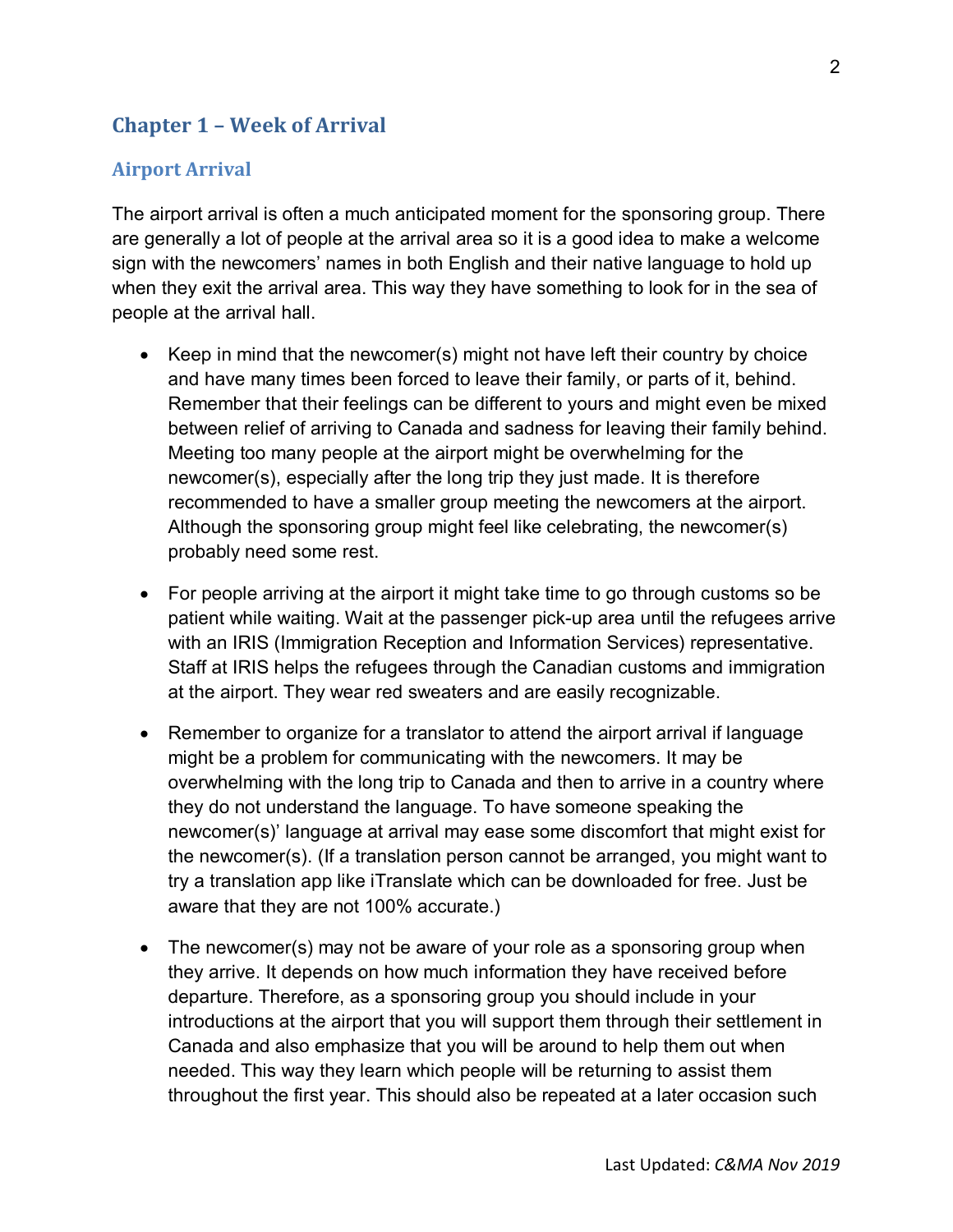as when talking about expectations of the newcomer(s) (page 8) as the airport arrival can be overwhelming and it might be difficult to take in all the information given at once.

- Especially in the beginning, it is important not to separate parents and children without the parents understanding or agreement. It might seem more convenient to only bring the parents when going for appointments etc. but this can become a very uncomfortable experience for both parents and children. Remember what they have, and are, experiencing is probably very traumatic and staying together might be a great comfort for them. If there is ever a need to separate parents and children for any reason, make sure that you do it with the parents' agreement.
- As a sponsoring group you will probably want to take pictures with the newcomers when they arrive at the airport. Remember that they are probably very tired after the long trip and are faced with many new impressions at once. If you decide to take pictures, ask the newcomers if it is ok and only take a few pictures to make the process quick.
- Permanent Resident cards should arrive in a few weeks at their new address (check status here[:http://www.IRCC.gc.ca/english/my\\_application/status.asp?s=7\)](http://www.ircc.gc.ca/english/my_application/status.asp?s=7)
	- $\circ$  If the newcomer(s) were not able to provide the address at arrival the sponsoring group can contact the C&MA'S SAH Representative to update the information online [\(Link to IRCC's Address Notification page](https://services3.cic.gc.ca/ecas/?app=coanotify&lang=en&_ga=1.236556801.1897246572.1412707508))
	- o Newcomer(s) who are not able to provide an address at the airport will be given an IMM 5456 (Address Notification—Permanent Resident Card). The sponsoring group can assist them in completing this form and fax it back to the PR Card Processing Centre at 1-902-564-7317, however you may note that contacting the C&MA'S SAH Rep. to do it online is an easier and faster option. To avoid a \$50 processing fee, the refugee's permanent address in Canada must be provided to IRCC within 180 days after entering Canada.

#### <span id="page-5-0"></span>**First Day**

After picking the refuges up at the airport there are a few things that need to be covered during the first day. Remember that the refugees are probably tired and overwhelmed from travelling so try to keep information to a necessary minimum during the day of arrival. Things that you need to go through during the first day:

It can be a great benefit to provide the newcomers with a welcome binder for their orientation. This binder should be prepared ahead of time. As there will be a lot of information to take in for the newcomers during their first week, having it in written format as well gives them a chance to look over the information whenever they need it. The binder can be given to the newcomers on the first day but do not expect them to look through it right away. After the first week's orientation you can ask them to go back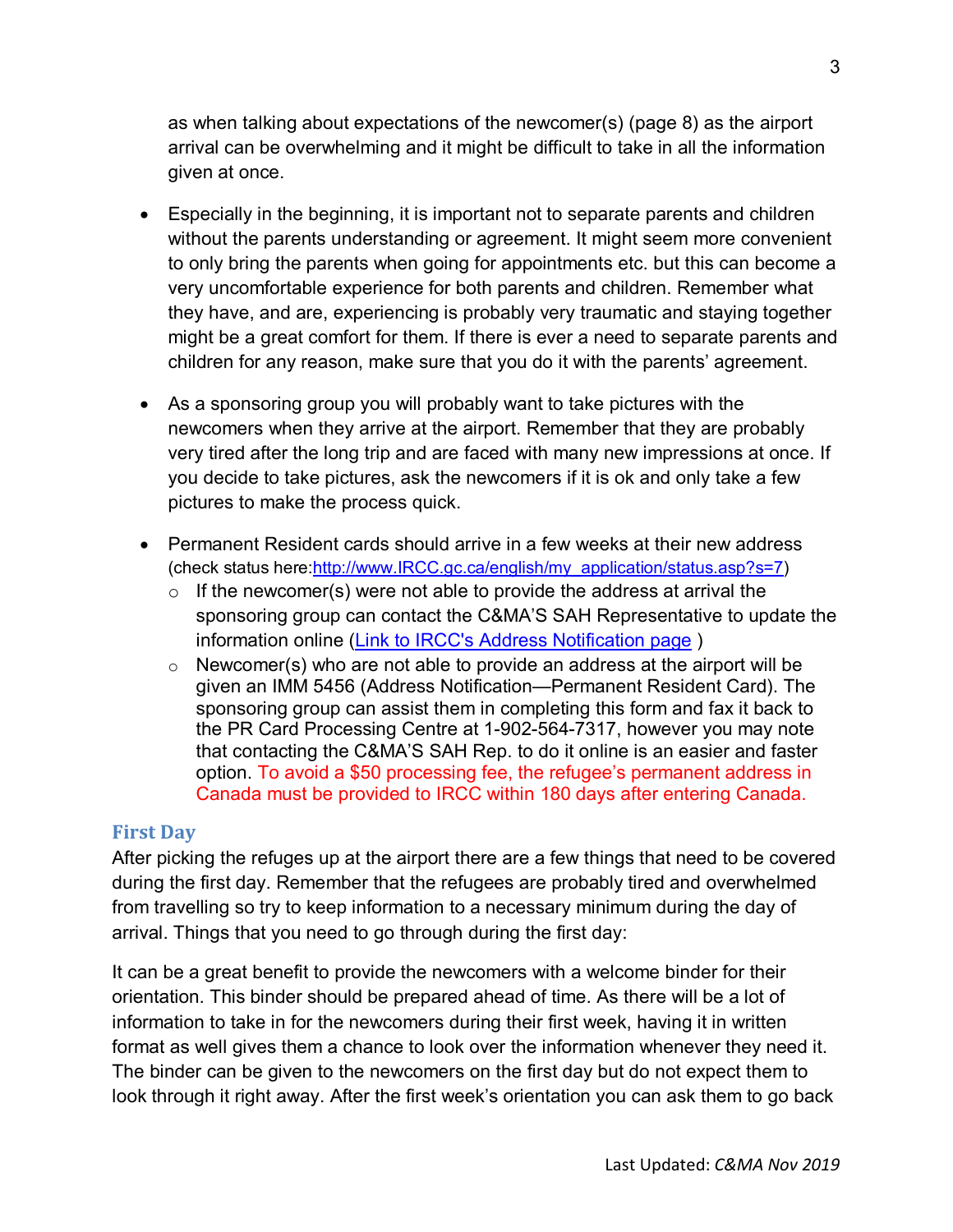to review the information in the folder.

This welcome binder should contain information such as how to use the appliances in their home, how to call 911, a list of necessary phone number, such as the contact information for the members of the sponsoring group etc. You can also suggest that they keep the binder for all their important paper work regarding immigration. The information is most easily provided in key points. This binder is not a replacement for providing the information verbally but is a supplement that the newcomers can use as a resource to go back to when needed. Make sure that it is translated into their language, as well as in English or French. If you need assistance with translation, contact a settlement agency which you can find at: <http://www.settlement.org/findhelp/>

- During the first day check the Confirmation of Permanent Residence Forms to ensure that all names, gender and dates of birth are correct. Contact C&MA'S SAH representative if there are any concerns, or if the newcomer arrived with a Single Journey Travel document that was taken away from them. The C&MA'S SAH representative can contact Port of Entry to get it back if it is reported immediately
- One of the most important things to do during the day of arrival is to give the newcomer(s) information about how to call 911 in case of emergency as well as providing them with a phone to do so. The sponsoring group also needs to explain the difference between calling 911 and the local police office and provide them that phone number as well.
- Provide information about the nearest walk-in clinic and hospital and explain the differences between the two such as to which one they should go for certain specific services. (For sponsoring groups that are located in Ontario, you can also explain what Telehealth Ontario is, and when and how they can make use of it. Telehealth provide service in English and French and has translation support for other languages as well as a direct TTY number for people with hearing and speech difficulties. You can find more information about Telehealth here: <http://www.health.gov.on.ca/en/public/programs/telehealth/>) Other provinces may have a similar Telehealth program in place – check with your local settlement agency to learn more.
- Provide a list of important phone numbers that the newcomers need, such as emergency numbers and a list of phone numbers to committee members who are available 24 hours during the first days after arrival in case of emergency.
- It is suggested that the group provides a picture of each committee member with their name attached as the newcomers can be overwhelmed by all the new people and will want to know who they can trust.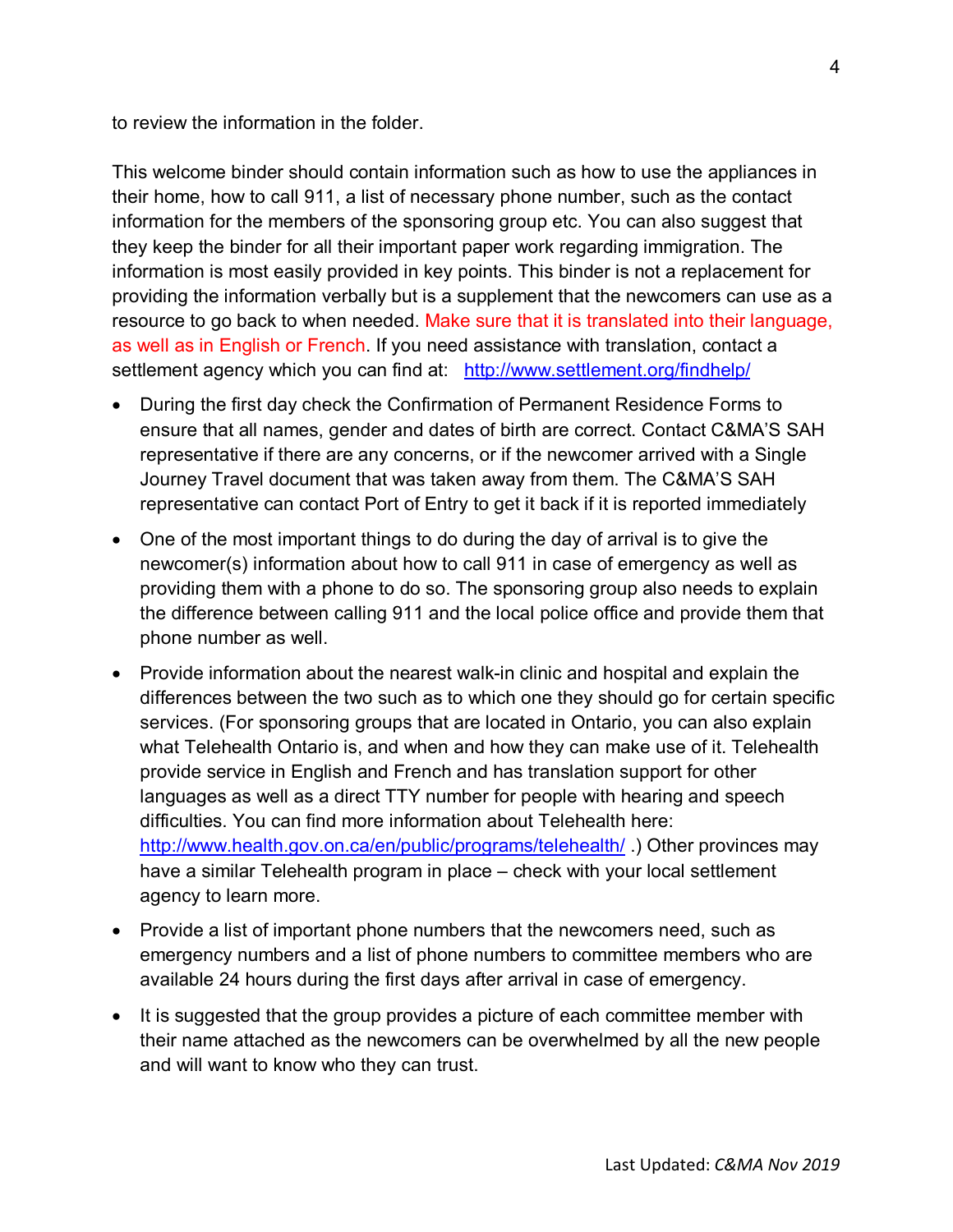- Make sure that the newcomers know how to use appliances, such as shower, toilet, telephone, stove, fire alarm etc.
- Have easy to make snacks/food/drinks for the first couple of days. You can research and buy food items popular in their country that can make them feel more at home.
- Provide a small amount of cash for the newcomers.
- Give them the opportunity to call their family inside and outside Canada. Provide them with a phone card or phone with a phone plan and explain how it works and how much they can call. If the newcomers have to buy the phone themselves, take them to a store where they can buy a cheap phone and make sure they get a plan or phone card that suits their needs.
- Before you leave arrange for a time to meet the next day.
- For specific check lists of tasks that are **required immediate upon arrival** go to Appendix (A).
- For specific check lists of tasks that are **required during the first two weeks** go to Appendix (B).

#### <span id="page-7-0"></span>**Visits and Privacy**

During the settlement process it is important to remember your role as a sponsoring group in relation to the newcomer(s). It is important to respect the privacy of newcomer families, especially in their own home. Think about how you would like people to treat your privacy if you were in the newcomer(s) situation. It is important to continuously reflect on the power differentials that exist between the sponsoring group and the newcomers.

One of the more important points related to visits and privacy is the visits with female refugees. Due to the power imbalance between a sponsoring group member and the refugees, no men from the sponsoring group should be alone with sponsored newcomer women, especially in their home. The women may have a history of abuse or have experienced other situations which have led to the lack of trust in men; therefore it is important to be extra conscious about this. The women may also feel uncomfortable being alone with a man for religious or cultural reasons. Make sure to always have a woman from the sponsoring group present when a man visits newcomer women. This is out of respect for the woman. If there are concerns about this ethical practice please contact the C&MA'S SAH Representative at the national office.

Here are some guidelines on what you can do to guard their privacy: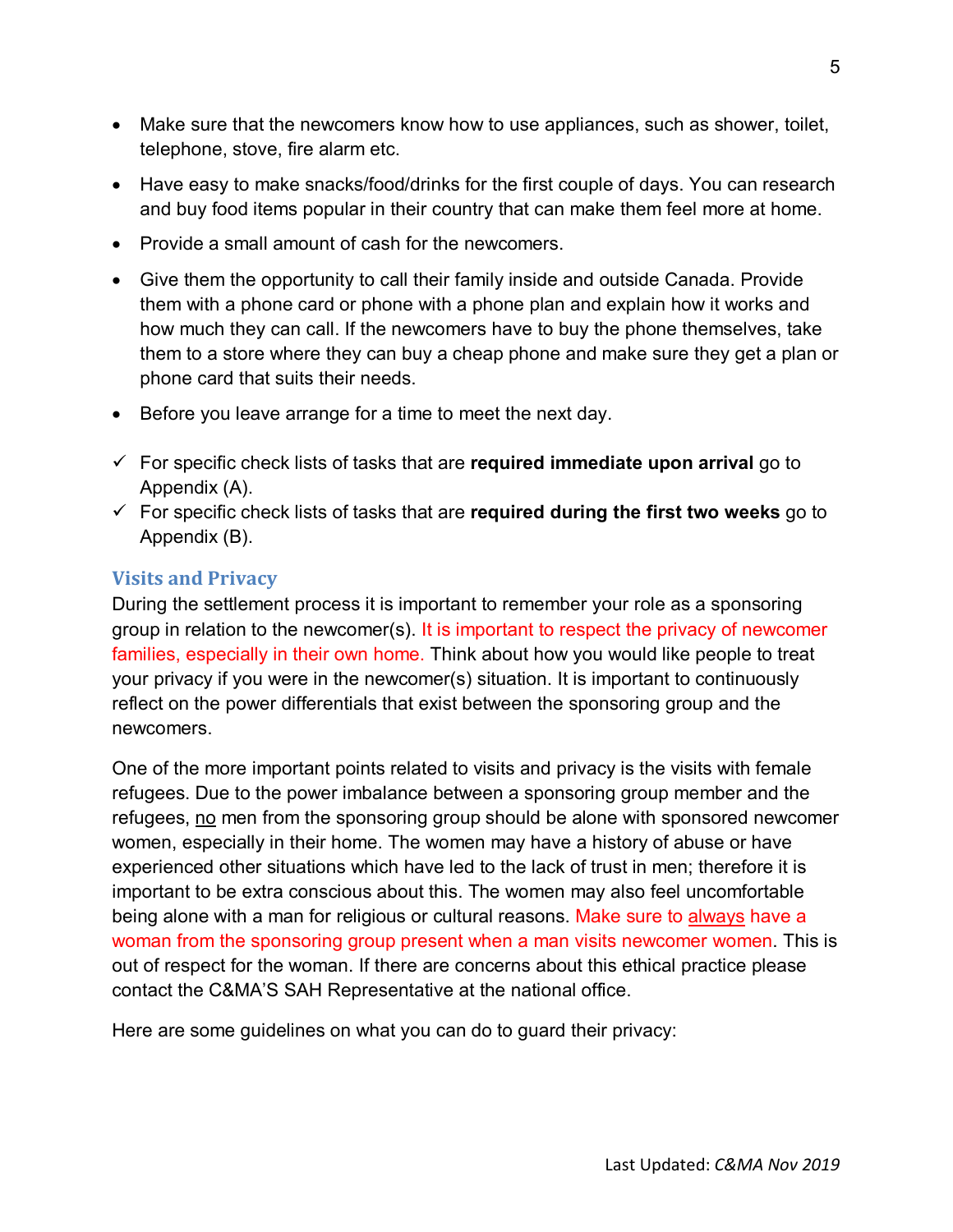- Call ahead of time to make an appointment before going to visit the newcomer(s) in their home. This shows them that it is common practice to call before a visit as well as respecting their privacy.
- If people wish to contact the newcomer(s), let the newcomers know who is going to contact them and why.
- Avoid sharing unnecessary private information about the newcomer(s) within the sponsoring group such as information that you would not like to be shared about yourself. Only discuss matters about the newcomer(s) with people who are directly involved with the settlement support.
- Do not publish or forward the names, addresses, and telephone numbers of any member of the newcomer(s) to anyone or any organization outside of the sponsoring group without the newcomer(s)' specific permission.
- Do not discuss the newcomer(s)' private issues with anyone without their permission. This includes discussions with other members of the sponsoring group as well as settlement organizations.
- Make sure to include the newcomer(s) in conversations when they are present, especially conversation that is about them. This is important to do even though their English or French is not very strong to make them feel included, listened to and understood.
- Do not expect settlement agencies and other organization to keep you completely informed on their work with the newcomer(s), the workers are bound by privacy legislation.

## <span id="page-8-0"></span>**Managing expectations of Sponsoring Group**

As a sponsoring group you may have certain expectations about how the sponsorship should be done and what you imagine the results of the sponsorship will be like for the newcomer(s). It is really important to remember that things do not always go as planned and this might not be a negative outcome. It is good to always keep an open mind as well as to be flexible in doing things differently than what might have been planned from the beginning.

- It is very important for the sponsoring group members to be conscious of their own expectations of the newcomer(s), especially when it comes to attending events. When inviting the newcomer(s) to events, you must ask them if they would like to attend the event and not assume so. It is up to the newcomer(s) how much they would like to be involved in social gatherings.
- When it comes to church related events, it is important to explain freedom of expression of religion to the newcomer(s). They might have been persecuted for their religious beliefs and are afraid to express their beliefs openly. Explain the Charter of Rights and Freedoms (specifically freedom of religion, belief and expression) in an easy to understand way with an interpreter present if needed. See Appendix C.
- You can invite the newcomer(s) to talk about their religion, but it should never be forced and it is up to them if they feel comfortable enough to do so. Do not assume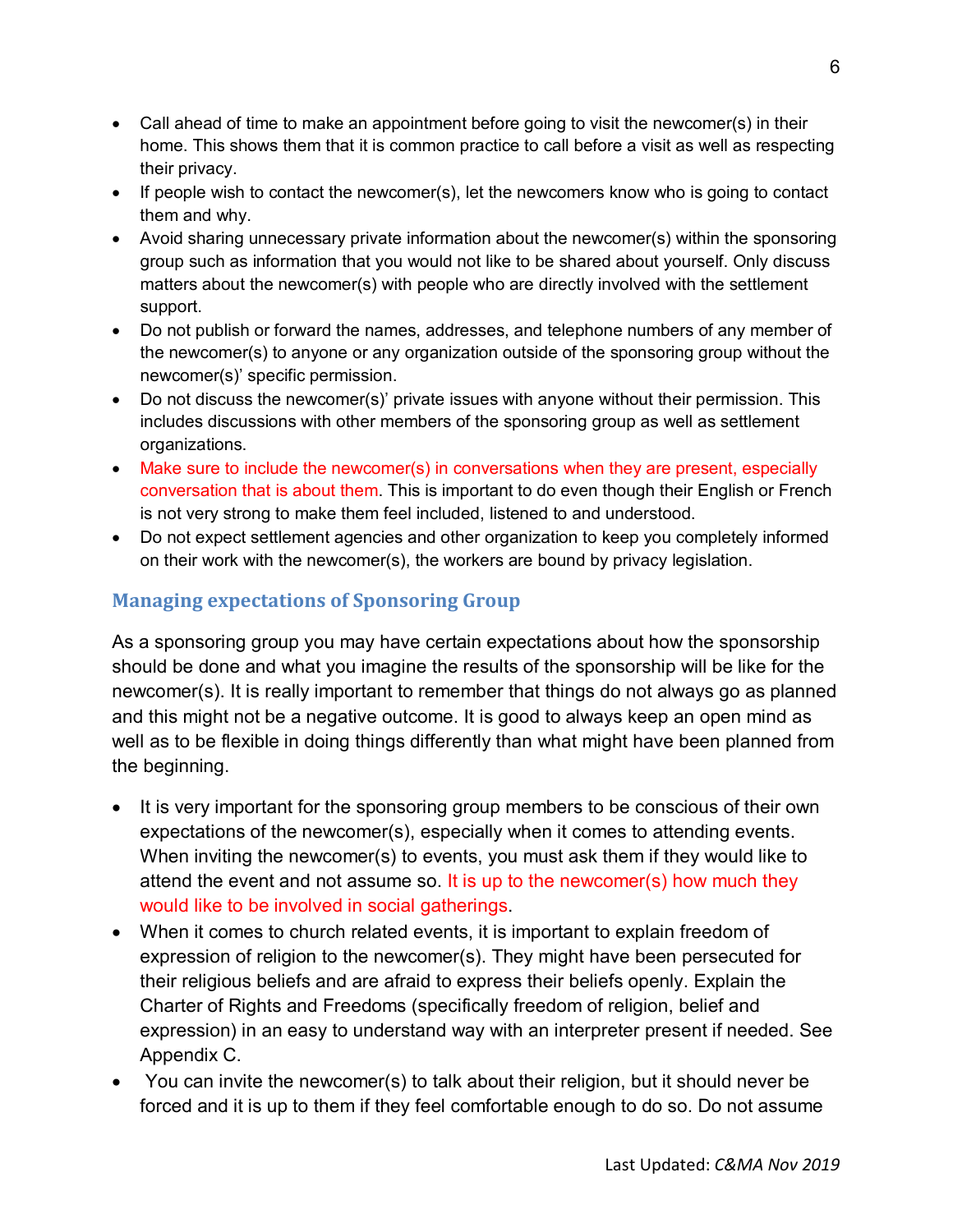that the newcomer(s) have any specific religious affiliation. You can describe what church you belong to and that it is open to people from other religions as well.

- One important aspect of events and social gatherings is to not single the newcomer(s) out or ask them to speak in front of a group of people. This can be a very uncomfortable experience and may make them feel less as if they belong and more as an outsider.
- In all, be conscious of your own expectations. Always ask the newcomer(s) before taking them out to a social event and be aware of the power you hold as a sponsoring group and how it can be seen from the newcomer(s)' perspective. They might feel as if they have to attend events since you are helping them with their new life in Canada. Even if you might not be able to remove it, try to minimize that power difference by asking questions, explaining things clearly and simple and make sure they understand their right to say no.

#### <span id="page-9-0"></span>**Responsibilities of Newcomers and Sponsors**

It is necessary to discuss expectations and responsibilities with the newcomers soon after arrival. This is important so that everyone involved have the same understanding of who is responsible for what. If there is a language barrier it is necessary to have an interpreter present in order to avoid misunderstandings. Things to be explained and discussed are, but are not limited to:

- Finances
	- o Monthly allowance including, if applicable, Child Tax Benefit etc.
	- $\circ$  Living expenses who pays rent, food etc., and what 'living expenses' include.
	- o Who pays for what (newcomers vs. sponsoring group).
	- $\circ$  Bills understanding of who pays the bills, how much, etc.
	- $\circ$  Travel loan what is it, how much do they pay each month, when do they pay and how do they make the payments.
	- $\circ$  Savings if possible.
	- o Banking understanding of bank card, bank accounts, bank fees, cheques, bank machines, etc.
- Schooling/Employment
	- $\circ$  LINC/ESL importance and requirement to learn English or French, when to sign up etc.
	- $\circ$  Register children for school how to register, vaccinations, legal requirement for children 6-16, etc.
	- $\circ$  Employment/Work experience importance of Canadian work experience, possibility of part-time or evening work etc.
- **Emergency**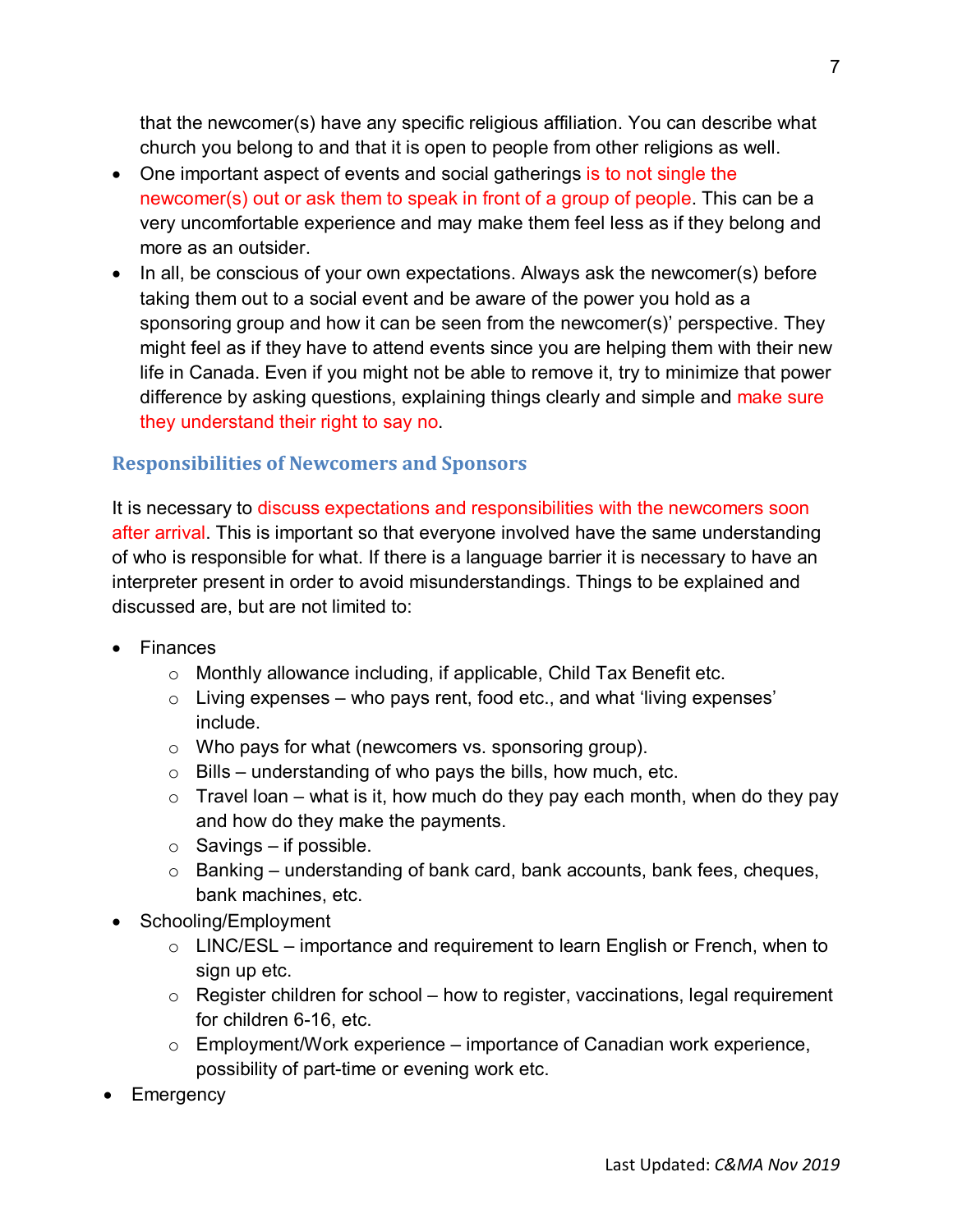- o What to do in case of emergency
- o How to call 911
- $\circ$  Non-emergency options walk-in clinics, local police etc.
- Phone, internet & TV
	- o Different cell phone plans
	- o Cost of cell phone, internet and TV
	- $\circ$  How to call abroad in the most cost effective way
- Medical & Dental needs
	- o Provincial Health care cards (ie. OHIP if in Ontario)
	- o IFH-Interim Federal Health coverage
	- o Dental
- Canadian Laws, Rights and Freedoms
	- $\circ$  Right to Free Speech, Freedom of Religion, women's rights, driving in Canada, vehicle and property insurance, compulsory education of children, domestic violence, rights as permanent residents

It is beneficial to have the above points discussed and written down and provide a copy for the family; if possible it is good to provide an extra copy of the document in the newcomer(s)' native language. It is suggested that a basic contract be drafted which lays out the most important requirements and that the family to confirm that they understand what was discussed. If they agree to sign the document, make sure that they understand exactly what is written down and that they agree with the information. This document is not legally binding but is a good tool as it can be used in case of doubts or uncertainties of what was discussed. It is necessary to do a follow up on everything discussed after a few months, as a reminder of their responsibilities.

**Program Assurance** is conducted randomly by IRCC to ensure settlement supports provided by sponsors are in compliance with the sponsorship undertaking, financial guidelines and SAH agreement. It is therefore mandatory that sponsors upload all proofs of settlement supports (both financial and non-financial) provided to the newcomer family to the CMA SAH's cloud-based shared folder. A listing of appropriate proofs can be obtained by contacting the CMA SAH's Sponsorship Program staff team at [refugeesponsorship@cmacan.org.](mailto:refugeesponsorship@cmacan.org)

#### <span id="page-10-0"></span>**Communication:**

Good communication among members of the sponsoring group as well as with the newcomers is significant for a successful sponsorship. Spoken as well as written communication and documentation is important to avoid misunderstandings and to make sure that everyone is on the same page.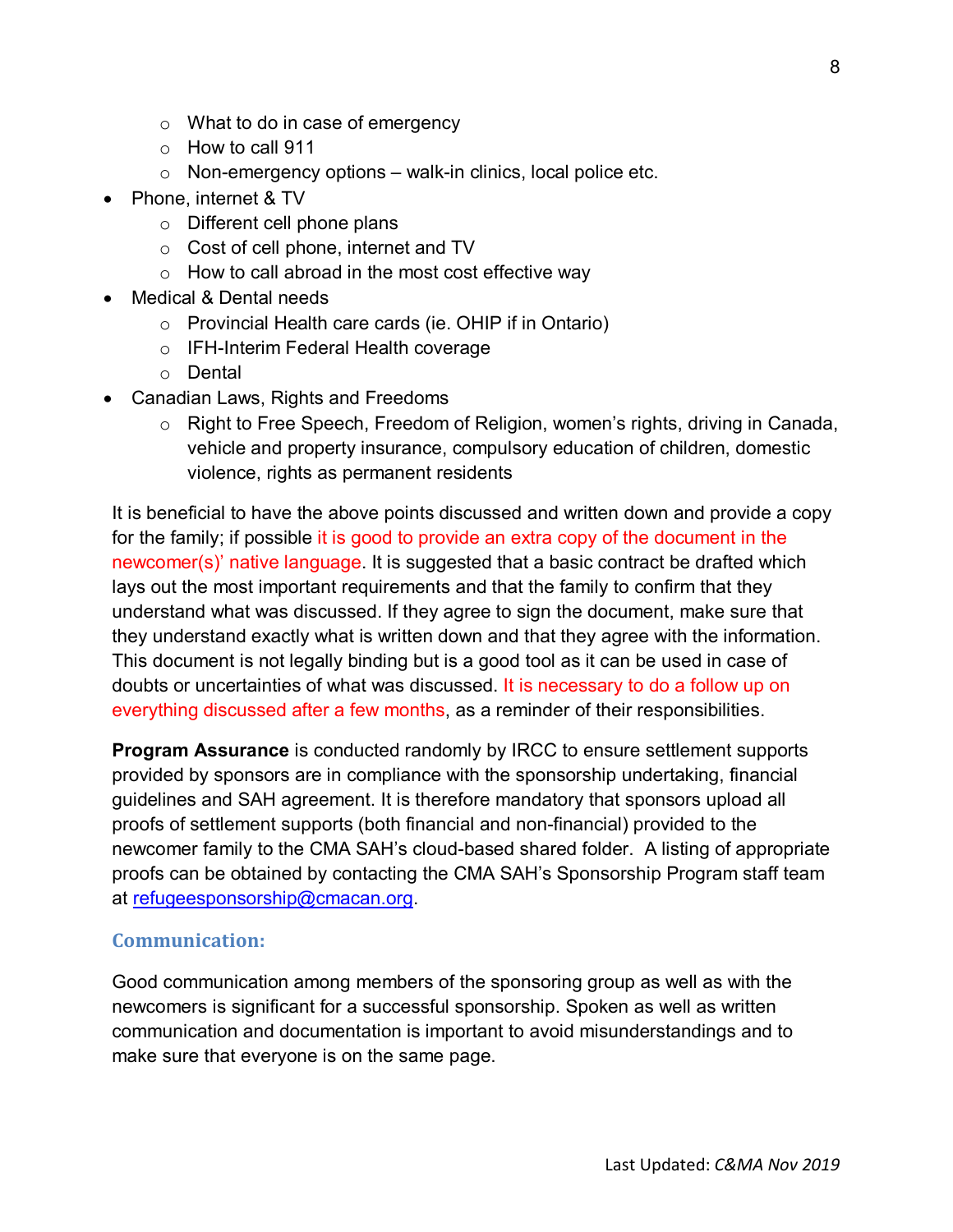- The sponsoring group needs to work as one unit, and not as separate individuals, to create the best possible sponsorship. Therefore, clear communication and documentation will help keep everyone in the sponsoring group updated on what has been done and what needs to be done in the settlement.
	- $\circ$  A structured way of sharing information among the sponsoring group members is important in order to work together as a group and keep everyone informed. One way of sharing information within the sponsoring group is through **Dropbox**, a free file hosting service where the group can create a secured account with a login where you can share documents, pictures etc. Dropbox allows users to create a special folder on each of their computers, which Dropbox then synchronizes so that it appears to be the same folder (with the same contents) regardless of which computer is used to view it. Every member can therefore access all files in all folders as they will have the same content. Files placed in this folder are also accessible through a website and mobile phone applications. To sign up go to:<https://www.dropbox.com/>
	- o Another way of sharing information is through **Google Docs/Google Drive**. Google Docs/Drive is a free, online service offered by Google. It allows users to create and edit documents online so it can be accessible on any computer. This is a step-by-step guide on how to access Google Drive:<http://www.gcflearnfree.org/googledriveanddocs/2/print>
	- o We recommend that you use one of the above file sharing tools if you do not have another alternative. We do not recommend that online communication is done through email only as it is important to have a record to go back to and it can easily become disorganized and confusing.
	- $\circ$  We also recommend that the sponsoring group members involved with the newcomers do write-ups on their visits, conversations and other necessary information about the newcomer(s) and share with the other members on a web-based portal. This will help to keep everyone up to date on what is going on.
- When receiving questions or requests from the newcomers, it is a good rule of thumb not to give promising answers without consulting with the rest of the sponsoring group members. Not saying yes or no in the moment will help to make sure no promises will be made that the sponsoring group members may not be able to fulfill later. Instead of saying a direct 'yes' or 'no' you can give answers such as "I will look into that and get back to you as soon as I have an answer for you" or "I will check with the other sponsor group members and talk to you once we have an answer". It is important that the newcomer(s) don't get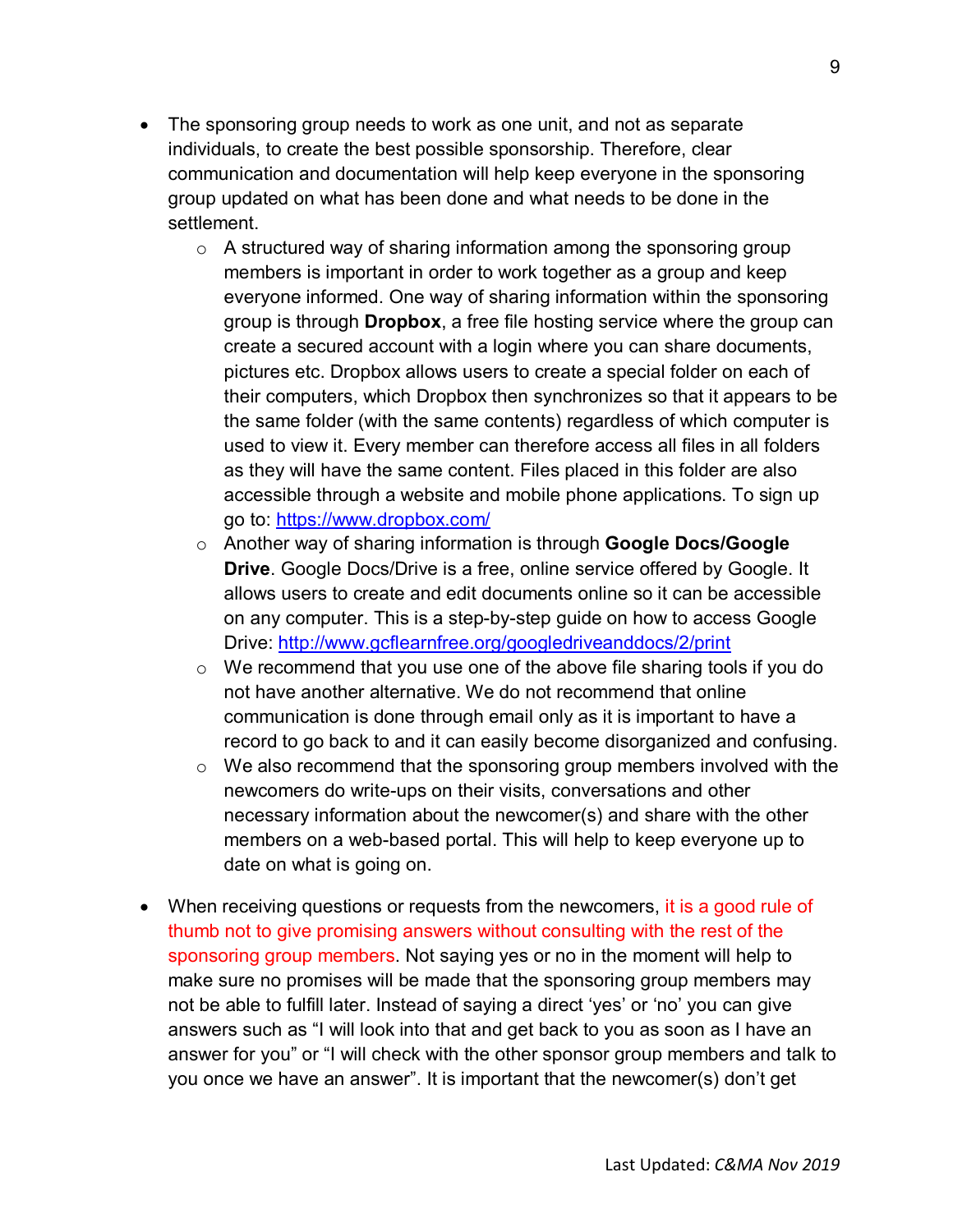mixed messages or lose trust when people are not able to follow through on promises.

- When explaining things for the newcomer(s) it is important to make sure that what you have explained has been understood. Even though people may be nodding, responding 'yes' to your questions or giving a general response this does not mean that they have actually comprehended the message clearly. Here are some tips for creating better communication:
	- o Write down key points in both English (or French as applicable) and the newcomer(s)' language, or if possible ask them to write down the key points themselves.
	- o Ask the newcomers to repeat key points back to you.
	- $\circ$  Review key points together, both orally and by reviewing the welcome binder.
	- o Invite them to ask questions.

#### **Newcomer Information Packages**

Canadian provinces and cities may offer Newcomers Information Packages to provide information on a wide range of community resources needed for settlement and integration of newcomers.

A listing of current newcomer guides prepared by different provinces and cities for newcomers can be found here: [http://www.toptipsclub.com/blog/immigration](http://www.toptipsclub.com/blog/immigration-citizenship/guide-for-newcomers-to-canadian-provinces-and-cities/)[citizenship/guide-for-newcomers-to-canadian-provinces-and-cities/](http://www.toptipsclub.com/blog/immigration-citizenship/guide-for-newcomers-to-canadian-provinces-and-cities/)

#### **Immediate Medical Needs**

Newcomers may have medical needs that have to be looked at soon after arrival. For this they can use a walk-in clinic or visit a community health center. Remember that they might need an interpreter while visiting, so see if you can find a clinic with staff that speaks their language or arrange for an interpreter to accompany them. Inform the newcomer that they need to bring their Provincial Health Card or IFH card with them every time they go to seek medical attention. It is therefore important that the sponsoring group assists them as soon as possible after arrival with applying for both IFH and Provincial Health cards.

If they need to seek medical care before they have received IFH or Provincial Health cards coverage the sponsoring group should call C&MA'S SAH representative who can assist you with scheduling an appointment at a Immigration, Refugees and Citizenship Canada (IRCC) office to apply for IFH.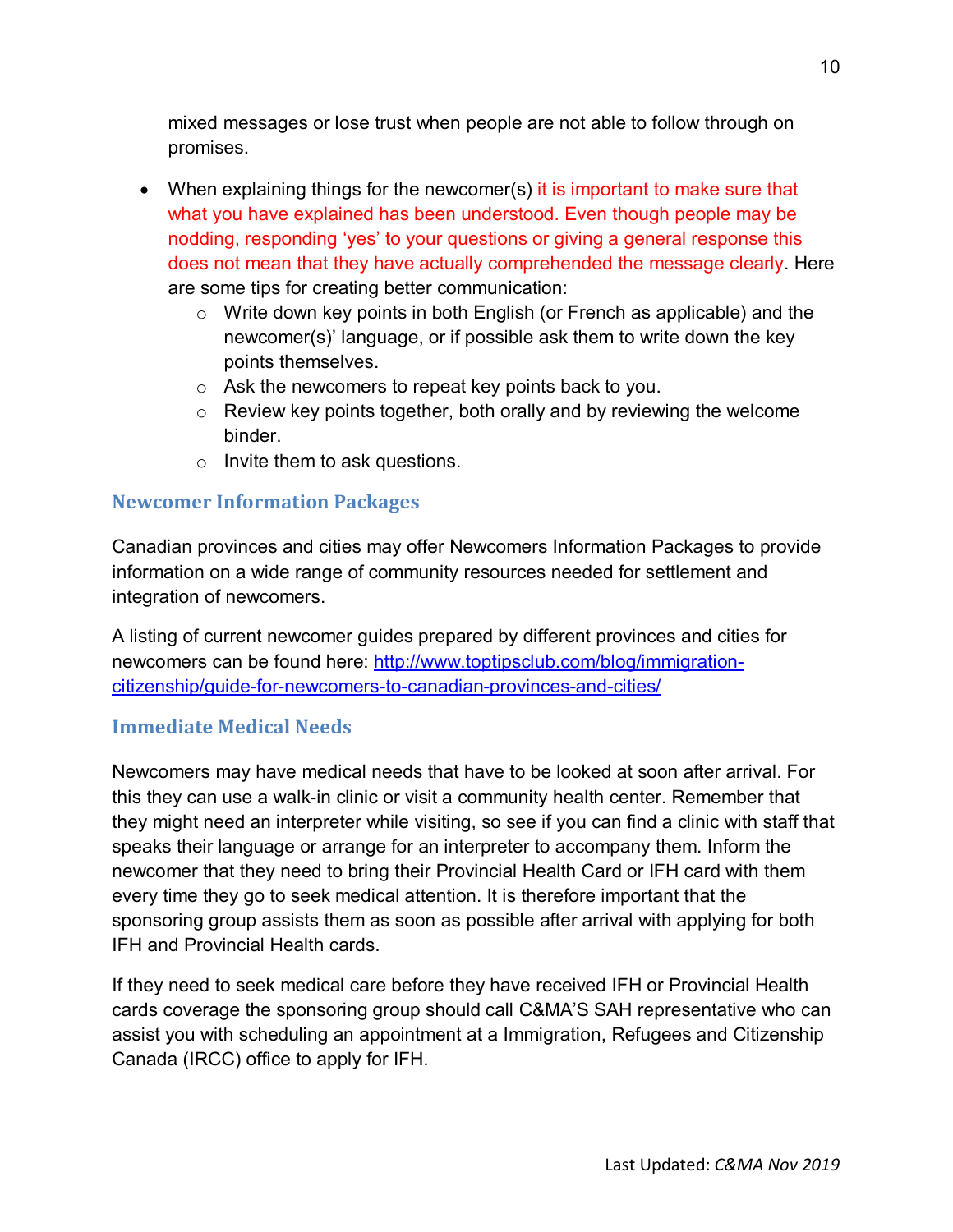Newcomer(s) sponsored through the BVOR and JAS programs will need to be scheduled for appointments with their nearest local IRCC's office. The CG representative should confirm with the local IRCC office assigned to them how and when this appointment will take place.

#### <span id="page-13-0"></span>**Interim Federal Health Program (IFH)**

It is important to apply for IFH as soon as possible in order to receive medical coverage for refugees in the period prior to qualifying for provincial health care coverage.

If the newcomer(s) are sponsored through the **Joint Assistance Sponsorship (JAS) program**, the application for IFH should be done at the assigned [local IRCC](http://www.cic.gc.ca/english/information/offices/help.asp) office during their interview with a IRCC official. The sponsoring group needs to ensure that this is done when settling the refugees into their new home.

If the newcomer(s) are sponsored through the **Blended Visa Office Referred (BVOR) program**, the application for IFH will be done during their Resettlement Assistance Program (RAP) interview with IRCC. At least one member from the sponsoring group needs to be present at that interview.

For all other refugees applying for IFH, an appointment has to be made with a Citizenship and Immigration office. Please refer to [IRCC's website](http://www.cic.gc.ca/english/information/offices/help.asp) for information and assistance to make an appointment with IRCC**.**

Applying for the IFH Program:

Refugees must fill out an IFH application form and bring it to their local Citizenship and Immigration office once they arrive in Canada. The application requires a photograph which must fit the requirements exactly or the form will not be accepted. If your form is accepted you will begin to receive IFH coverage immediately.

- A guide to the IFH application can be found here: Guide 5568 - [Application for Interim Federal Health Program Coverage \(IFHP\)](http://www.cic.gc.ca/english/information/applications/guides/5568ETOC.asp)
- See IFH application form on appendix D. This form is used both for initial IFH applications as well as IFH-Extension applications.

Alternatively, you can mail in the form but your coverage will not activate until your application has been accepted by Immigration, Refugees and Citizenship Canada, this can take around six weeks to process. C&MA'S SAH Representative therefore recommends that the sponsoring group accompanies the newcomer(s) to apply at their local IRCC office within the first week of arrival.

Resettled refugees who receive governmental resettlement assistance under the Resettlement Assistance Program (RAP) ("RAP" is the funding that is provided for Blended Visa office referred- BVOR sponsored refugees) are eligible for expanded Health-Care Coverage..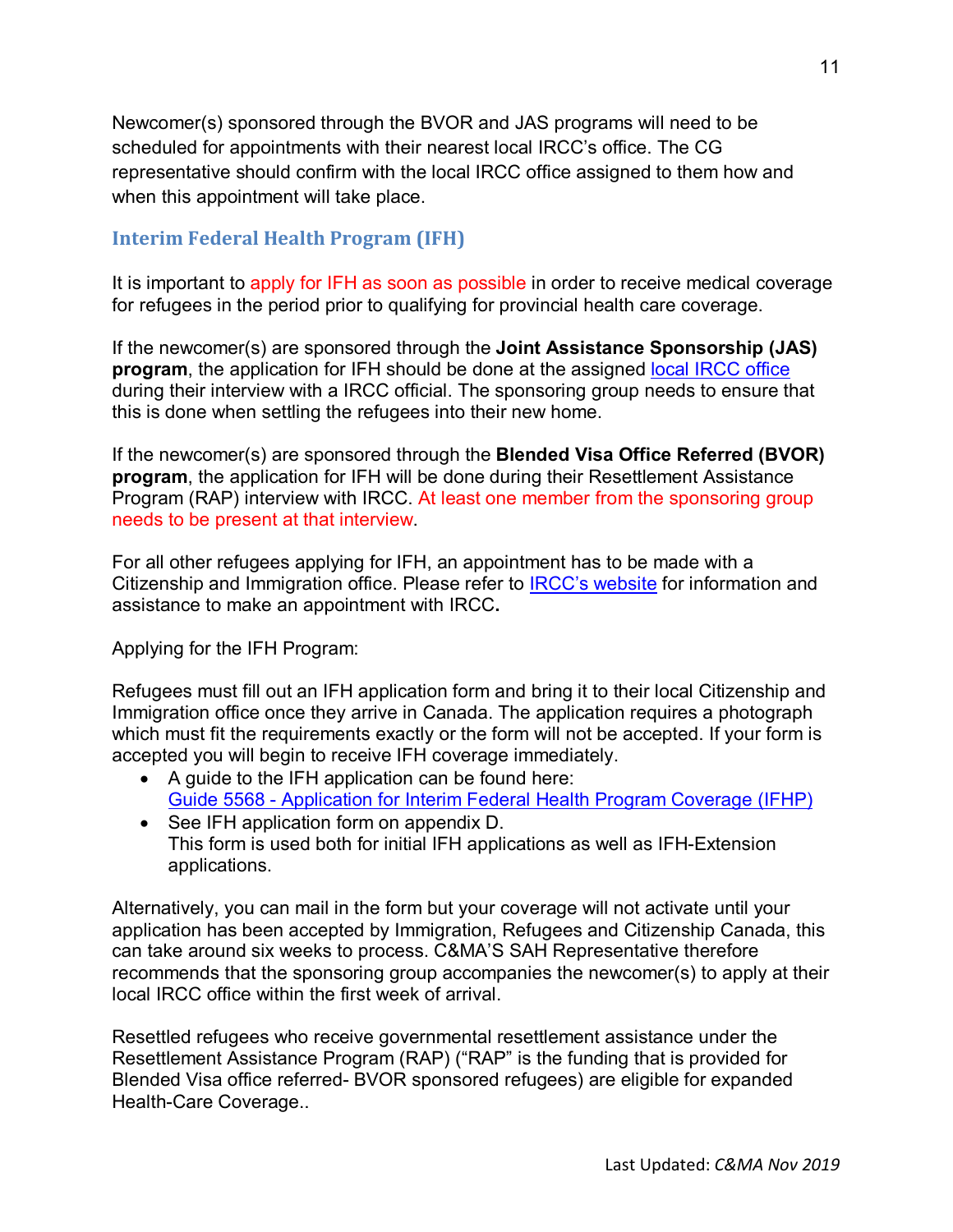- They will remain eligible for IFHP expanded Health-Care coverage as long as they receive income support from a governmental resettlement assistance program, or are under a private sponsorship.
- This applies to Government-assisted refugees; Visa-Office Referred (BVOR) refugees and Joint Assistance Sponsorship Program (JAS) refugees.

Resettled Privately Sponsored Refugees (PSR – sponsor-referred) do not receive RAP funding and are **not** eligible for expanded Health-Care Coverage.

• They will however remain eligible for covered medications and vaccines needed to prevent or treat a disease posing a risk to public health or to treat a condition of public safety concern, as long as they are under private sponsorship.

Beneficiaries can get health-care services or products in Canada from health-care providers who are registered with Medavie Blue Cross. For a list of registered healthcare professionals in your area, visit [Medavie Blue Cross.](http://www.ifhp-pfsi.ca/)

To learn about the services that the IFH program covers, visit: [https://provider.medavie.bluecross.ca](https://provider.medavie.bluecross.ca/) for a [downloadable version.](https://www.medavie.bluecross.ca/cs/BlobServer?blobcol=urldata&blobtable=MungoBlobs&blobheadervalue2=abinary%3B+charset%3DUTF-8&blobheadername2=MDT-Type&blobkey=id&blobwhere=1187213437656&blobheader=application%2Fpdf) NOTE: The IFHP is not designed to reimburse beneficiaries directly. If a beneficiary pays for services/products covered by the IFHP, the individual cannot be reimbursed.

The newcomers must inform the healthcare provider prior to receiving the service that they have coverage under the IFH program and therefore they will need to send your bill to Medavie Blue Cross. They must provide the doctor with the Interim Federal Health Program Certificate they received from Immigration, Refugees and Citizenship Canada. To ensure validity, the doctor will take the papers and run a check by phone or online.

The eligibility or coverage type is based on the particular immigration status. The initial period will be no more than 12 months but can be extended for cases receiving government support for longer, i.e. JAS cases. This should be done four weeks prior to the expiration date on their eligibility document to avoid gaps in coverage.

• For more in-depth information on how to apply for an IFH extension please refer to: Guide 5568 - [Application for Interim Federal Health Program Coverage \(IFHP\)](http://www.cic.gc.ca/english/information/applications/guides/5568ETOC.asp)

<span id="page-14-0"></span>*Be aware that the regulations for IFH change quite often and we might not have been able to update the information in this document to reflect current policies. If you have any questions or concerns about IFH, please contact the C&MA'S SAH representative for the most up-to-date information.*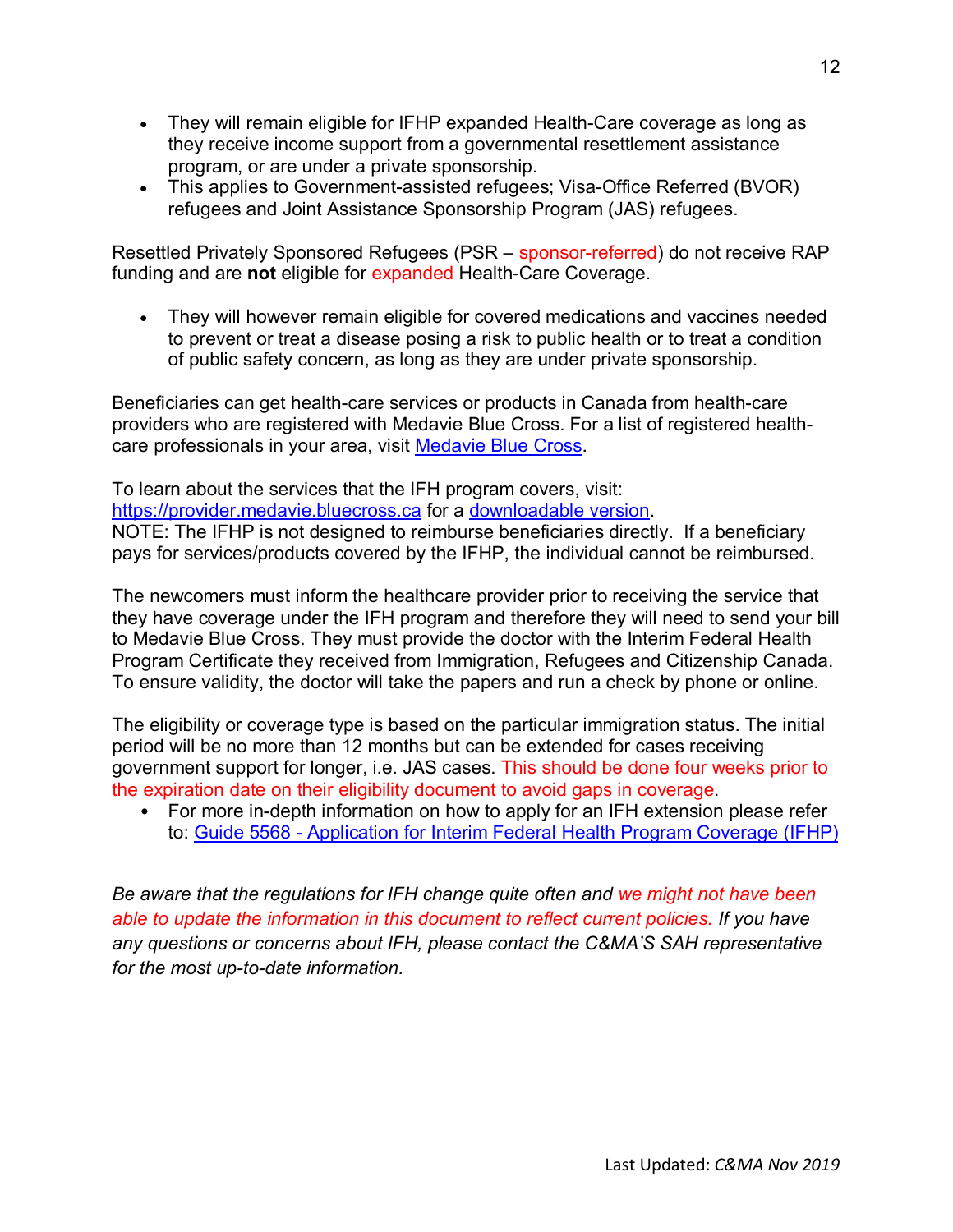#### **Provincial Health Coverage**

Newcomers should apply for a health insurance card from their provincial government as soon as possible upon arrival in Canada. In most provinces, each family member will receive their own health card with a personal health identification number. The exception is Manitoba, where only adults receive health insurance cards and children are placed under their parents' card. Be sure to recommend to the family that they carry their health insurance card at all times in case of an emergency.

Application forms are available from your province's ministry of health online or in person.

It is very important that you check the box "Convention Refugee /Protected Person", NOT "Permanent Resident under section "C" on the application form where applicable!

When applying for a health insurance card, the newcomer will likely need to provide identification such as

- o Proof of Citizenship or eligible Immigration status.
- o Proof of Residency in the province.
- o Support of Identity.

A listing of links for Provincial Health Services by province:

British Columbia [www2.gov.bc.ca/gov/content/health/health-drug-coverage](http://www2.gov.bc.ca/gov/content/health/health-drug-coverage)

Alberta — [www.health.alberta.ca/](http://www.health.alberta.ca/)

Saskatchewan — [www.ehealthsask.ca/HealthRegistries/Pages/default.aspx](http://www.ehealthsask.ca/HealthRegistries/Pages/default.aspx)

Manitoba — [www.gov.mb.ca/health/index.html](http://www.gov.mb.ca/health/index.html)

Ontario — [www.health.gov.on.ca/en/public/programs/ohip/default.aspx](http://www.health.gov.on.ca/en/public/programs/ohip/default.aspx)

Quebec —

[www.ramq.gouv.qc.ca/en/citizens/health-insurance/health-insurance-card/pages/description.aspx](http://www.ramq.gouv.qc.ca/en/citizens/health-insurance/health-insurance-card/pages/description.aspx)

New Brunswick — [www2.gnb.ca/content/gnb/en/departments/health/MedicarePrescriptionDrugPlan.html](file://fileserver/Data_NMC/Departments/Justice%20and%20Compassion/Refugee%20Sponsorship/1_SAH_Admin/www2.gnb.ca/content/gnb/en/departments/health/MedicarePrescriptionDrugPlan.html)

Nova Scotia — [www.novascotia.ca/dhw/msi/](http://www.novascotia.ca/dhw/msi/)

Newfoundland and Labrador — [www.health.gov.nl.ca/health/mcp/index.html](http://www.health.gov.nl.ca/health/mcp/index.html)

Prince Edward Island — [www.healthpei.ca/healthcard](http://www.healthpei.ca/healthcard)

Yukon — [www.hss.gov.yk.ca/yhcip.php](http://www.hss.gov.yk.ca/yhcip.php)

Northwest Territories — [www.hss.gov.nt.ca/health/nwt-health-care-plan/health-care-card](http://www.hss.gov.nt.ca/health/nwt-health-care-plan/health-care-card)

Nunavut — [www.gov.nu.ca/health/information/health-care-card](http://www.gov.nu.ca/health/information/health-care-card)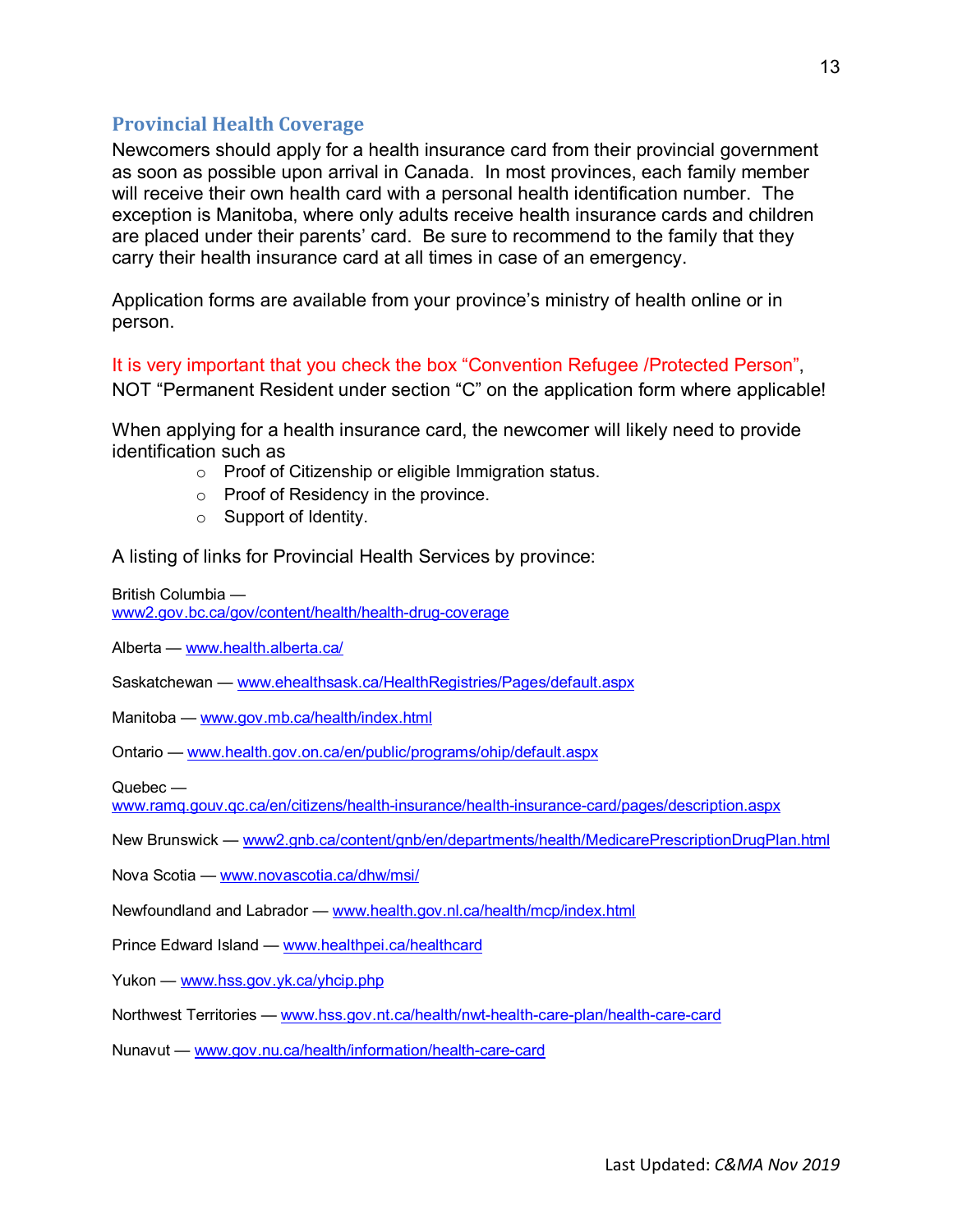#### <span id="page-16-0"></span>**Canadian Provincial and Territorial Photo Cards**

In Canada, Provincial drivers licenses have been the primary form of government issued photo ID used by Canadians. However, many Canadian residents do not drive. In recent years most Canadian provinces have begun to produce photo ID cards for Canadians who do not drive.

By having a Photo Card the newcomer(s) won't need to carry their Permanent Resident card with them and can keep it safely at home instead. A person cannot have a driver's license and a Photo Card at the same time. This is an official identification card and can be used as valid proof of identification in day-to-day business transactions. See provincial specifics below.

#### **British Columbia**

British Columbia produces the **B.C. identification card (BCID)**. The minimum age to apply for this card is 12 years, although individuals under the age of 19 require parental consent. Production of these cards is administered by the [Insurance Corporation of](http://en.wikipedia.org/wiki/Insurance_Corporation_of_British_Columbia)  [British Columbia,](http://en.wikipedia.org/wiki/Insurance_Corporation_of_British_Columbia) the same office as BC Drivers licenses. Currently there is a fee for this card, unless a valid drivers license is exchanged.

#### **Alberta**

Alberta provides its residents with the Identification Card. This card is produced by Service Alberta. The minimum age for this card to be issued is 12, but anyone under the age of 18 requires parental consent. Alberta has not produced an enhanced card for non-drivers.

#### **Saskatchewan**

Saskatchewan produces a photo ID for non-drivers, issued through the same agency which produces drivers licenses. There is a \$10 fee for the production of this card

#### **Manitoba**

Manitoba produces both a **Manitoba Identification Card** and **Manitoba Enhanced Identification Card** for non-drivers. These cards are issued by Manitoba Public Insurance and there is a fee

#### **Ontario**

This card can be applied for at Service Ontario and the applicant must bring:

• An original identity document to prove their legal name, date of birth and signature. Acceptable identity documents can be found here: [https://www.ontario.ca/government/acceptable-identity-documents-ontario-photo](https://www.ontario.ca/government/acceptable-identity-documents-ontario-photo-card)[card](https://www.ontario.ca/government/acceptable-identity-documents-ontario-photo-card)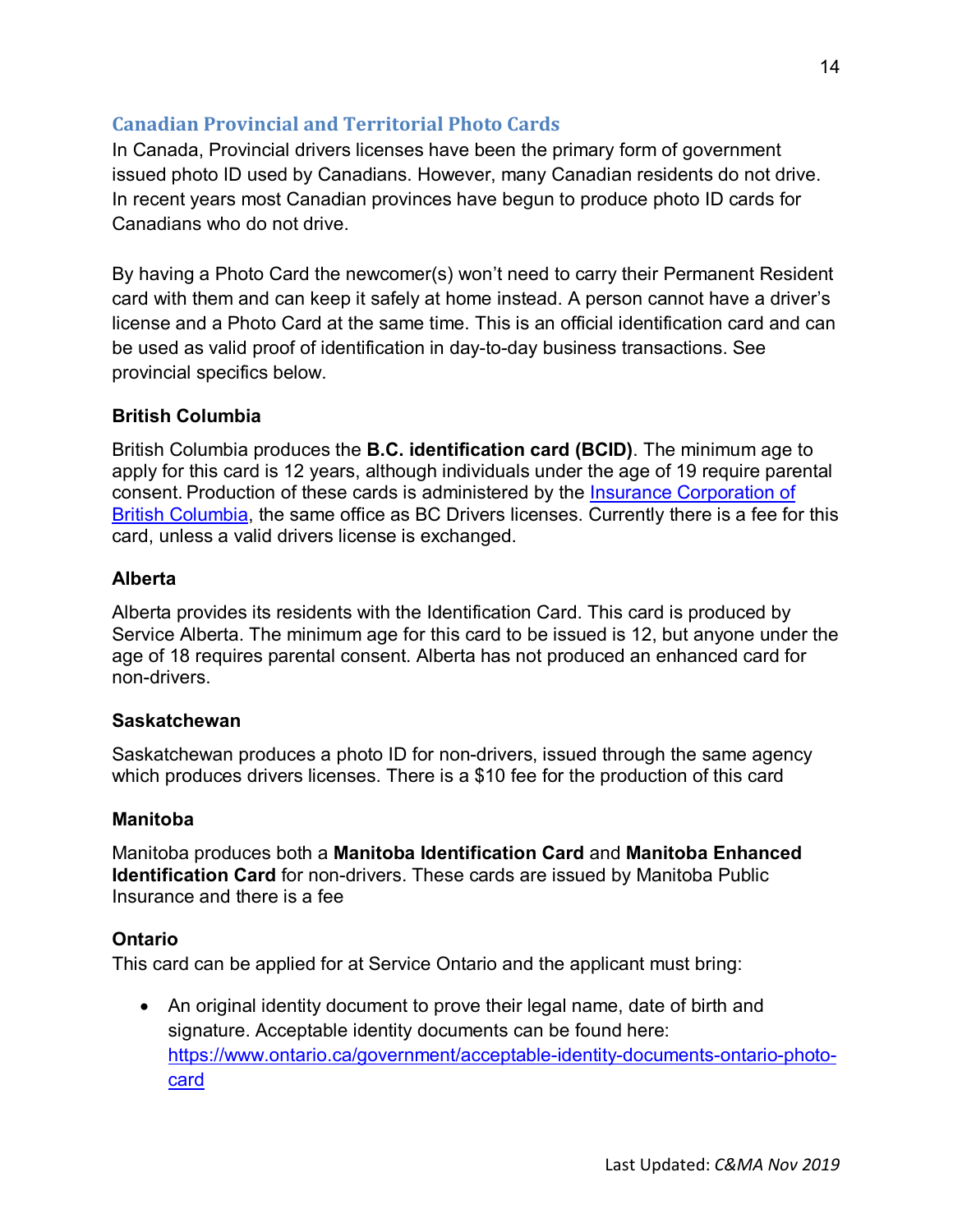• A marriage certificate if the person applying are doing so under their married name

The photo card costs \$35 and delivery time is 4-6 weeks. The Ontario Photo Card cannot be used as travel documentation. The Photo Card needs to be renewed every five years at a [ServiceOntario](http://en.wikipedia.org/wiki/ServiceOntario) centre.

#### **Quebec**

As of 2012 Quebec does not have a photo card for non-drivers.

#### **New Brunswick**

New Brunswick produces a Photo ID card for non drivers for a \$44 fee, or \$15 for a replacement.

#### **Nova Scotia**

Nova Scotia produces the Nova Scotia Identification Card. Nova Scotia has chosen not to produce an enhanced ID card because Nova Scotia does not have significant land borders with the US

#### **Newfoundland and Labrador**

Newfoundland and Labrador produces the **Photo Identification Card**. Newfoundland has not produced an enhanced ID card.

#### **Prince Edward Island**

Prince Edward Island produced the **Voluntary ID** for residents of PEI who do not drive. These cards are produced by Access P.E.I.

#### **Yukon**

Yukon Territory introduced the **Yukon General Idenfication Card** In October 2010, while also upgrading the security features of Yukon driving licenses. Prior to these cards non-drivers used a Territorial Liquor Card

#### **Northwest Territories**

In 2012 NWT began issuing the Northwest Territories General Identification Card

#### **Nunavut**

In 2008 Nunavut began issuing General Identification Cards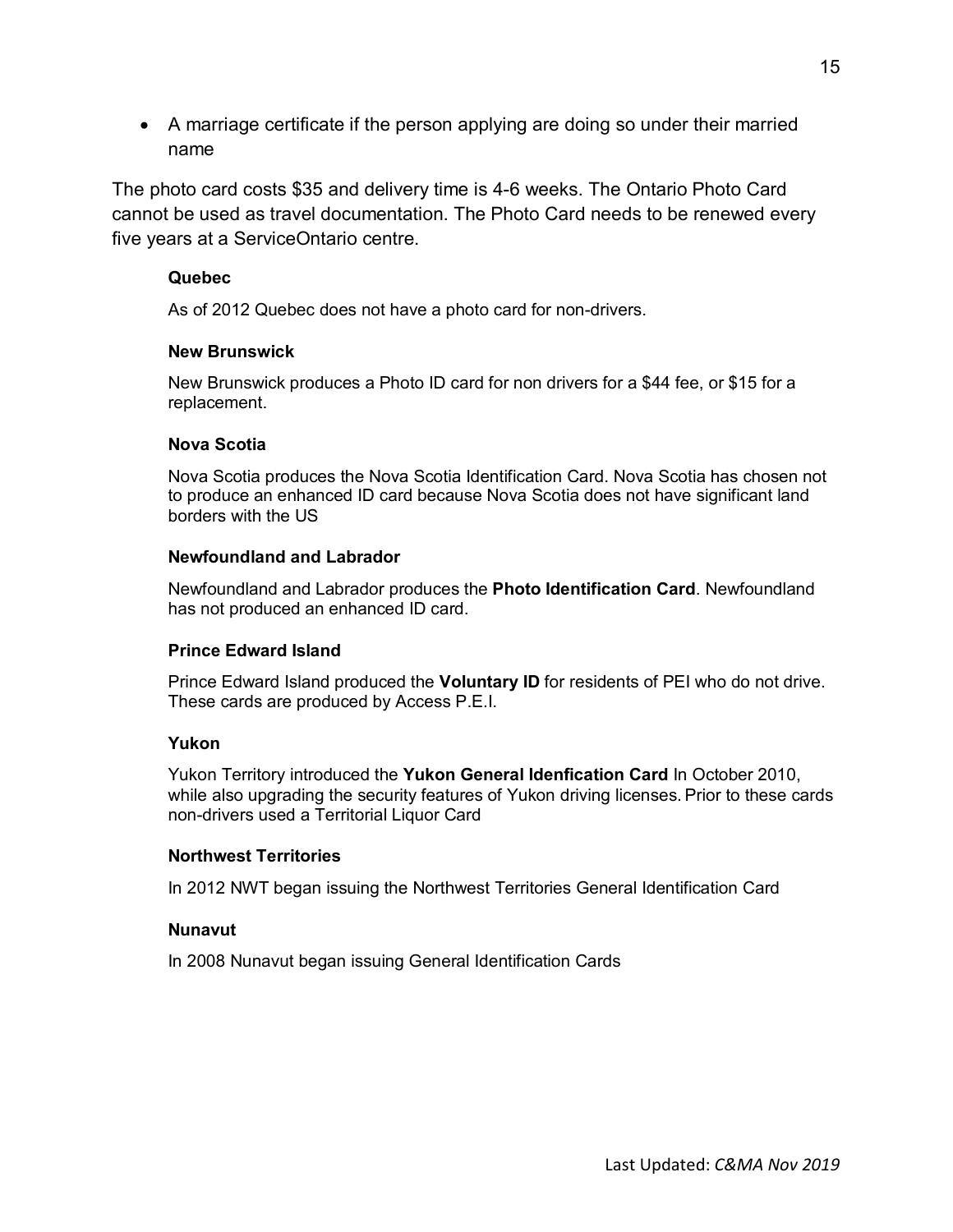#### <span id="page-18-0"></span>**Social Insurance Number (SIN)**

If the immigration services at the airport helped the newcomers fill in the application for the SIN card at arrival, you do not need to go to a Service Canada Centre. Otherwise an application for a SIN card needs to be done in person at a Service Canada Centre.

Find a Service Canada Centre here: [www.servicecanada.gc.ca/cgi-bin\(s\)c-srch.cgi?app=hme&ln=eng](http://www.servicecanada.gc.ca/cgi-bin(s)c-srch.cgi?app=hme&ln=eng)

The applicant needs to provide a **primary document** at the time of application. The primary document is an official document that proves his or her status in Canada. The document has to be an original. If the name on this document is different from the name the client currently uses, they will also need to provide a **supporting document**.

One of the following primary documents can be used for permanent residents:

- **Permanent Resident Card** issued by Immigration, Refugees and Citizenship Canada.
- **Confirmation of Permanent Residence** AND **visa counterfoil** affixed to a foreign passport or a travel document
- **Confirmation of Permanent Residence** AND **foreign passport** for visa exempt countries
- **Verification of landing.** This document is provided when an original of the Record of Landing or the Confirmation of Permanent Residence is not available (i.e. lost, misplaced, etc.).
- **Status Verification**, also known as "Verification of Status", is considered an acceptable document to support the client's status in Canada when applying for a replacement SIN card or updating the SIN record.

Supporting Documents:

A supporting document is a legal document indicating the name you currently use. It is required if the name on your primary document is different. Your supporting document must be an original, written in English or French.

- In addition to your primary document, you will need to provide one of the following supporting documents when you apply, if required:
- Certificate of marriage, record of solemnization of marriage or marriage statement (or a similarly titled document, depending on the issuing authority) to support your family name after marriage. (Note: This does not apply to Quebec residents, regardless of where they were married after April 1, 1981).
- Divorce Decree, certificate of Divorce or Decree Absolute issued in accordance with the Supreme Court of Canada for the dissolution of a marriage to support the family name requested on the SIN record when it does not appear on the primary document.
- Legal change-of-name certificate or court order document issued in accordance with provincial name change legislation.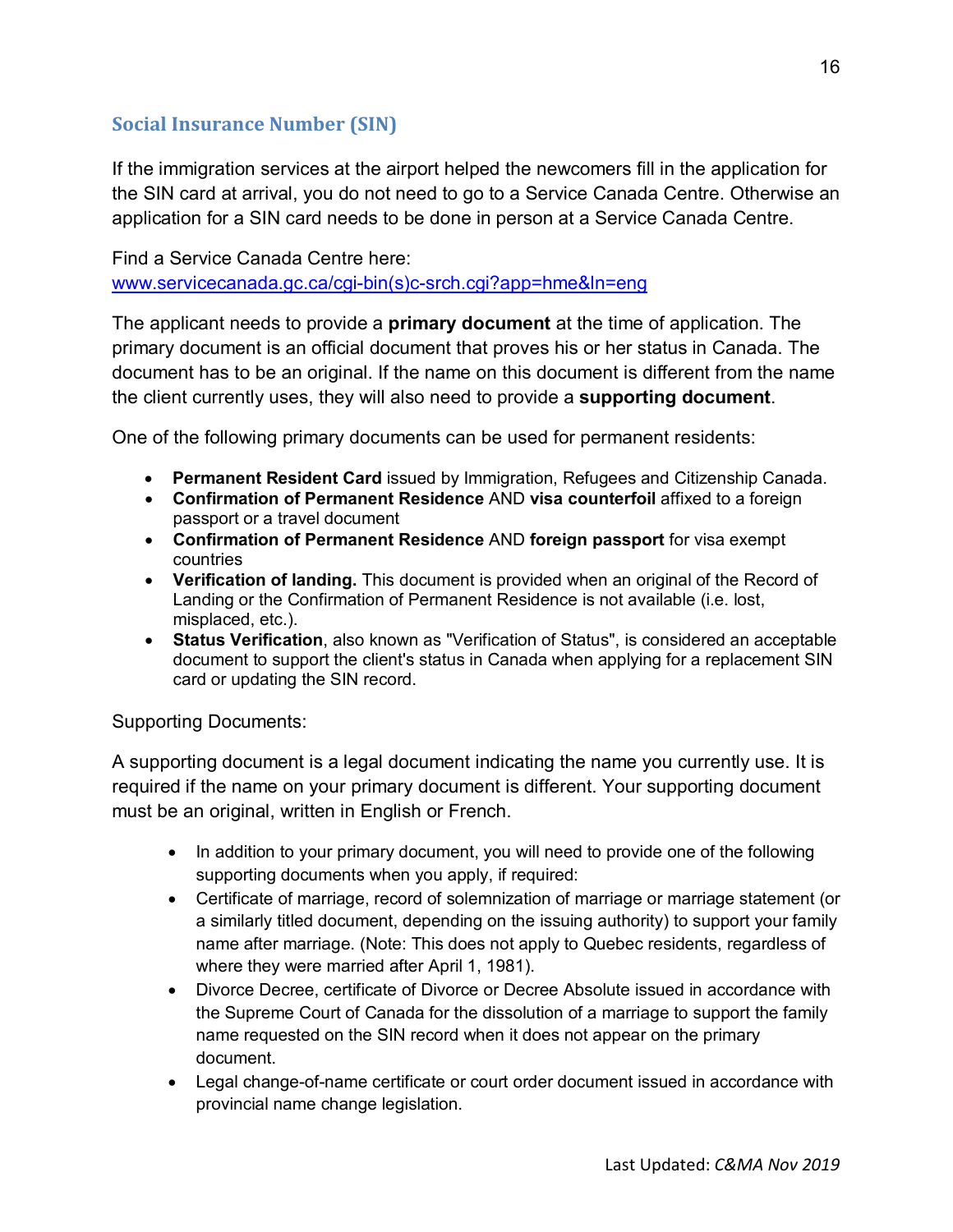- Adoption order certified by a Canadian Court (applies to adoptions in Canada only).
- Notarial certificate, also called notarial adoption certificate, issued by the country of origin of a child adopted abroad and used by the adoptive parents to have the SIN issued in the adopted child's Canadian name.
- Request to Amend Record of Landing issued by Immigration, Refugees and Citizenship Canada and used to amend a Record of Landing or a Confirmation of Permanent Residence document.

#### **Important Notices:**

- There is no fee to apply for a Social Insurance Number (SIN).
- On March 31, 2014, Service Canada began issuing SINs in paper format (confirmation of SIN letter). Production of the plastic SIN cards has stopped.
- Original proof of identity documents are required to apply for a SIN; photocopies are not accepted.

If everything is in order, the applicant will receive their SIN during their visit**.**

Make sure that you explain to the newcomer(s) the importance of the SIN number, why they have it, how it needs to be kept confidential and should only to be provided to those who are authorized to use it etc. More information can be found here: [www.priv.gc.ca/resource/fs-fi/02\\_05\\_d\\_02\\_e.asp](http://www.priv.gc.ca/resource/fs-fi/02_05_d_02_e.asp)

#### <span id="page-19-0"></span>**Housing**

If looking for permanent housing before the arrival of the newcomer(s), the landlord will probably ask one of the sponsoring group's members to sign as a guarantor. C&MA'S SAH Representative recommends that the members do not sign personally and instead provide a letter from the church, explaining how the sponsoring group will support the newcomer(s) during the year of the sponsorship. When arranging for permanent housing, either before or after arrival, choose housing that the newcomer(s) will be able to afford themselves once the sponsorship is over. This provides more comfort and security for the newcomer(s) and as a sponsoring group you will not need to worry about assisting them with finding other housing at the end of the sponsorship.

If permanent housing is not arranged before arrival it should be done as soon as possible together with the newcomer(s). Even after they have arrived and can sign the lease, the landlord might ask for a letter from the church as well. It is good to have a letter prepared ahead of time. If the landlord asks for proof of income from the newcomer(s) you can provide them with a letter from your sponsoring group stating your financial support throughout the year in numbers. If the newcomer(s) are receiving RAP funding from the government, you can provide a print out of the breakdown of their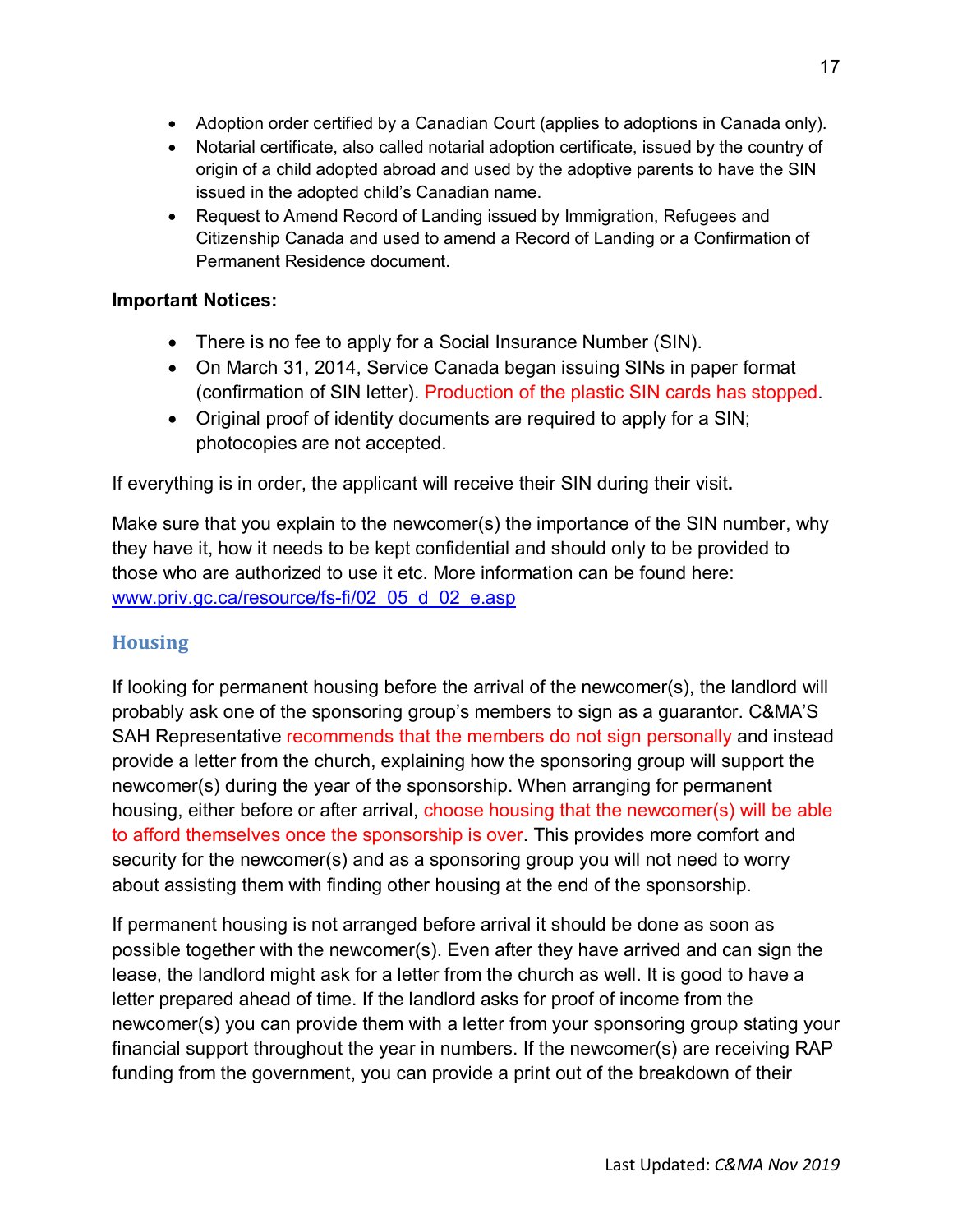monthly payments and may be able to ask for a letter confirming this support from IRCC.

Many newcomer(s) families that come to Canada, especially people who have lived in refugee camps, are often used to living in close quarters with each other. For them it might not be a problem of several people sharing one bedroom, especially if that can lower the rent for them.

In some places there is a by-law regulating occupancy standards. For example, the [Toronto Municipal Code: § 629-25 Occupancy Standards,](http://www.toronto.ca/legdocs/municode/1184_629.pdf) describes how many people can share rooms:

A. A room designed and intended for use as a non-habitable area shall not be used as a habitable area.

B. No basement or cellar space shall be used as a dwelling unit or as a habitable room unless this use is otherwise permitted by law and complies with the other occupancy provisions in this chapter.

C. The maximum number of persons living in a habitable room shall not exceed one person for each nine square meters of habitable room floor area.

D. For the purposes of this section, the minimum height of a habitable room shall be 1.95 meters over at least 1/2 the floor area, and, for the purposes of Subsections E and F, any floor area under a ceiling that is less than 1.4 meters in height shall not be counted in computing the required minimum floor area of a room used for sleeping.

E. The minimum floor area of a room used by only one person for sleeping shall be six square meters with the room having a minimum dimension on one side of two meters.

F. The minimum floor area of a room used by two or more persons for sleeping shall be four square meters for each person using the room.

All sponsoring groups across Canada should check with your local municipality to learn if there is a by-law addressing this issue. It is also advisable to inform the newcomer(s) about any by-laws to avoid any issues regarding occupancy. Here is a great website which provides tenant rights information listed by province: [www.tenantrights.ca/facts.](http://www.tenantrights.ca/facts)

To learn more about municipal residential laws you may also choose to:

- contact a community legal aid clinic for free or low-cost advice: [www.settlement.org\(s\)ys/faqs\\_detail.asp?k=LEGAL\\_CLC&faq\\_id=4000078](http://www.settlement.org(s)ys/faqs_detail.asp?k=LEGAL_CLC&faq_id=4000078)
- contact a community agency through: [www.settlement.org/findhelp/](http://www.settlement.org/findhelp/)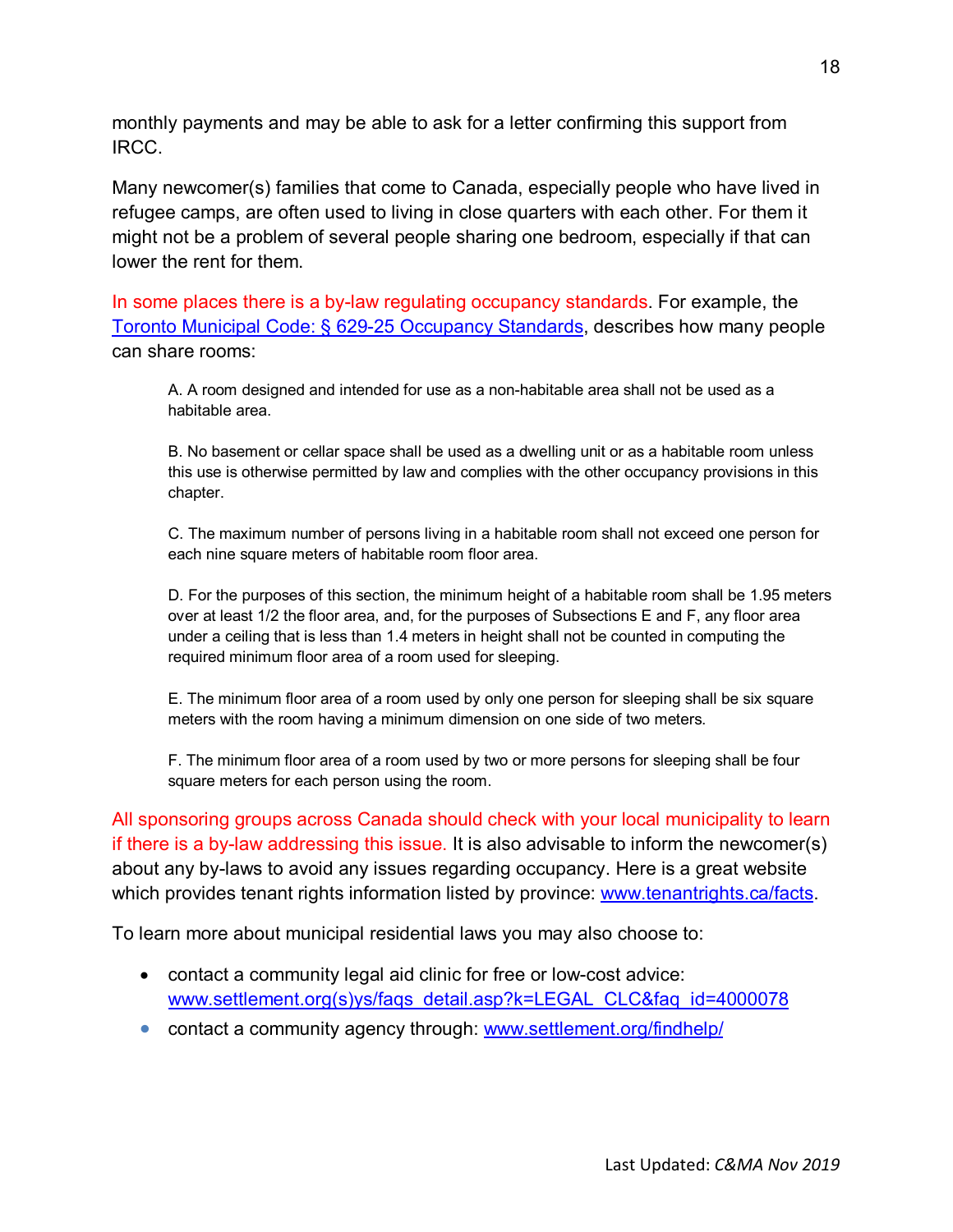#### <span id="page-21-0"></span>**Neighborhood orientation**

During the first days after the arrival, the sponsoring group needs to give the newcomer(s) an orientation in their neighborhood to make them feel more comfortable with their surroundings. An orientation can include but is not limited to:

#### <span id="page-21-1"></span>**Food and shopping**

It is good to show the newcomer(s) where they can go grocery shopping while keeping their budget in mind. Bulk stores and local produce stores can be much cheaper than the big-chain grocery stores. See if you can find a cheaper grocery store in their area, e.g. No Frills, however ask the newcomers about their preferences when it comes to food, such as halal or certain ethnic food items. Stocking food that are familiar to the family can go a long way towards easing the stress around all the new things they face in the settlement process. There might be food items that can only be found in certain stores. Little by little you can also introduce them to Canadian food items either from the grocery store or by preparing a meal for or with them.

Remember that the newcomer(s) might be very unfamiliar with cooking for different reasons and might need a lot of guidance with preparing meals. You can also teach them how to cook on a budget.

Shopping might be very different in their country of origin and they might be used with bargaining on prices at the stores. Explain to the newcomer(s) the customs around non-bargaining in Canada.

Here is a great article on ethnic consumer's grocery shopping habits: [www.canadiangrocer.com/uncategorized/inside-the-mind-of-the-ethnic](http://www.canadiangrocer.com/uncategorized/inside-the-mind-of-the-ethnic-consumer-29244)[consumer-29244](http://www.canadiangrocer.com/uncategorized/inside-the-mind-of-the-ethnic-consumer-29244)

#### **Parks, trails, and beach areas**

You may wish to provide newcomers with a local map and take them to places where they can enjoy the outdoors in their new community.

#### <span id="page-21-2"></span>**Transportation**

Many newcomers are dependent on public transportation. Before arrival you might want to pick up a map of the public transportation and a map for the city. To understand how the public transportation system works, it is many times easiest to take the newcomer(s) around and assist them in learning how to buy tickets, how much they cost, how they work, the system with the buses, street cars and the subway and other things related to the transit system. Keep in mind the limited resources the newcomer(s) have to make sure you find the most economical options.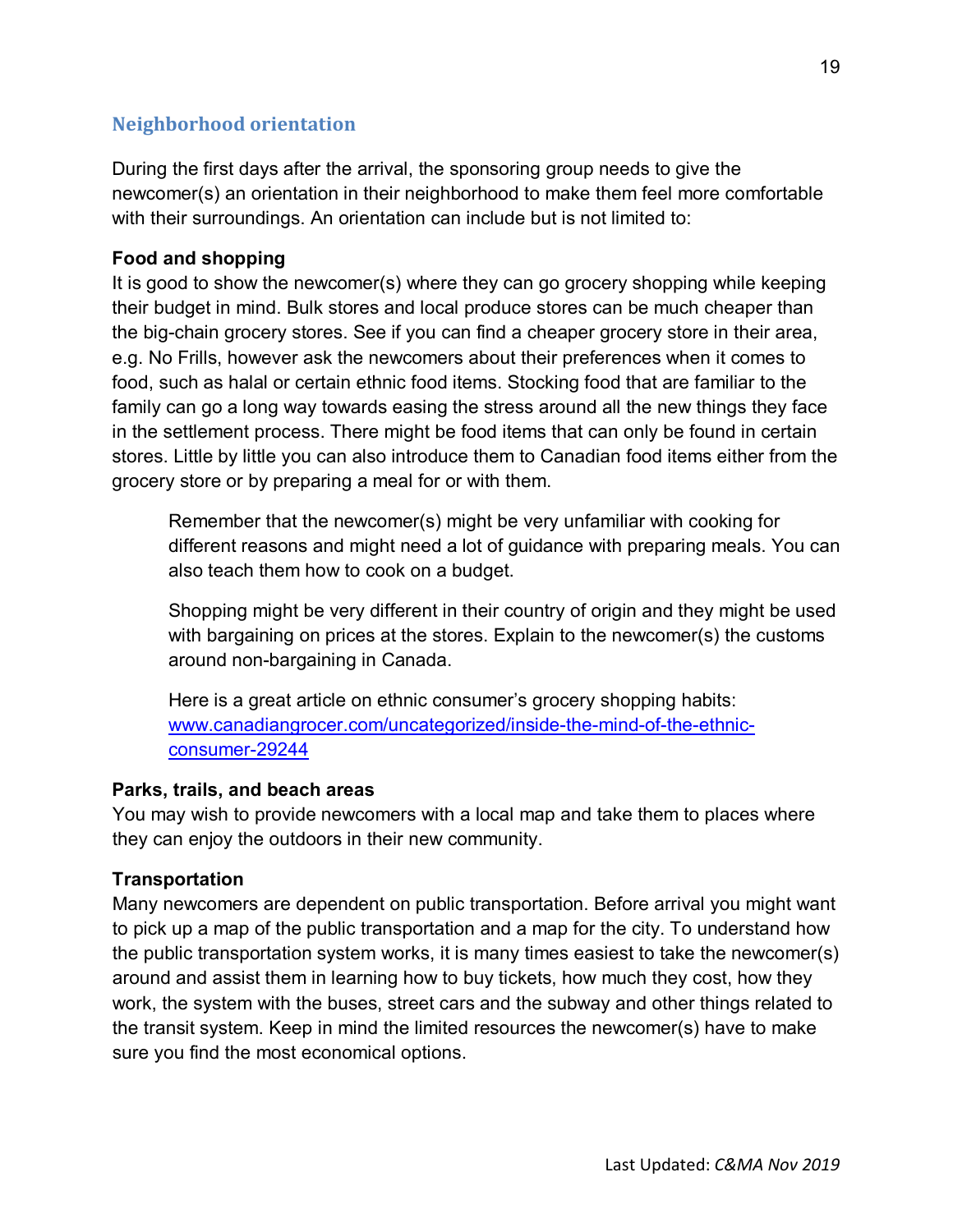#### **Library**

The public library usually gives people access to free services such as borrowing books, music and DVD's, internet access, computer access etc. Some branches also have computer learning centers where people can take computer classes for free. For those with a valid library card, some library branches also provide free passes to access various museums, art galleries and other cultural venues. To learn more, visit your local library about how to apply for a library card. Families will likely need to bring along a valid name AND address identification.

#### **Clothing**

If the newcomer(s) arrive in the winter, you must provide some weather appropriate clothing for them at arrival. If they require new clothes you should go with the newcomers to different stores so that they can buy clothes appropriate for the weather that also suits their cultural needs and budget.

Advise the newcomer(s) on how to dress appropriate for the climate, winter will probably be colder than they have expected. If they arrive during spring or summer, make sure that you assist them with acquiring warm clothes for the winter either through donations or by helping the newcomer(s) to buy them.

Some sponsoring groups get donations in form of second-hand clothing for the arriving families. It is important for sponsoring group to be aware that some cultures have different views on second-hand goods. In some cultures it is completely acceptable, but in others it can be seen as an insult to give other people used goods. No matter which culture the newcomers belong to, it is a good idea to explain why you are giving them used clothing and how it is seen in the Canadian culture. Explain the benefits of second-hand clothing in term of money savings.

#### **Laundry**

Offer to demonstrate how to operate the washing and drying machines, how the payment system works, and what products should be used. If there are no laundry services inside the unit or the building, it may be necessary to take them to the closest Laundromat and explain how the process works.

#### <span id="page-22-0"></span>**Place of Worship**

Ask the sponsored family if they are interested in attending a specific religious place of worship. Offer to help them locate one nearby. Do not assume the newcomer(s) are of a specific religion or are looking for a place of worship.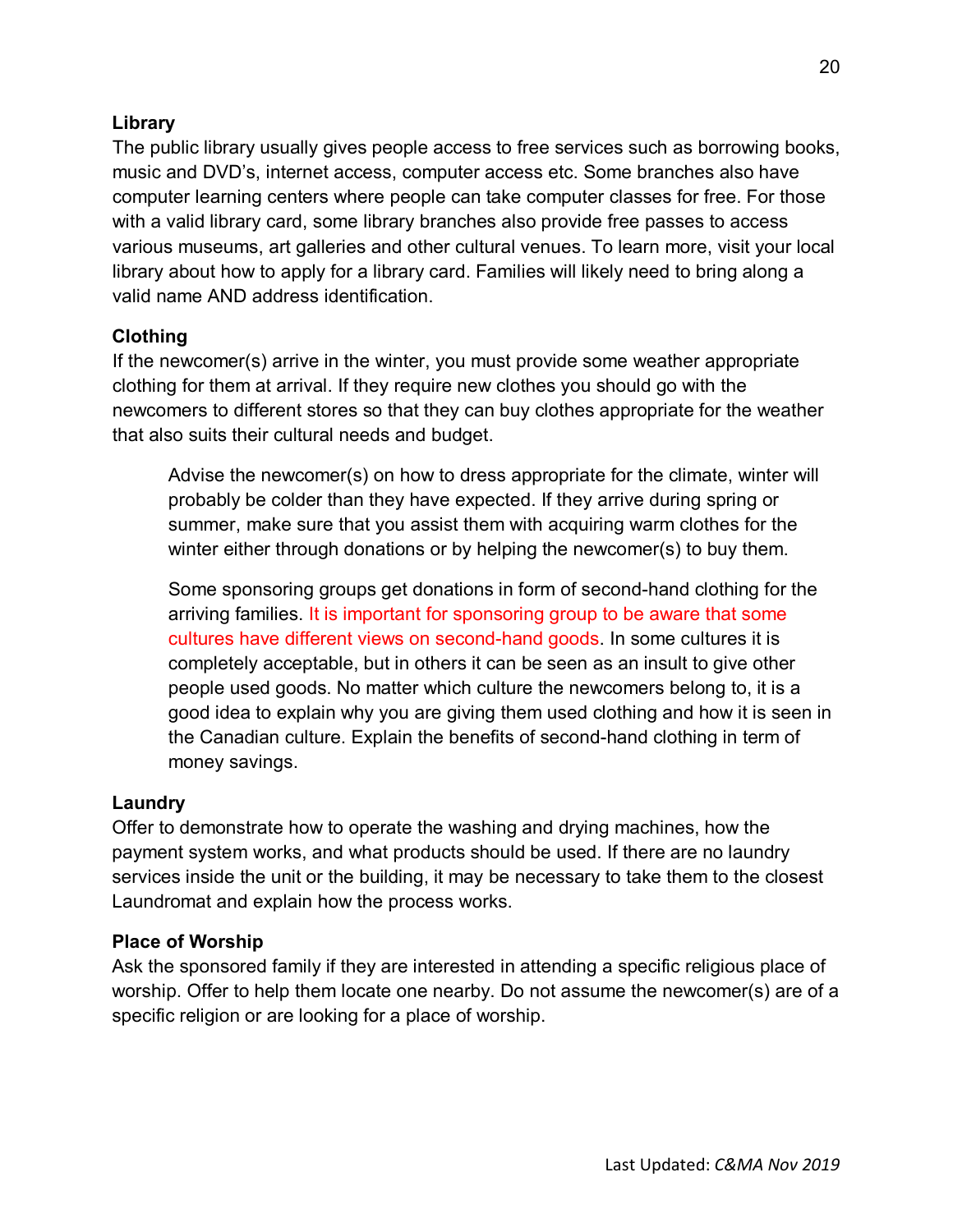#### <span id="page-23-0"></span>**Financial matters**

It is good to have a discussion about the financial matters during the first week of arrival. Even if you can provide the newcomer(s) with financial literacy and budgeting there are multicultural groups that offer these services in their own language. It can be very helpful to have someone from their own culture, who understands the cultural ways of handling money, who can provide advice on the Canadian way of taking care of finances in addition to the discussion with the sponsoring group. However, the sponsoring group should not leave all of this responsibility with anyone outside of the group.

#### <span id="page-23-1"></span>**Budget**

When developing a budget together with the newcomer(s) is important to create a clear understanding about their financial situation.

- It needs to be clear from whom and how they will be receiving money as well as how much their expenses are expected to be. In addition to the sponsors responsibility to provide [Resettlement Assistance Program \(RAP\) minimum rates](http://www.rstp.ca/en/bvor/rap-resettlement-assistance-program-rates/) within the province of settlement, make sure to include, where applicable, any BVOR [RAP funding,](http://www.rstp.ca/en/bvor/how-can-i-sponsor-a-refugee-to-canada/) [start-up costs](http://www.rstp.ca/wp-content/uploads/2019/03/Start-up.pdf) and Canada Child Benefit (CCB) payments.
- Receipt of the Canada Child Benefit (CCB) by the newcomer does not justify a reduction in the monthly budget that the sponsoring group is responsible for providing the newcomer with during the sponsorship year. As of 2010, neither the Resettlement Assistance Program (RAP) funding nor provincial social assistance programs "clawback" (reduce) monthly support payments once a family starts to receive CCB. Therefore, Immigration, Refugees and Citizenship Canada (IRCC) has confirmed that*: "sponsors should not reduce income support to account for the Canada Child Benefit."*
- Creating a chart of the budget with income and expenses might be a useful visual aid.
- Explain how to pay bills and the importance on paying them on time. It is a good idea to help with this at least in the beginning of the sponsorship until it becomes a routine.
- Explain public transportation and different options for payment such as monthly pass, tokens, children's tickets, and weekend family pass etc.
- Explain costs related to phones and internet (if applicable) such as long-distance calls, texting, calling abroad, using phone cards, calling online, etc.
- Before the newcomer(s) arrive the sponsoring group should make decisions on what type of electronics they can provide the newcomers with. Note, it might be difficult for the newcomer(s) to buy their own phones or anything extra during the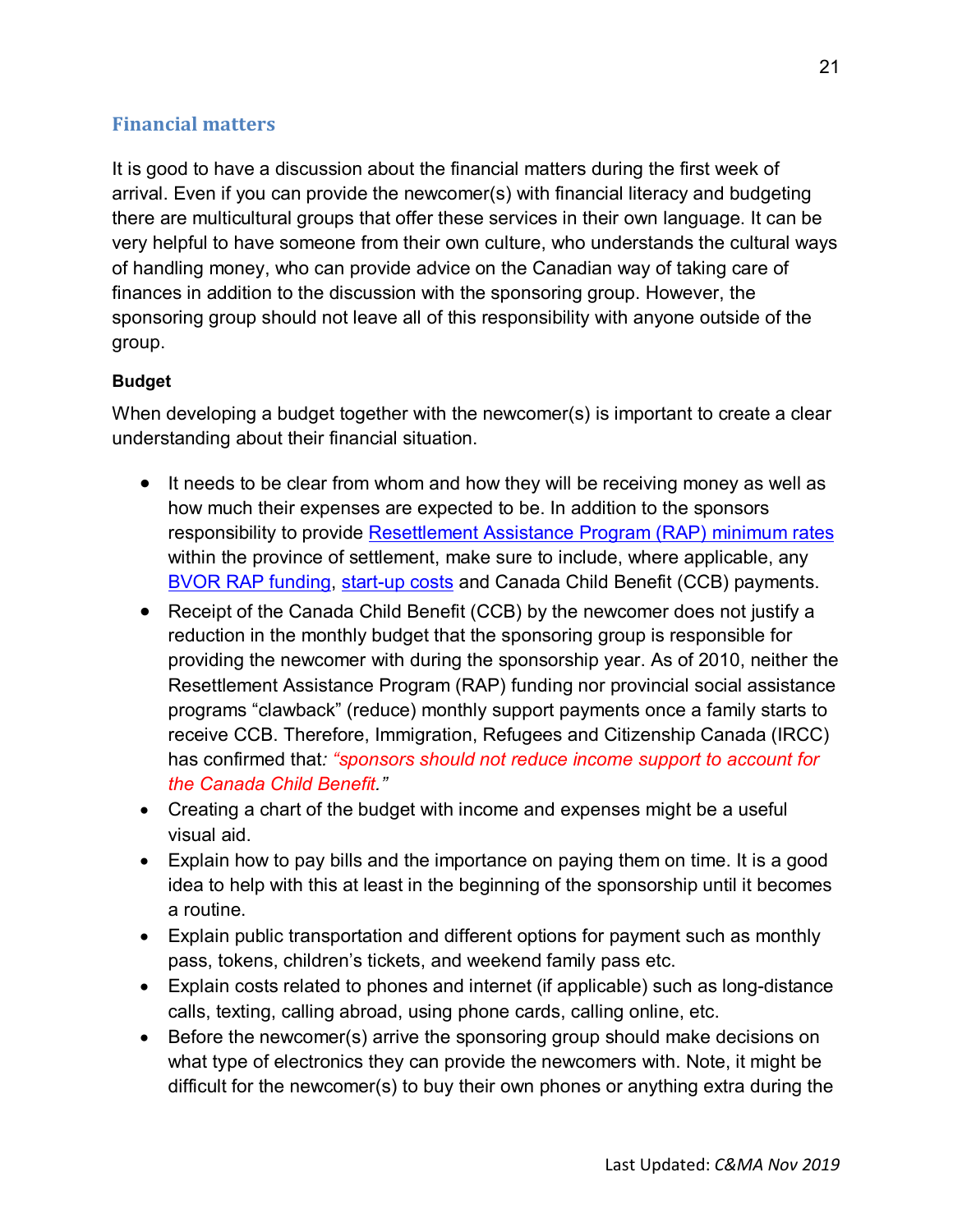sponsorship year due to their limited income. Maybe the sponsoring group knows someone who can donate a used phone or a computer. A phone or a computer with internet connection are tools for connecting the newcomers with their family abroad and can provide great comfort for them.

• It is a good idea to do research on affordable phone plans, internet plans, and cost of phone cards before the newcomer(s) arrive. You can thereafter discuss the alternatives together with them to decide on the best option. It is important to remember that the post-paid cell phone system common in Canada is uncommon in other countries and can cause a lot of confusion and frustration with newcomer(s).

#### <span id="page-24-0"></span>**Taxes**

- Explain necessary information about Canada's taxation system. Explain HST, otherwise it might be confusing when the price they pay in the store is different than originally stated on the store sign. Depending on the situation you can chose to explain shortly about filing taxes and that the salary earned is not equal to take-home pay but you can also chose to leave this until they are more settled in Canada as it might be too much information for them at once.
- Note: during the year of settlement support, new comers who are sponsored by church groups are not required to claim their settlement support as income and the church is not required to complete a T5007 Income reporting not requiredconfirmed by CRA

#### <span id="page-24-1"></span>**Banking**

After the newcomer(s) arrive you will need to go with them to a bank to set up a bank account and get a bank card.

- Do research ahead of time to find a bank with the most benefits and least costs.
- You can confirm with the bank beforehand on what documents are needed to set up a bank account.
- Make sure to teach the newcomer(s) about specific Canadian banking matters such as the cost of withdrawing money from an ATM other than their bank and the cost of paying in a store with the debit card, bank fees etc.
- Most newcomer(s) will not have ever used cheques, direct deposit or automatic withdrawals. It is important to explain how these work and, in the case of automatic withdrawals, involve the newcomer(s) in any decisions made to set these up.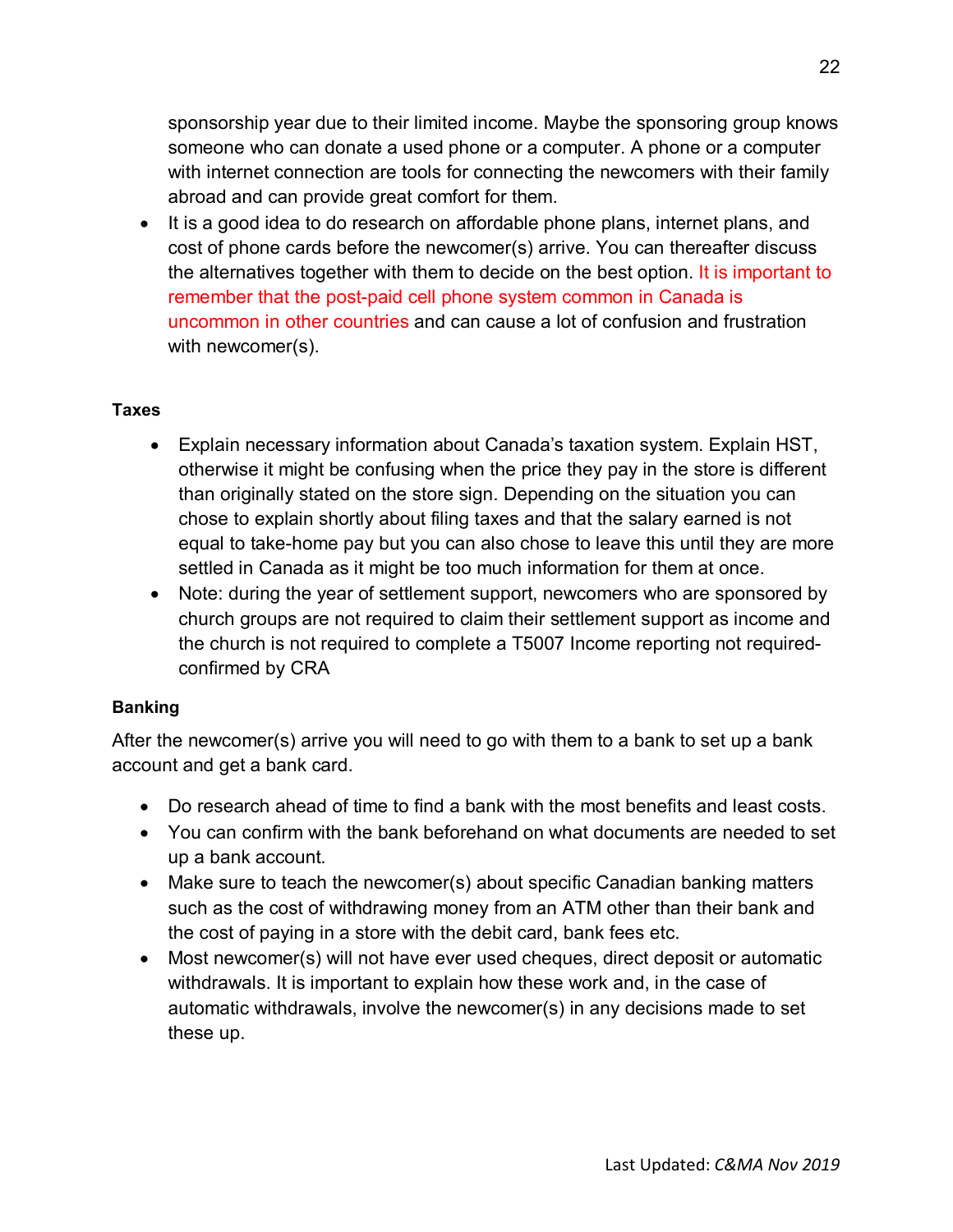#### **Frugal Shopping Tips**

Assist the newcomer(s) to understand how they can make the most out of their budget by showing them discount stores, second-hand and bargain stores. Help them compare prices between different stores so that they get an idea of where they can save money.

You may wish to introduce them to [http://www.frugalshopper.ca](http://www.frugalshopper.ca/) a website where they can find store sale flyers, coupons, and information about baby and maternity free samples.

#### <span id="page-25-0"></span>**Warnings About Fraud**

As a part of orienting newcomers to Canada in the first few days after their arrival, do let them know about common scams, particularly regarding their immigration status and documentation. Information regarding what to avoid can be found here:

<http://www.cic.gc.ca/english/information/protection/fraud/newcomers.asp>

Also, be sure to caution newcomers about consumer deals that seem "too good to be true" especially when it comes to purchasing vehicles, obtaining insurance, and door to door alternative utilities sales persons. Canadian Immigrant has a great webpage which details the top newcomer scamming threats they should be aware of:

[canadianimmigrant.ca/slider/beware-of-top-scams-of-the-year-newcomers-vulnerable.](http://canadianimmigrant.ca/slider/beware-of-top-scams-of-the-year-newcomers-vulnerable)

#### <span id="page-25-1"></span>**Child Tax Benefit**

The Canada Child Benefit (CCB) is a tax-free monthly payment to eligible families to assist them in the cost of raising children under the age of 18. Included with the CCB is the National Child Benefit Supplement (NCBS), a monthly benefit for low-income families with children under 18. To be eligible for the CCB all the following criteria must be met:

- To apply for the CCB the applicant must have a SIN number.
- you must live with the child, and the child must be under the age of 18;
- you must be primarily responsible for the care and upbringing of the child;
- you must be a resident of Canada; and
- you or your spouse or common-law partner must be a Canadian citizen, a permanent resident, a protected person, or a temporary resident who has lived in Canada for the previous 18 months, and who has a valid permit in the 19th month.

The sponsoring group can assist the newcomer(s) to apply for the CCB by sending a completed Form RC66, *Canada Child Benefits Application*. You can find the application here: [www.cra-arc.gc.ca/cctb/](http://www.cra-arc.gc.ca/cctb/)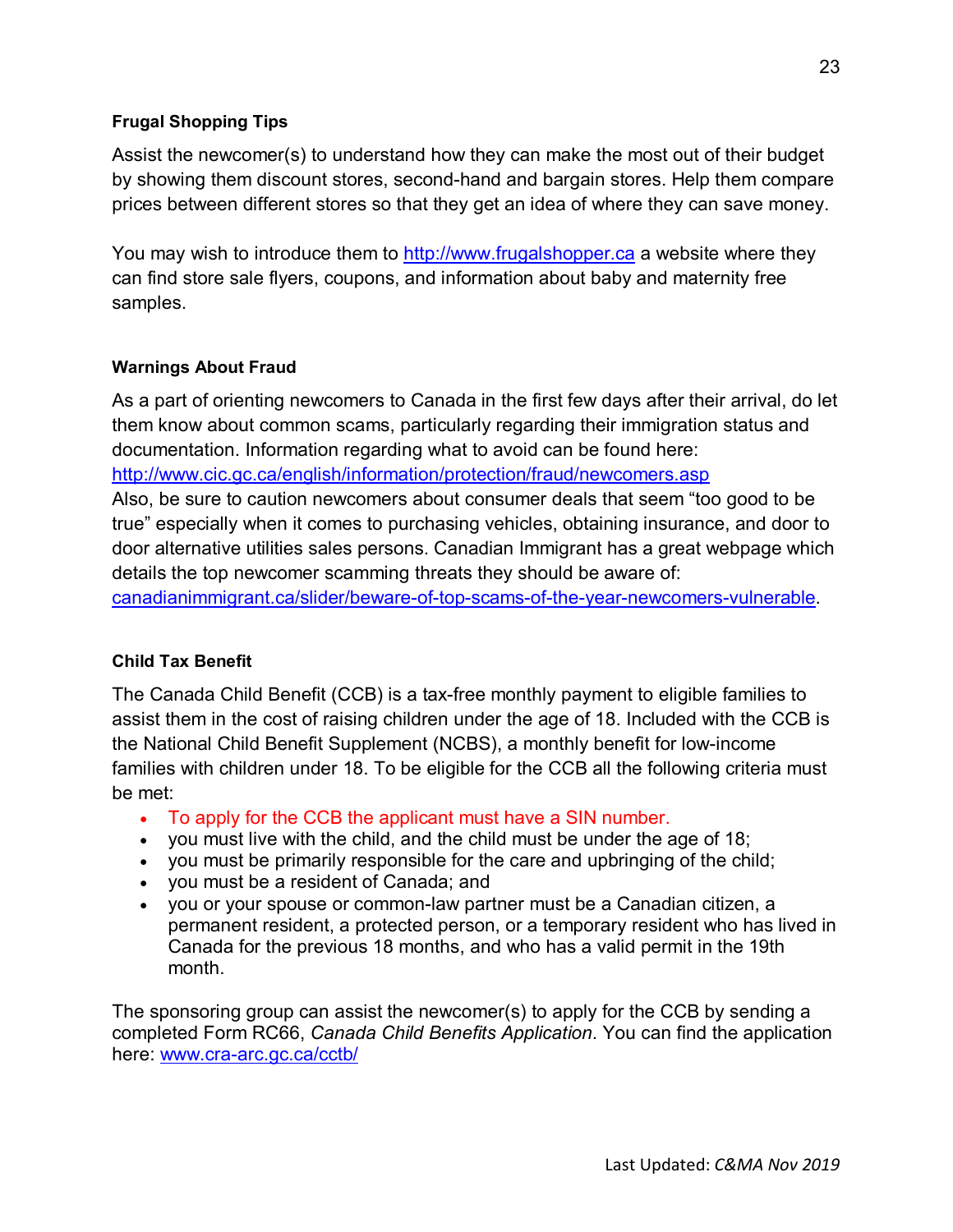Reminder note: amounts received by the family for CCB should not reduce the amount of monthly financial support the sponsors are responsible to provide.

A proof of birth for the child needs to be attached to the application if CRA have not previously paid benefits to anyone for this child. Attach clear photocopies of both sides of all pages of the Record of Landing or Confirmation of Permanent Residence issued by Immigration, Refugees and Citizenship Canada.

Schedule RC66SCH, *Status in Canada/Statement of Income* must also be completed and attached to the application. This form is for people who have not filed an income tax return yet. You can find the application here: [www.cra-arc.gc.ca/E/pbg/tf/rc66sch/README.html](http://www.cra-arc.gc.ca/E/pbg/tf/rc66sch/README.html)

It is important to inform the family that in order to continue to receive the CCB, they have to file their income tax and benefit returns for every year, even if they have no income to report.

Provincial and territorial Benefits related to the CCB:

You do **not** need to apply separately for provincial and territorial programs. The CRA uses your Canada Child Benefits Application, whichever way you applied, to determine if you are eligible for benefits. If you are, we will automatically calculate your payments based on information from your and your spouse or common-law partner's income tax and benefit return.

The CRA administers the following **provincial and territorial programs** related to the CCB:

- Alberta family employment tax credit (AFETC)
- BC family bonus (BCFB)
- BC early childhood tax benefit (BCECTB)
- New Brunswick child tax benefit (NBCTB)
- Newfoundland and Labrador child benefit (NLCB)
- Northwest Territories child benefit (NWTCB)
- Nova Scotia child benefit (NSCB)
- Nunavut child benefit (NUCB)
- Ontario child benefit (OCB)
- Yukon child benefit (YCB)

Québec child assistance payments provide financial assistance to all eligible families who have one or more dependent children under 18 years of age. See the Régie des [rentes du Quebec](http://www.rrq.gouv.qc.ca/en/enfants/naissance/paiement_soutien_enfants/Pages/paiement_soutien_enfants.aspx) for more information on the program and how to apply.

You can also contact the Canada Child Benefit program by phone*:* 1-800-387-1193.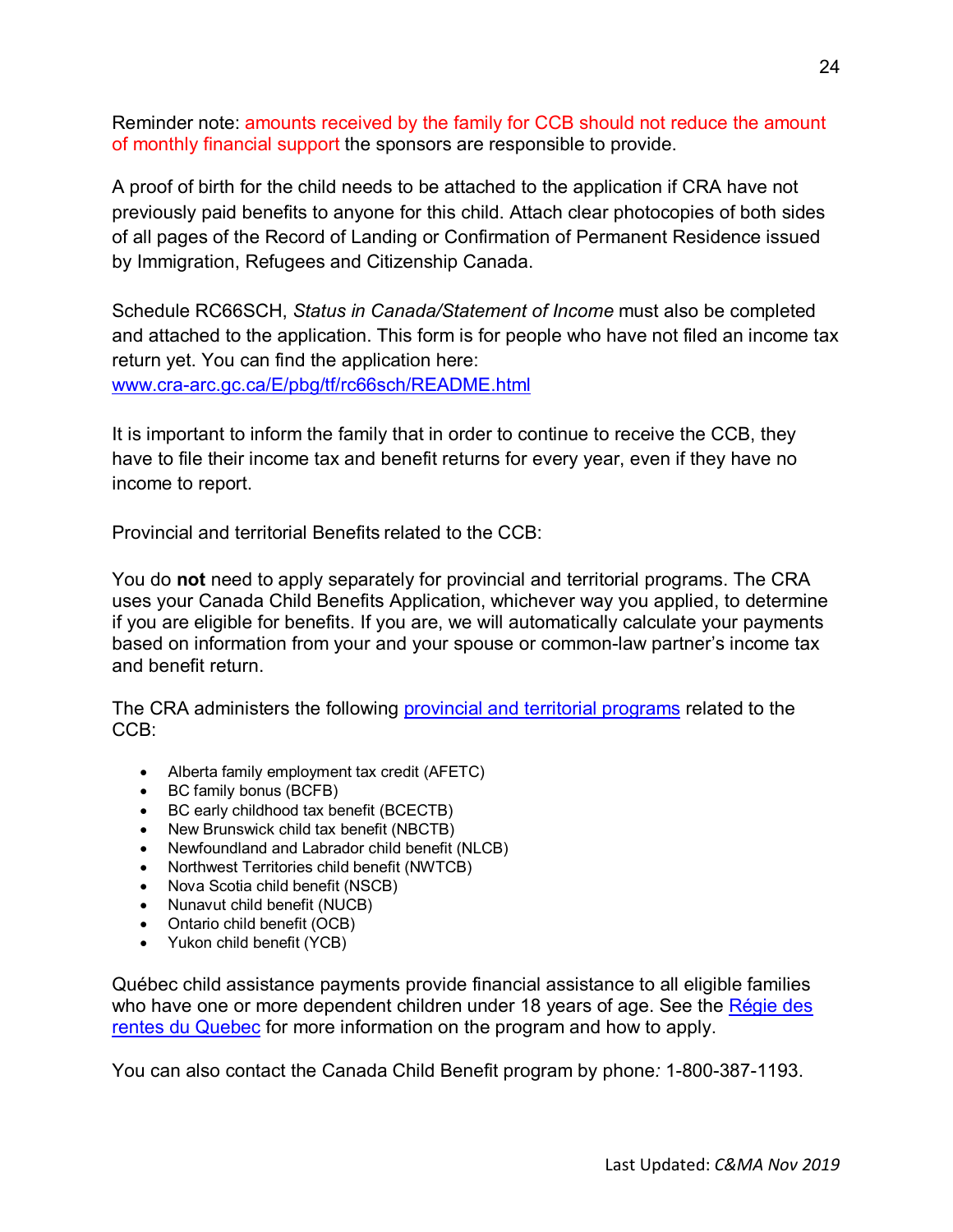## <span id="page-27-0"></span>**School Registration for Children and Youth**

Before registering the children for school you should provide information about, and discuss the Canadian school system. In particular, point out that primary education in Canada is compulsory between the ages of 6 to 16, which may not have been a requirement in their country of origin. Talk about the schools nearby and homework expectations, school trips, school lunch, vaccinations etc.

#### Canadian Schooling system overview

[http://www.canadavisa.com/canada-immigration-discussion-board/school-admissions](http://www.canadavisa.com/canada-immigration-discussion-board/school-admissions-read-all-about-it-here-t72241.0.html;msg780524#msg780524)[read-all-about-it-here-t72241.0.html;msg780524#msg780524](http://www.canadavisa.com/canada-immigration-discussion-board/school-admissions-read-all-about-it-here-t72241.0.html;msg780524#msg780524) 

Some provinces may have special language training for children who do not speak English or French as their first language.

#### **Kindergarten**

Kindergarten is a good way to integrate newcomer children into the Canadian society which might ease the transition into the school system. It also gives them an opportunity to be surrounded by English (or French as applicable) speaking adults and children.

Full-day and/or half day kindergarten programs are typically offered in Canadian provinces and territories. You can read about which programs are offered provincially here:

[www.oise.utoronto.ca/atkinson/UserFiles/File/Policy%20Commentaries/PolicyUpdate-](http://www.oise.utoronto.ca/atkinson/UserFiles/File/Policy%20Commentaries/PolicyUpdate-FDKinCanada.pdf)[FDKinCanada.pdf](http://www.oise.utoronto.ca/atkinson/UserFiles/File/Policy%20Commentaries/PolicyUpdate-FDKinCanada.pdf)

#### **Elementary School & Secondary School**

To register students, contact the school and/or the school board in your region to obtain the required documents for registering. It is helpful to get the registration form ahead of time and fill part of it in.

Financial assistance for afterschool care and programs may be available for families who qualify. To learn more about programs offered within each province contact your local school board.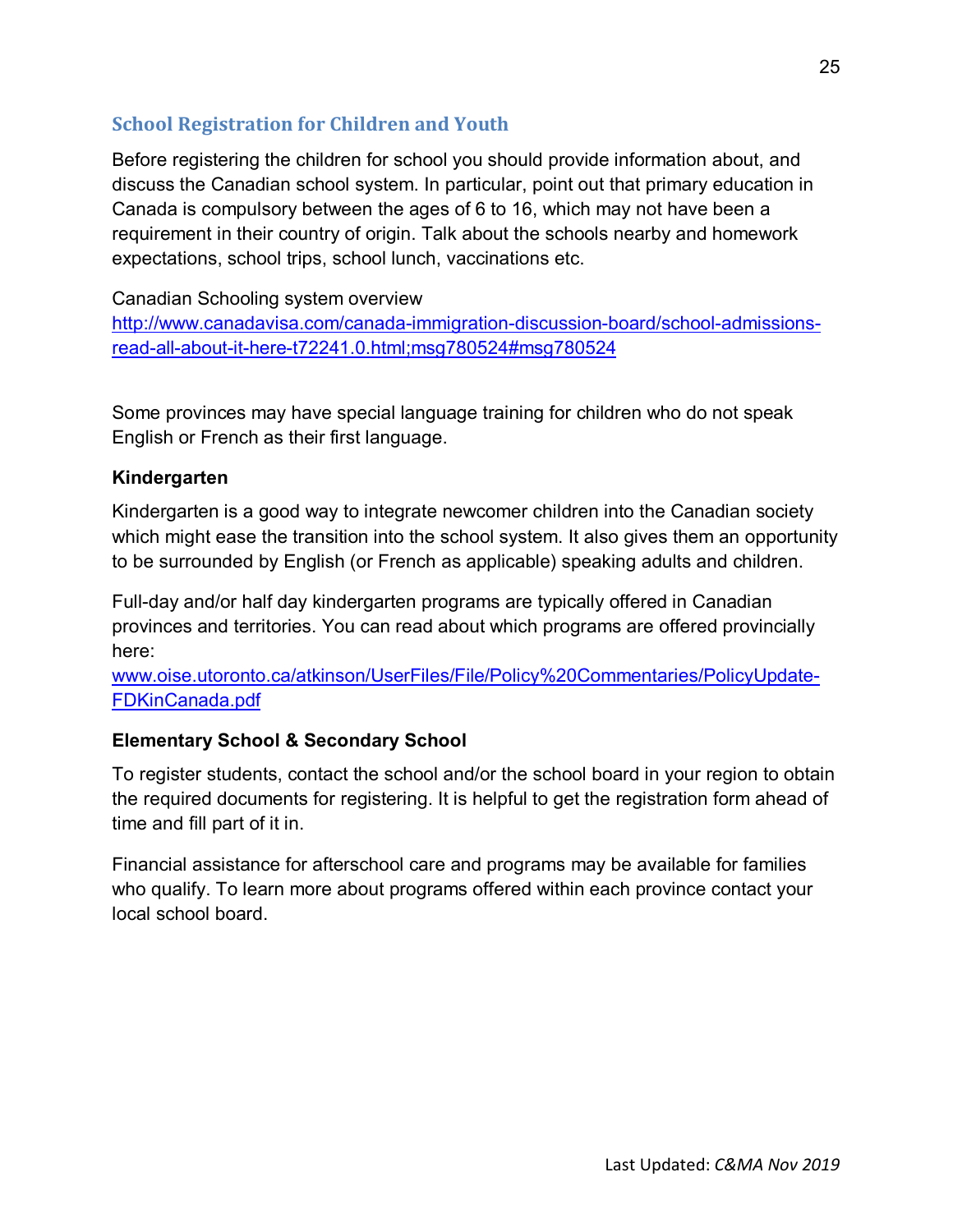#### **Departments of Education / School Boards**

Click on the images to view available information



#### <span id="page-28-0"></span>**Vaccinations for School aged children**

In Canada only Ontario, Manitoba and New Brunswick have legislation that mandates children be vaccinated in order to attend school. Parents may need to provide their school-age child's immunization record or a valid exemption form\* in the provinces which have made it mandatory to be vaccinated.

Visit the Government of Canada website for more information: [healthycanadians.gc.ca/healthy-living-vie-saine/immunization-immunisation/schedule](http://healthycanadians.gc.ca/healthy-living-vie-saine/immunization-immunisation/schedule-calendrier/infants-children-vaccination-enfants-nourrissons-eng.php)[calendrier/infants-children-vaccination-enfants-nourrissons-eng.php](http://healthycanadians.gc.ca/healthy-living-vie-saine/immunization-immunisation/schedule-calendrier/infants-children-vaccination-enfants-nourrissons-eng.php)

\*medical, religious or philosophical reasons.

#### <span id="page-28-1"></span>**Canada Learning Bond**

The Canada Learning Bond is an important but little-known benefit. When newcomer parents apply for their Social Insurance Numbers (SIN), they should also apply for their children. As soon as the children have their SIN, they can receive the Canadian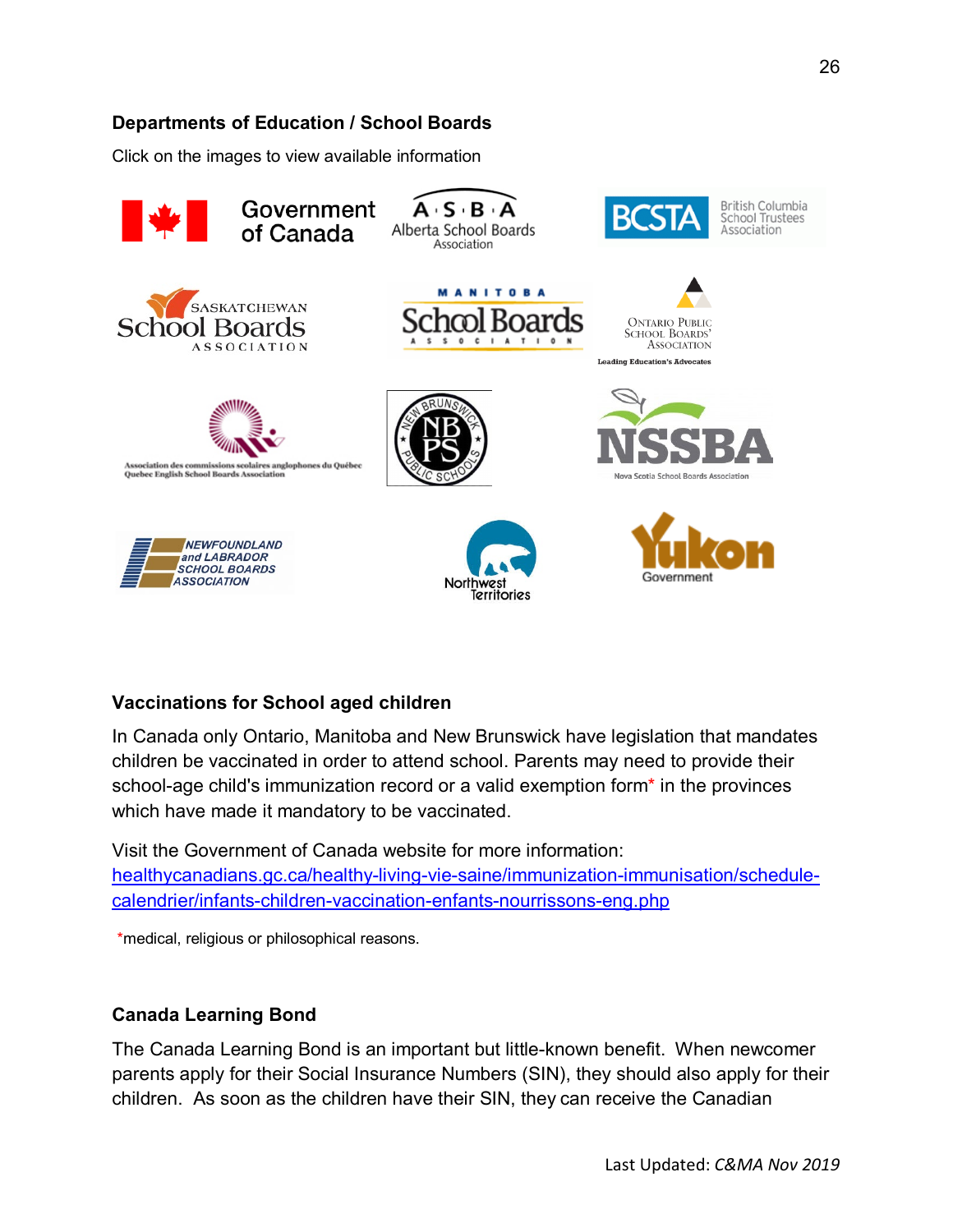Learning Bond. For more information about the Canada Learning Bond: [www.esdc.gc.ca/en/education\\_savings/clb.page](http://www.esdc.gc.ca/en/education_savings/clb.page)

## <span id="page-29-0"></span>**Resettlement Assistance Program (RAP)**

If the newcomers arrive to Canada through the Blended Visa Office Referred (BVOR) program or the Joint Assistance Sponsorship (JAS) program they will receive full or partial financial support from the Canadian government through Immigration, Refugees and Citizenship Canada (IRCC). The Resettlement Assistance Program (RAP) rates are province-specific and are the same calculated rates used by private sponsors when determining minimum amounts allowable for non-BVOR SPR sponsorships. It is best to work with the RAP officer to determine the amount of funding that is going to be most beneficial for the newcomer family.

#### *Blended Visa Office Referred (BVOR)*

Through the BVOR program the newcomers receive partial financial support from the government. Before the newcomers can start receiving their payments they need to attend a RAP meeting with a RAP officer. Information on the appointment for RAP will be sent to the sponsor group either directly by a CIC employee or the SAH representative. Members of the sponsoring group responsible for the financial guidance must attend the meeting together with the newcomers. For the appointment all newcomer(s) over the age of 18 must attend and bring:

- Original Confirmation of Permanent Residence document.
- All travel documents (passports, single journey documents, etc.)
- Social Insurance Number document (SIN)
- Proof of Provincial Healthcare
- Permanent Address
- Completed Direct Deposit form (which will be provided in the appointment email)
- Interim Federal Health documents (IF)

A Social Insurance Number (SIN) and the Interim Federal Health (IFH) documents are sometimes issued upon arrival in Canada. If the newcomer(s) have not received these documents, please let the CIC employee know before the interview.

During the RAP orientation the newcomers will sign a RAP agreement which is a binding contract that describes the roles and responsibilities of a recipient and RAP benefits. The agreement will be fully explained to the newcomers during the RAP meeting. The newcomers must fully understand their roles and responsibilities and the terms and conditions of the client agreement before they sign it and receive their first cheque. They will also receive a copy of the agreement. It is the sponsoring group's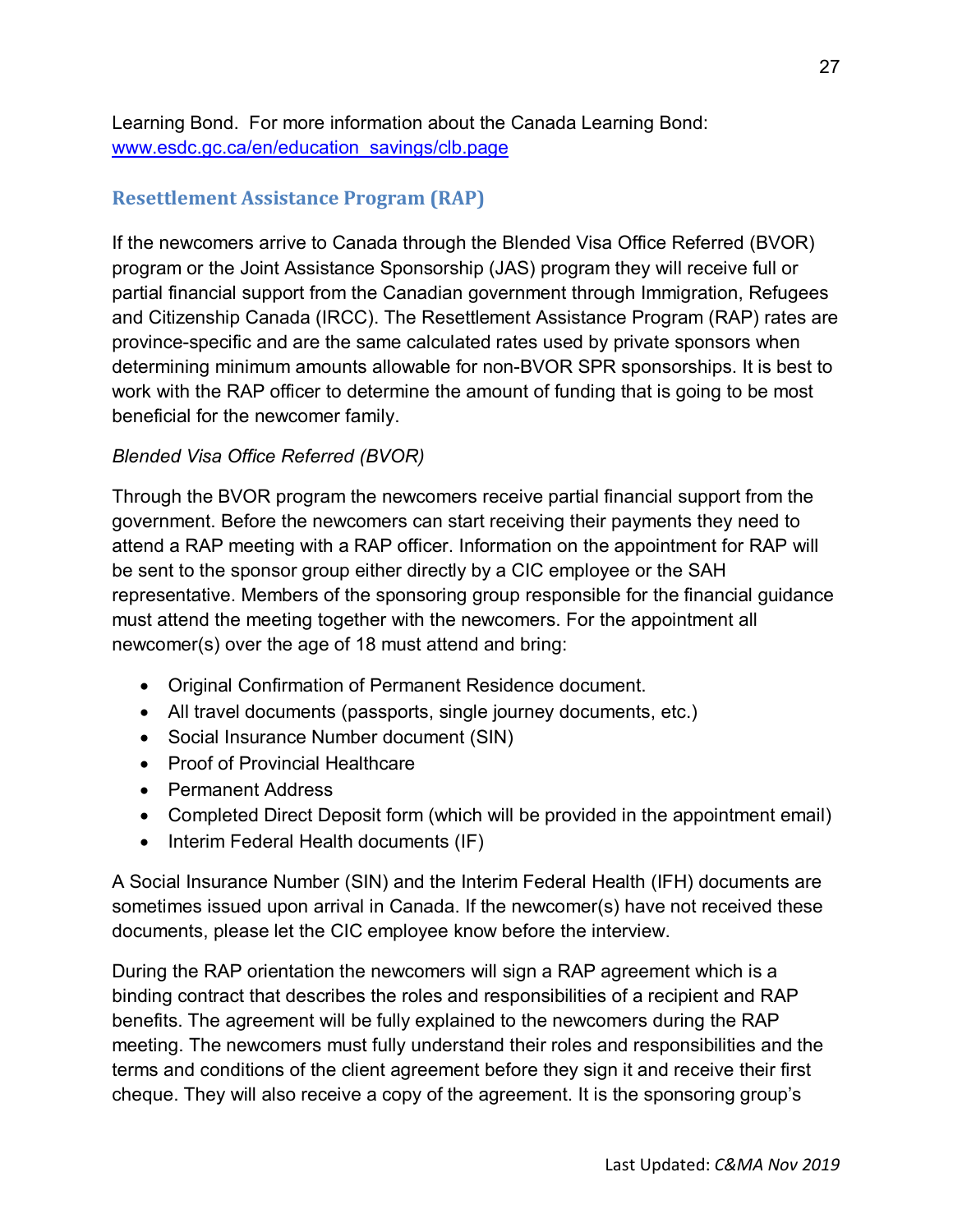responsibility to provide an interpreter at the meeting for BVOR cases. It is very important for the newcomers to understand the RAP agreement and so IRCC requires an interpreter if the newcomers are not fluent in English or French.

RAP clients will receive RAP payments through direct deposits to their bank accounts for the period of RAP eligibility or until recipients become self-sufficient, whichever comes first. They will receive their first payment in person at their RAP orientation and may receive the next cheque by mail if it is too close to the end of the month for the direct deposit to be created by IRCC.

If there is a change in the financial situation of the clients during the sponsorship period, a new RAP assessment may be necessary. Therefore, the clients have the responsibility to notify the IRCC RAP counsellor of any changes as soon as possible by submitting a Client Report Form which is provided at the meeting. It is suggested that the group copies and saves a blank version of this form as it is not a publicly available document.

For groups sponsoring newcomer(s) under either the BVOR or JAS program, you should familiarize yourselves with the RAP Agreement as it is a legally binding contract that you should help the newcomer(s) understand.

Joint Assistance Sponsorship (JAS)

Through the JAS program the newcomer(s) receive full financial support from the government for up to 2 years. Before the newcomer(s) can start receiving their payments they need to attend a RAP meeting with a RAP officer. A member of the sponsoring group responsible for finances must attend the meeting together with the newcomer(s).

#### <span id="page-30-0"></span>**Interpreter/Translator**

If the newcomer(s)' English (or French as applicable) is limited, an interpreter might be necessary and very useful when communicating about important issues with the newcomer(s), such as explaining medical services, banking, tax benefits etc. As mentioned earlier you might also need to arrange for an interpreter to attend the arrival of the newcomer(s) at the airport if you expect language difficulties. Searching for an interpreter should be done before the arrival. It might also be necessary to translate important documents such as contracts or documents regarding medical issues. Some of these translations can even be done ahead of time in order to ease the settlement process once the newcomer(s) have arrived to Canada.

When searching for an interpreter, take into account age, gender, and political sensitivities: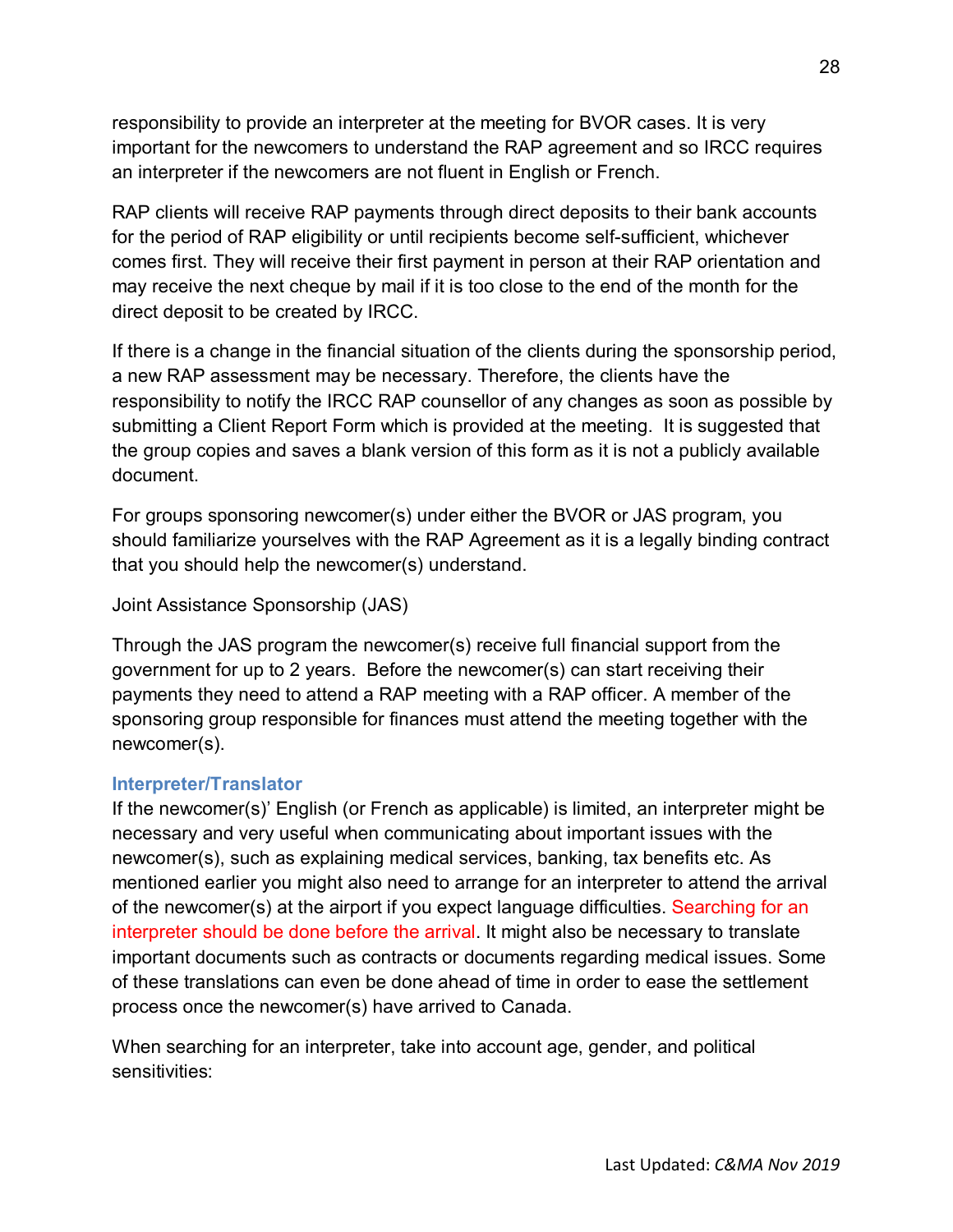- Since you might discuss personal matters, is the interpreter's gender and age appropriate?
- If the interpreter is from the same country at the newcomer(s), is the interpreter from a group that has historical hostility with the newcomer(s)' group?
- Does the interpreter have understanding of refugee situations and issues?
- Is the interpreter easily available on a short notice?
- Does the interpreter understand the need for strict confidentiality?

Settlement agencies may help you find an interpreter that is appropriate for your purposes.

## <span id="page-31-0"></span>**Chapter 2 – First Month**

#### <span id="page-31-1"></span>**Medical Attention:**

One of the first things to discuss with newcomer(s) is the Canadian medical system. Explain OHIP and IFH coverage and what they each encompass. You will also need to discuss obtaining a family doctor, how to access walk-in clinics for medical care, as well as accessing the nearest hospital for emergency medical care. The newcomer(s) might have had very limited access to medical care and need to be informed about different ways of accessing it, what they have to pay for, and what is free.

When sponsoring newcomer(s) with special medical needs, it is important to ask them about their specific needs. It is also wise to research ahead of time to learn about sources of special equipment, care and support. The government of Canada has produced this brochure where you can begin to learn more about what is available: [www.faslink.org/Disability\\_Guide\\_ENG.pdf.](http://www.faslink.org/Disability_Guide_ENG.pdf)

The Canadian Abilities Foundation envisions an inclusive, universally accessible society, where all people belong and are valued. You can access some great information about helps and services from their online presence here: <http://abilities.ca/category/learning/>

#### **Family doctor**

It is a good idea to register the newcomer(s) with a family doctor as soon as possible after arrival. Make sure that you assist the newcomer(s) in finding a doctor that suits their needs. The doctor's office would preferable be located in their area and if possibly be speaking the newcomer(s)' native language if there is an issue with the English language. You should also ask the newcomer if they prefer a female or a male doctor. Settlement.org has information on how to find a family doctor at: http://www.settlement.org(s)ys/faqs\_detail.asp?k=MED\_DOC&faq\_id=4001217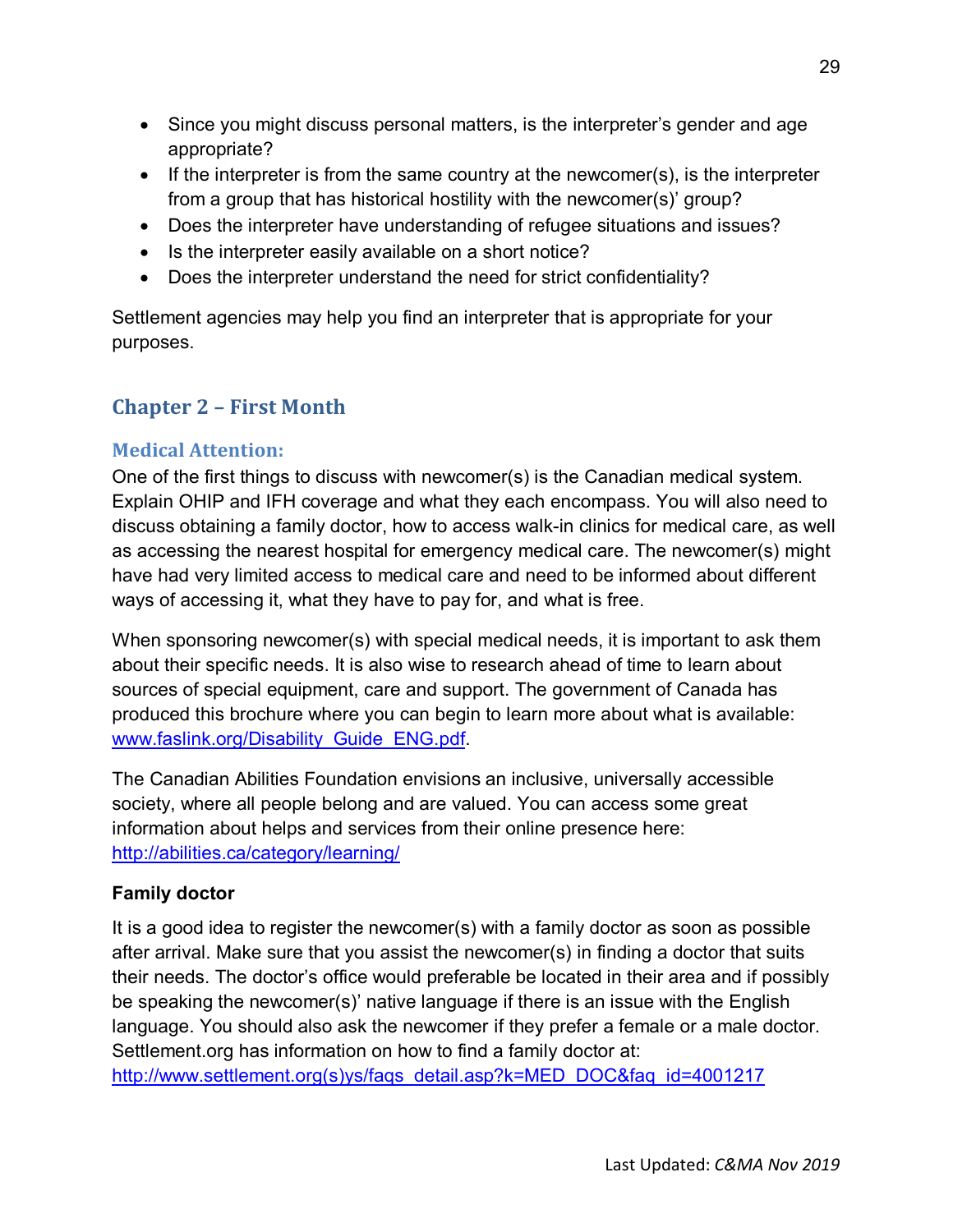#### **Dentist**

The expanded IFH program covers only emergency and essential dental. An emergency service is one that is necessary to alleviate pain, infection, hemorrhage and oral trauma. Essential dental services are covered only after an emergency service has taken place and serious dental problems remain. These services must have prior approval.

A recent collaboration of dentists in the Ottawa area has launched a Canada-wide initiative called Canadian Dentists For Refugees. This initiative has formed in response to the growing refugee crisis and aims to make sure Canadian refugees receive the dental care they need. Here is their website with a listing of dentists across Canada who are offering free dental services to refugees: [canadiandentistsforrefugees.net/patients.](http://canadiandentistsforrefugees.net/patients) Note, there may be some differences in the free services being offered since each dentist self-determines which dental services they are providing free of charge. Sponsoring groups should clarify up front with the dentist which services will be free of charge.

#### **Mental health**

People who come to Canada as a refugee may have experienced war, violence or other types of trauma. These previous experiences may make it more difficult to establish a life in Canada as well as to trust authority figures such as government officials. They can also lead to Post-Traumatic Stress Disorder (PTSD). PTSD can develop at any time following a traumatic event. Please be aware that only medical professionals can diagnose PTSD. If you are concerned that the newcomer is suffering from mental trauma, you can inform the person about different counselling services and support programs.

Private counselling may be expensive but there are other options such as Community Health Centers that also provide support such as counselling. Keep in mind that it is important to find a service in the language that the newcomer speaks well.

*Remember that as a sponsoring group member, you cannot and should not act as a counsellor, but you can help the person access available services.*

To find mental health services in your province or territory, begin by contacting the Canadian Mental Health Association in your area: <https://www.cmha.ca/get-involved/find-your-cmha>

The Centre for Addition and Mental Health (CAMH) also provides information in multiple languages:

[http://www.camh.ca/en/hospital/health\\_information/pages/information\\_in\\_other\\_languag](http://www.camh.ca/en/hospital/health_information/pages/information_in_other_languages.aspx) [es.aspx](http://www.camh.ca/en/hospital/health_information/pages/information_in_other_languages.aspx)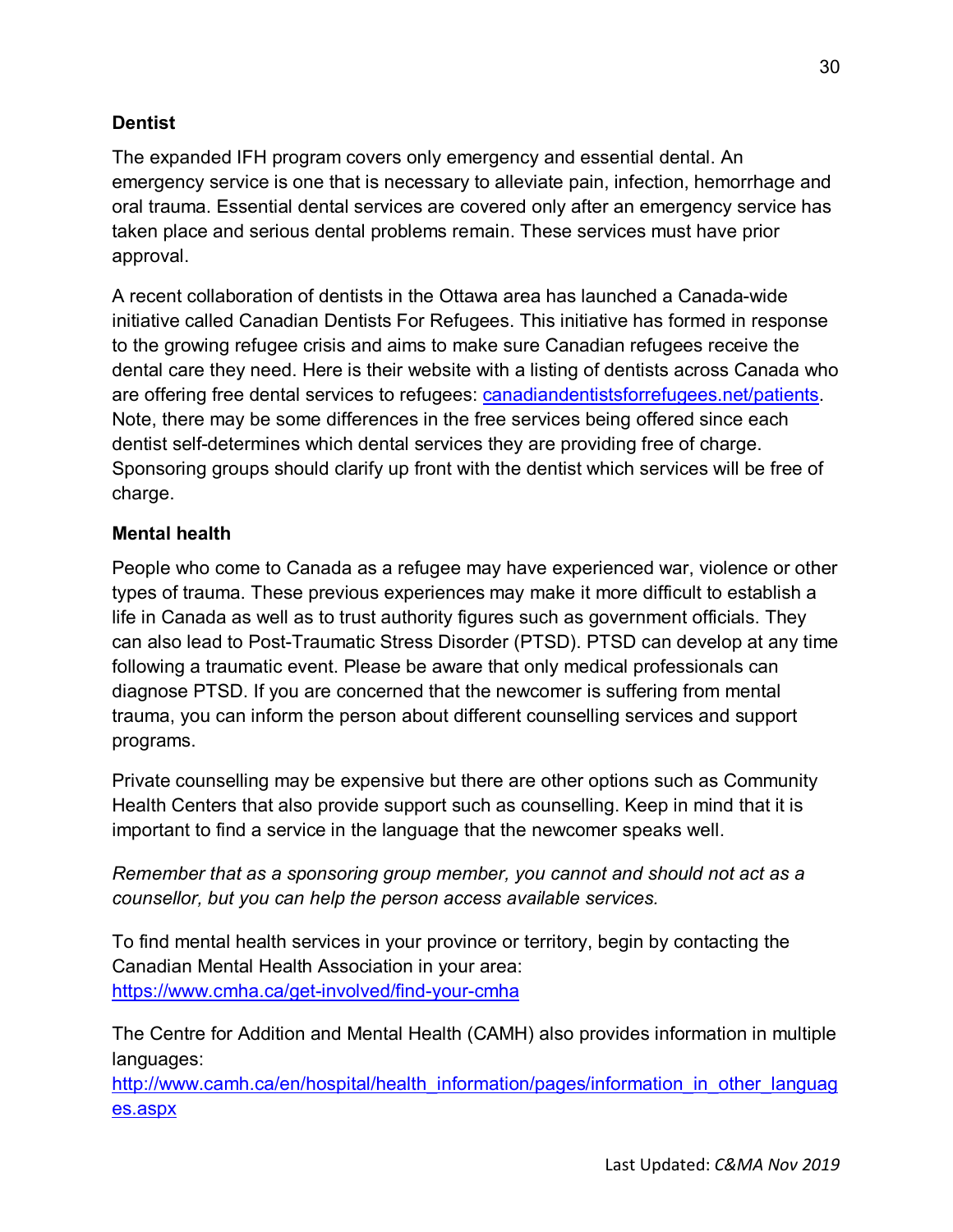#### <span id="page-33-0"></span>**English/French Language Education**

It is really important that the newcomers start English (or French as applicable) classes as soon as possible. A strong knowledge in the English (or French as applicable) language will improve their chances of getting a job, applying for school and interact with the community.

[Language Instruction for Newcomers to Canada \(LINC\)](http://www.cic.gc.ca/english/department/media/backgrounders/2013/2013-10-18.asp) programs provide free English classes for permanent residents and convention refugees who are 18 years or older.

Before starting a class, the newcomer(s) must first get an assessment to find out their current language skills. Settlement organizations can assist you with locating a formal language assessment centre.

LINC offers both full- and part-time classes and some centers offer free childcare. There are also options for day time or evening classes and they provide instruction in different levels of English. At the assessment the newcomer(s) needs to provide the staff with requirements they have such as childcare, wheel chair accessibility etc.

At the time of the assessment the newcomer must bring an original immigration document. Acceptable immigration documents for permanent residents are:

- Record of Landing (IMM 1000),
- Confirmation of Permanent Residence (IMM 5292 or IMM 5509)
- Permanent Resident Card.

To learn more about language instruction for newcomers visit: [www.cic.gc.ca/english/newcomers/live/language.asp](http://www.cic.gc.ca/english/newcomers/live/language.asp)

Free online English language training can also be accessed here: [http://www.learn-english-online.org](http://www.learn-english-online.org/)

#### <span id="page-33-1"></span>**Child care**

Before the family arrives in Canada, you can begin researching information about quality, affordable childcare in Canada here: [findingqualitychildcare.ca.](http://www.findingqualitychildcare.ca/) This website provides information for parents in Canada looking for quality child care that's affordable and meets the needs of their families. Keep in mind that newcomer parents may be uncomfortable leaving the children to strangers so this a good discussion to have ahead of time, before the need for childcare.

As a sponsoring group assisting newcomer(s) you should learn why it's hard to find [good child care](http://findingqualitychildcare.ca/welcome-to-finding-quality-child-care-in-canada) and read general information about [child care in Canada,](http://findingqualitychildcare.ca/who-is-responsible) so you can help the family to understand their options, what the best evidence says about [quality,](http://findingqualitychildcare.ca/high-quality-child-care/why-quality-matters)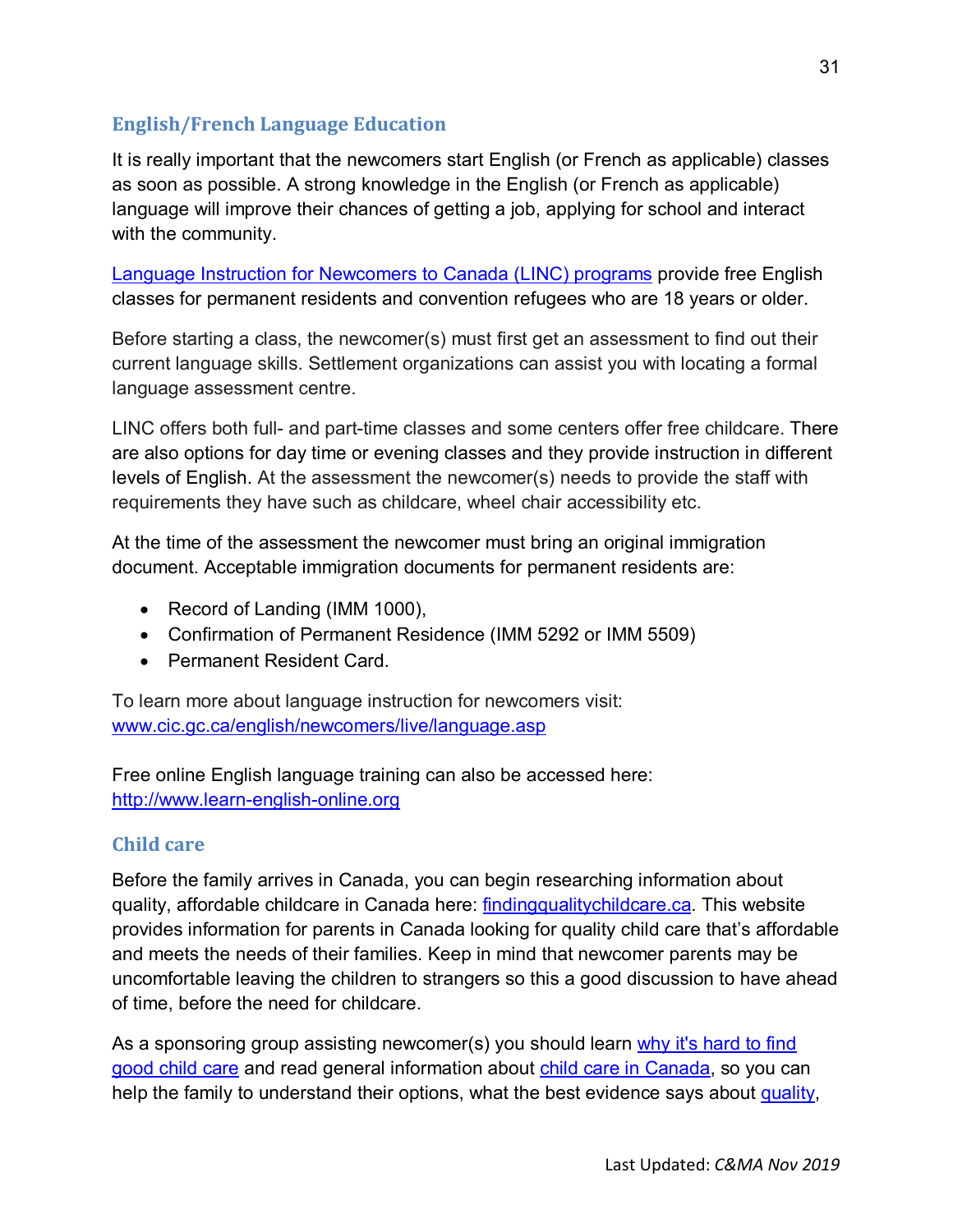and how to *improve their chances* of accessing [high-quality child care.](http://findingqualitychildcare.ca/high-quality-child-care/what-is-quality) When assisting a family to choose childcare services, cost and access to public transit are also key factors. The child care cost needs to be affordable enough so that the children can stay in the same place after the sponsorship ends.

#### **Childcare Fee subsidy by Province / Territory**

In Canada, parents are responsible for paying child care fees, however, child care fee subsidies may be available for families in financial need.

Subsidy Information listed by province or territory

- o **[Newfoundland and Labrador](http://findingqualitychildcare.ca/newfoundland-and-labrador)**
- o **[Prince Edward Island](http://findingqualitychildcare.ca/prince-edward-island)**
- o **[Nova Scotia](http://findingqualitychildcare.ca/nova-scotia)**
- o **[New Brunswick](http://findingqualitychildcare.ca/new-brunswick)**
- o **[Quebec](http://findingqualitychildcare.ca/quebec)**
- o **[Ontario](http://findingqualitychildcare.ca/ontario)**
- o **[Manitoba](http://findingqualitychildcare.ca/manitoba)**
- o **[Saskatchewan](http://findingqualitychildcare.ca/saskatchewan)**
- o **[Alberta](http://findingqualitychildcare.ca/alberta)**
- o **[British Columbia](http://findingqualitychildcare.ca/british-columbia)**
- o **[Northwest Territories](http://findingqualitychildcare.ca/northwest-territories)**
- o **[Nunavut](http://findingqualitychildcare.ca/nunuvut)**
- <span id="page-34-0"></span>o **[Yukon](http://findingqualitychildcare.ca/yukon)**

#### **Settlement Services**

Settlement agencies provide immigrant services for newcomers to Canada. These services will help newcomers settle and adjust to their new life in Canada. Settlement services are often free and they are always confidential. Connecting the newcomers with a settlement agency early on can be very beneficial.

While you may feel quite capable of providing the newcomers with the same supports as a settlement agency, keep in mind that as a sponsoring group, you are empowering the family to move towards independence. The newcomers will likely make friends and important contacts through the different programs at the agency which contributes to self-confidence in widening their circle of support, and provides a sense of selfsufficiency.

Settlement services include:

- Interpretation and translation of documents, or help to arrange these services
- Help filling out forms and applications
- English as a Second Language (ESL) classes
- Help finding a job or training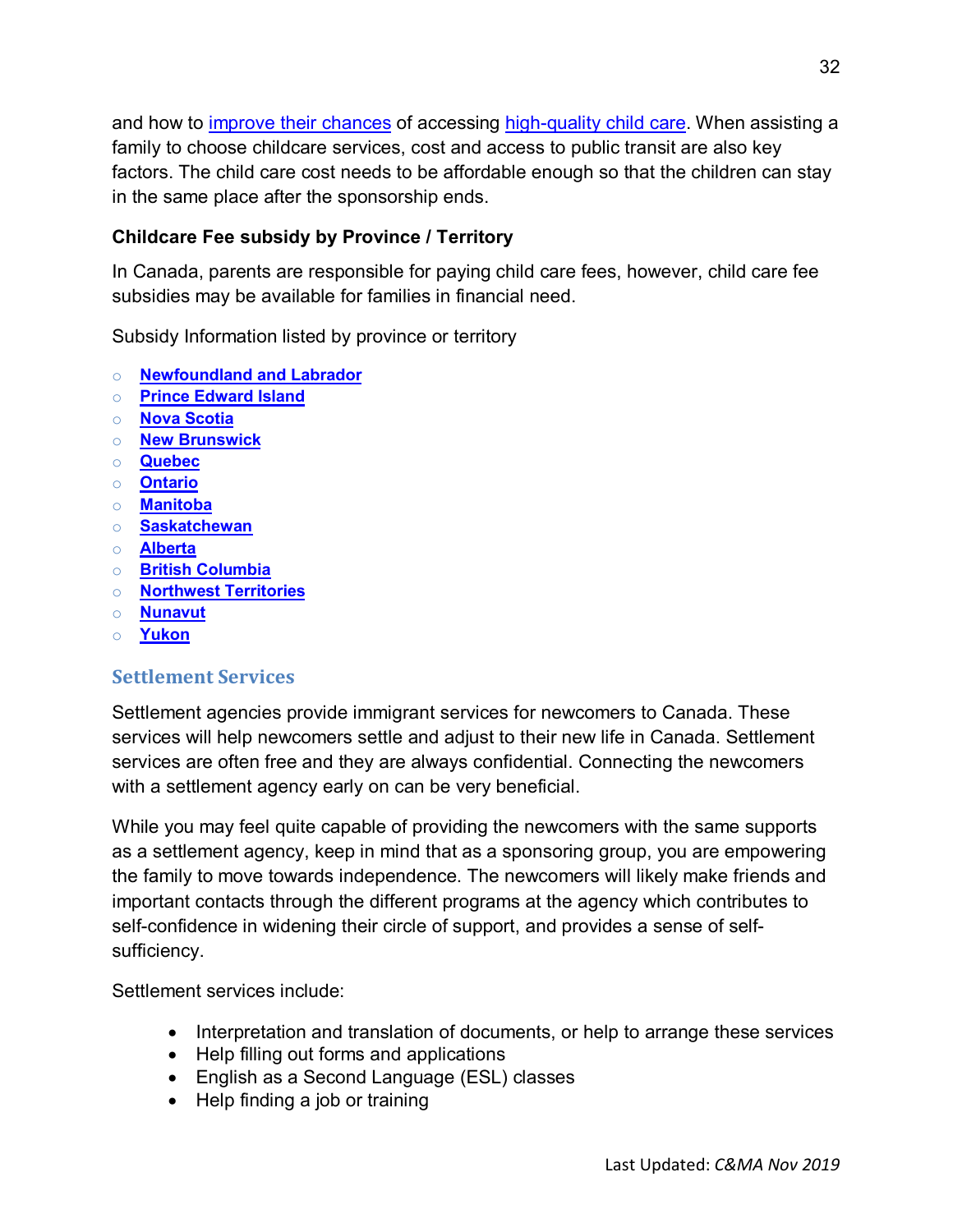• Information about other community services, schools and health care.

Many settlement agencies have staff or volunteers who speak languages other than English. If newcomers go to a settlement agency and they do not have the service or language they need, they will help the newcomers to find another agency that does

When searching for a settlement services agency for the newcomers you must consider factors such as;

- Location
- Languages
- Availability (if there is an empty spot)
- Services provided (LINC, Child Minding)
- Translation

To locate a settlement agency/immigrant services in your area, go to the Government of Canada website page here: [cic.gc.ca/english/newcomers/map/services.asp.](http://www.cic.gc.ca/english/newcomers/map/services.asp)

## <span id="page-35-0"></span>**Chapter 3 – During the year**

#### <span id="page-35-1"></span>**Finances**

#### **Transportation and Admissibility Loans**

The Government of Canada requires all refugees to repay their transportation costs in coming to Canada as well as their medical exam costs. This cost is covered by issuing loans to the refugees. These loans will not be issued if the refugee has the funds to cover their own costs. The two types of loans are:

1. The Transportation Loan: This loan allows applicants to pay for transport to their place of final destinations in Canada.

2. The Admissibility Loan: This loan allows applicants to pay for the medical exam they are require to have prior to their departure to Canada.

Although the newcomer(s) are responsible for repaying the loans, the sponsoring group may choose to include the full or partial cost of the travel loan in their budget plan. Most refugees that are sponsored to come to Canada have a very limited budget both during the sponsorship period as well as directly after. However, helping the newcomer(s) with paying of their loans is not a requirement for sponsoring groups.

Repayment should start 30 days after the newcomer(s) have arrived in Canada. They will receive a payment schedule from the Government of Canada. Monthly payments are calculated based on the amount borrowed, and the length of repayment period depends on the amount borrowed. There is an interest-free grace period of one to three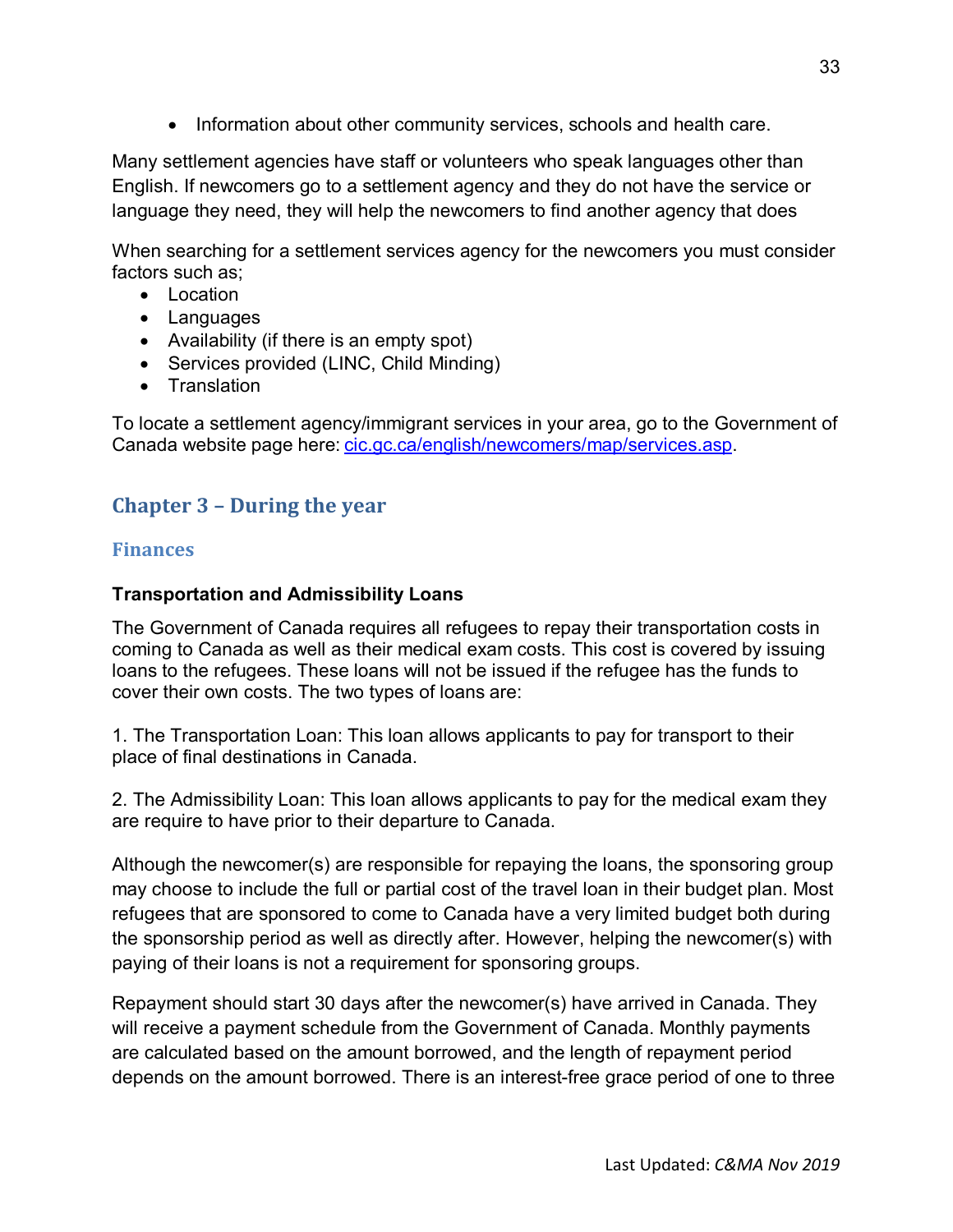years depending on the size of the loan. It is beneficial to pay off as much as possible during the interest free period.

You can call Collections Services toll-free at 1-800-667-7301 for more information about the loan.

Under special circumstances, a collection officer may grant a deferral of loan payments, a variation of payments or an extension to the repayment period; the deferral of loan payments may be up to two years.

A deferral of loan payments is not automatically provided. A loan recipient who approaches an immigration office in Canada because he or she is unable to make full, regular loan payments must be immediately referred to Collection Services, Finance, NHQ, toll-free at 1-800-667-7301.

#### **Reviewing the Budget**

The budget will need to be looked over several times during the year as both income and expense amounts might change and require adjustment. Also, reviewing the budget provides an opportunity to assess how the newcomer(s) are doing financially and identify any issues or discuss the possibility of putting aside some income into a saving account. During the review it is a good idea to look at the loan repayment schedule to see if they are able to meet their payments.

#### <span id="page-36-0"></span>**Rights and Responsibilities**

During the year it is a good idea to explain the newcomers' rights and responsibilities in Canada. Rights and responsibilities may be quite different in some countries, and there are also responsibilities specific to sponsorship to be discussed. Things to go through include but are not limited to:

- Financial obligations such as paying bills and rent.
- The responsibility and importance of learning English (or French as applicable) during the sponsorship year.
- The responsibility for job searching when they are ready to do so.
- The right to settlement and social services.
- Responsibility of repaying travel loans.
- Responsibility to file taxes.
- Responsibilities and rights in regards to renting an apartment (see Chapter 2: Housing)
- Legal rights and freedoms such as the freedom of religion and freedom of opinion and expression. The newcomers might have experienced persecution due to their religion or beliefs and it is therefore important to clarify for them that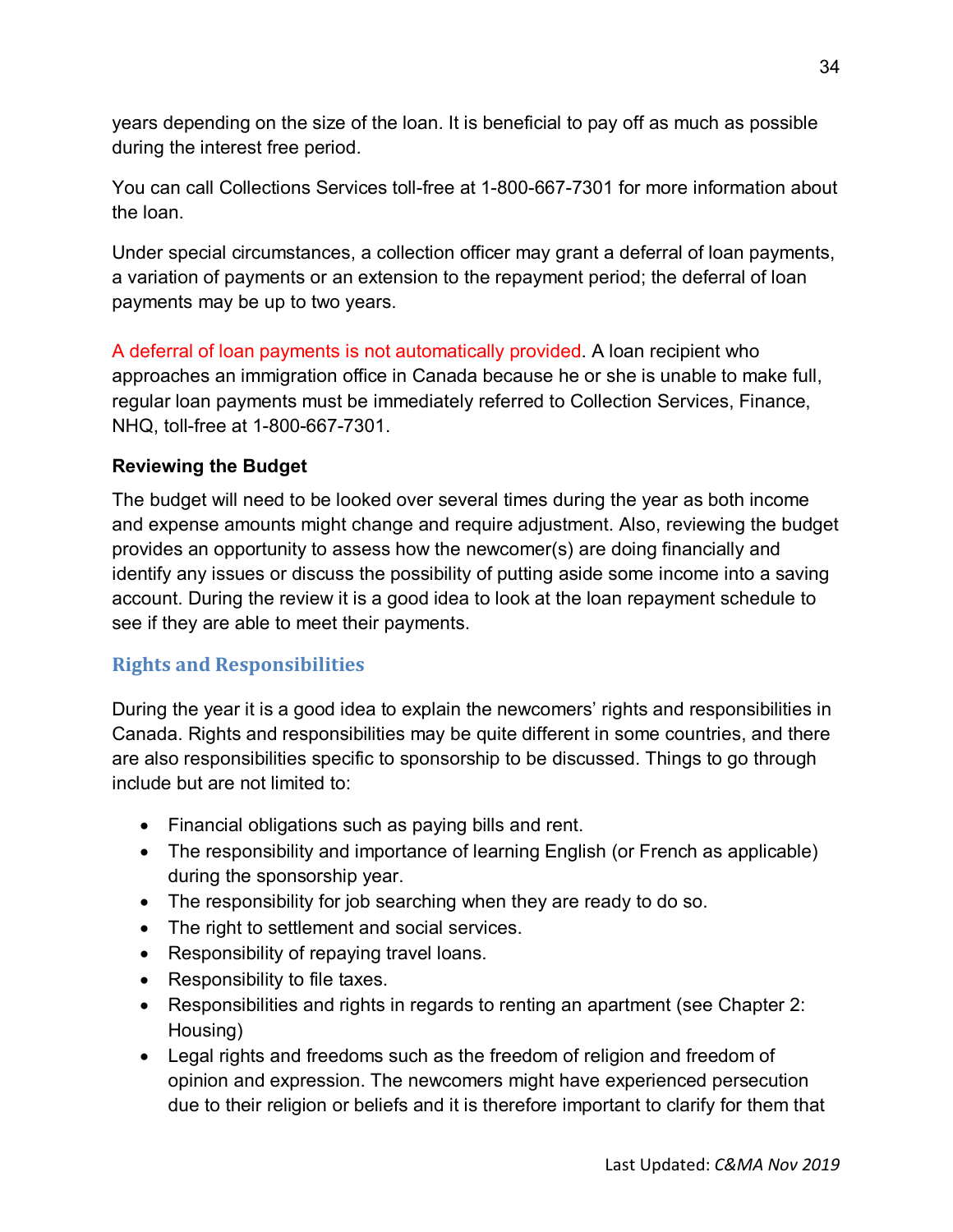the [Canadian Charter of Freedom and Rights](http://www.pch.gc.ca/eng/1356631760121) guarantees the fundamental rights and freedoms set out in it. For more information about the Charter of Rights and Freedoms, see Appendix C.

• The [right to travel within and outside Canada](http://www.cic.gc.ca/english/newcomers/after-life-id.asp) including obligations of travel documents. Newecomer(s) can apply for travel documents here:

Adult Travel document application: <http://www.cic.gc.ca/english/passport/forms/pdf/pptc190.pdf> Child

Child Travel Document Application (under 16): <http://www.cic.gc.ca/english/passport/forms/pdf/pptc192.pdf>

## <span id="page-37-0"></span>**Education**

If the newcomer(s) English (or French as applicable) language ability is strong and they are interested in studying at a post-secondary institution there are different resources that can be used in sourcing information. Again, community centers and settlement agencies can help with this as well.

- There are many different types of education, some that might not be familiar to the newcomers. It is therefore good to go through the different options and the difference between them such as university and college programs, continuing education, apprenticeship programs and private career colleges.
- Some settlement agencies have services that are specifically developed to help newcomers assess and build their skills and language competency for the Canadian job market.
- If the person is interested in higher education in Canada and has a high-school diploma or other past academic credentials from their home country, their credentials need to be evaluated in Canada. At some academic institutions this is done by staff at the admissions office while others ask the students to get an external evaluation. Questions about evaluation need to be directed to the specific academic institution. You can learn more about foreign credential recognition in Canada here:

[www.esdc.gc.ca/en/foreign\\_credential\\_recognition/index.page](http://www.esdc.gc.ca/en/foreign_credential_recognition/index.page)

- If accepted at an educational institution, the person can apply for financial assistance through OSAP as well as bursaries and grants. (More about this in *Income Support*)
- Here also are some online sites that offer free education/lectures/training but do not lead to a degree. Some do offer certificates upon completion which may be useful for obtaining employment:
	- o [https://www.coursera.org](https://www.coursera.org/)
	- o [https://www.edx.org](https://www.edx.org/)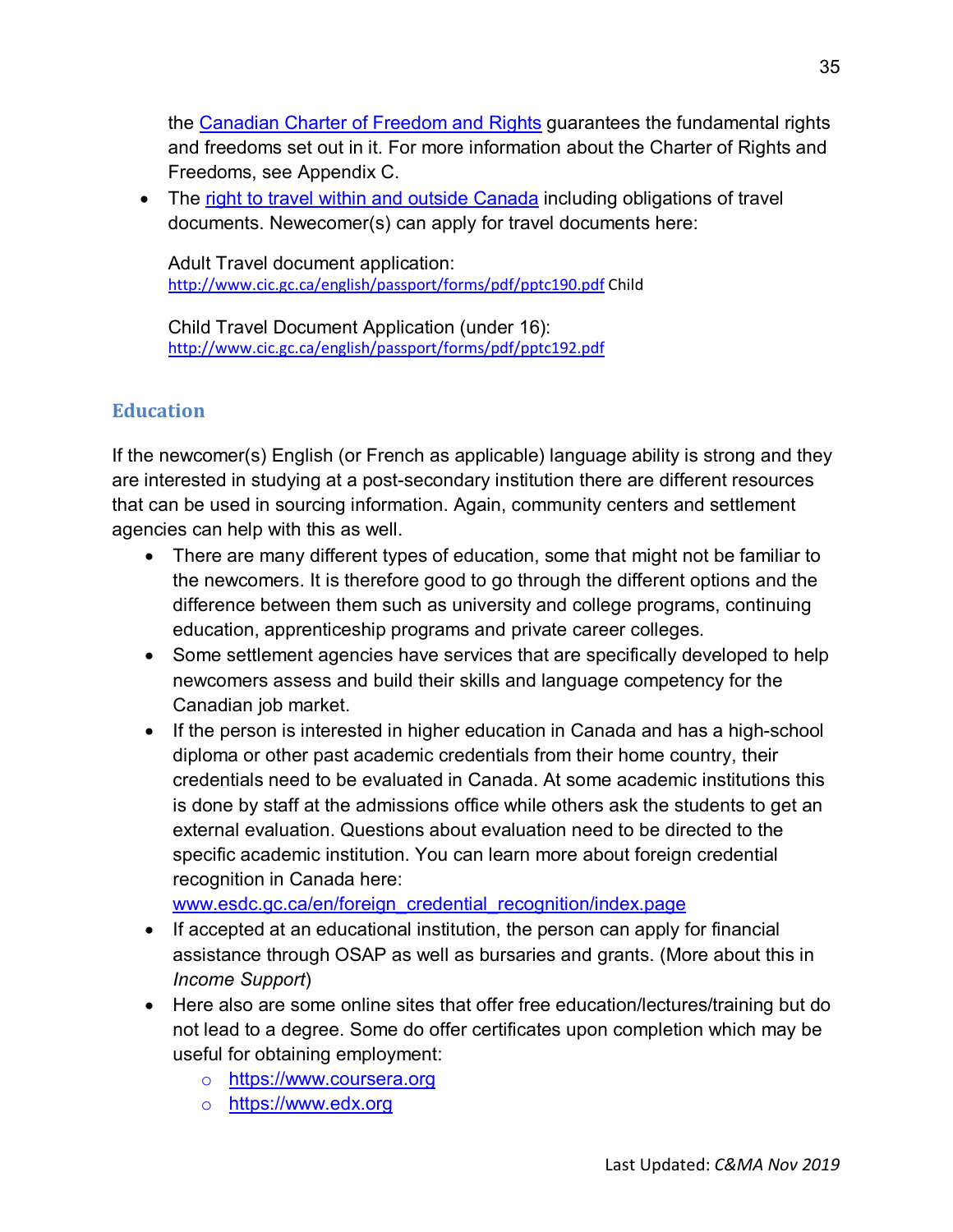o <http://www.open.edu/itunes>

## <span id="page-38-0"></span>**Employment & Job training**

One of the most important responsibilities for the newcomer(s) during the sponsorship period is to improve their English (or French as applicable) through classes and conversations. Note that before the newcomer(s) start looking for a job they need to have a strong knowledge in the English (or French as applicable) language. The sponsorship year is a great opportunity for the newcomers to take advantage of English (or French as applicable) classes as well as social events to practice. If the newcomer(s) start looking for a job during the sponsorship period before their English (or French as applicable) has reached a high level, the sponsoring group should advise and encourage the newcomers to focus on their language learning. Provide examples on what benefits they can get in the future from speaking, writing and reading English (or French as applicable) well. They are much more likely to succeed in Canada if the take the opportunity they have of acquiring a higher level of English (or French as applicable).

If their English (or French as applicable) is at a high level at arrival or they achieve this during the sponsorship year, then looking for employment becomes next important task for the newcomer. This can be a challenging and daunting experience; therefore, the newcomer(s) may benefit from assistance and support both from the sponsoring group and an employment or settlement agency. Be prepared to provide both practical and emotional support.

Depending on the newcomer(s) level of English (or French as applicable), employment counselling can be started at different times throughout the sponsorship year. When to start discussing different employment options depends on the individual and on their level of English (or French as applicable) and adjustment to their new life in Canada.

- The newcomer(s) need to understand the significance of Canadian work experience when searching for a job. Understanding that their first job in Canada may be the first step towards a better job is important. It is typical in Canada to work in one job to gain the experience in order to be able to acquire a better job. It is therefore important to begin working when able to do so, to gain Canadian work experience, even if it is not in their trade, skill or profession.
- Many settlement and employment agencies provide employment counseling and skills development in different languages that is tailored to the needs of newcomers. They often have both one-on-one counselling and workshops with focus on interview skills, career planning, and job search techniques etc. Some agencies also have workshops in computer literacy. Many also have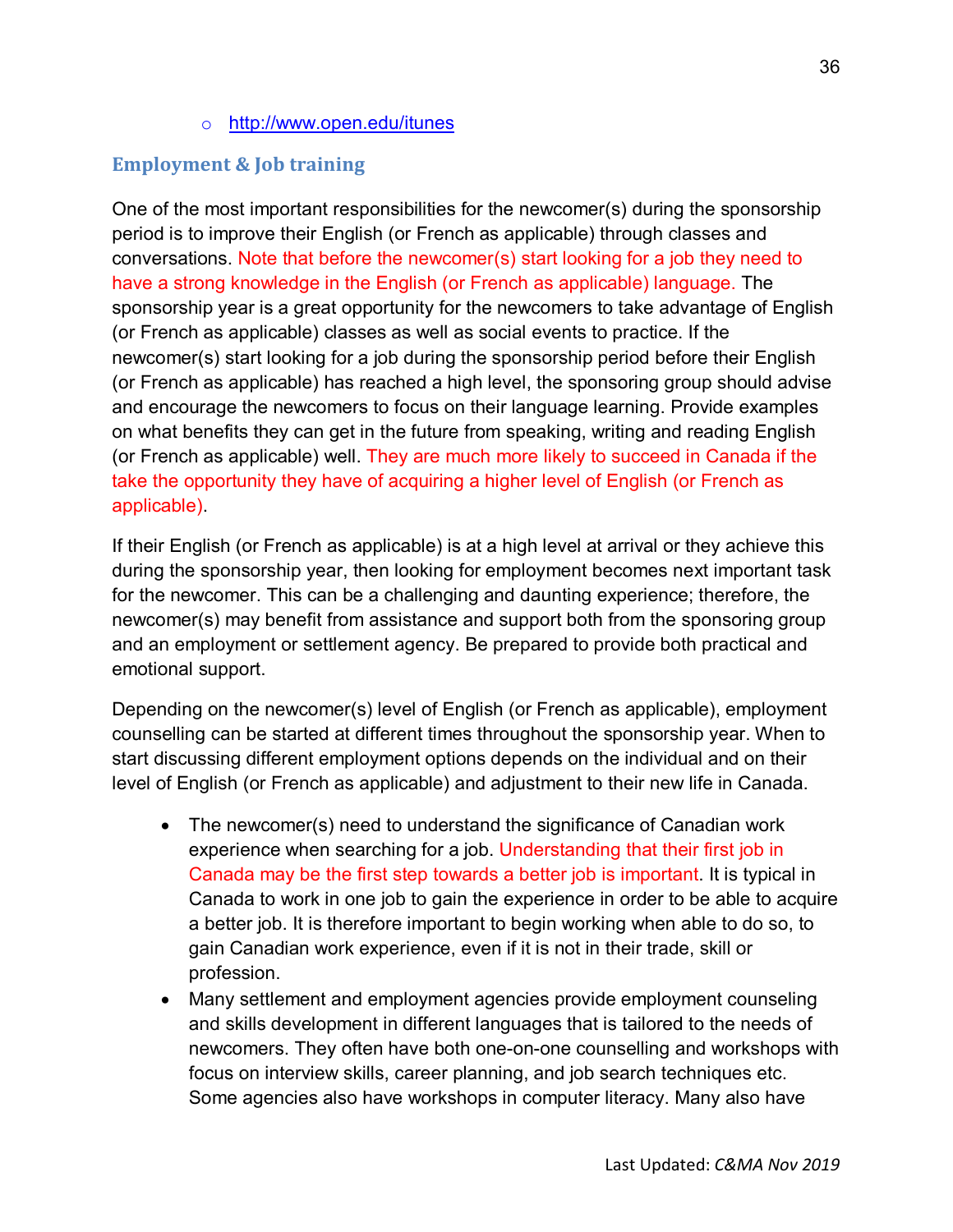self-service resources such as access to computers and internet, photocopiers and fax machines.

#### <span id="page-39-0"></span>**Workplace Culture**

There are topics regarding workplace culture that the sponsoring group can talk about with the newcomers to give them an insight in Canadian expectations regarding customs and behaviors. Topics can include but are not limited to:

- Office behavior
- Appropriate communication style in different settings
- View of time and punctuality
- Body language
- Non-discrimination and inclusiveness policies

#### <span id="page-39-1"></span>**Appling for a Job**

There are different ways to apply for a job in Canada and this should be discussed with the newcomer to help them prepare for job search.

- Online job search is a tool commonly used nowadays. A downside with online job applications is the amount of people applying. The chance of getting an interview this way might be small.
- Another way of searching for a job is in person. This requires being prepared with resumes and cover letters. This is a good option especially when applying for jobs such as store clerks or restaurant staff.
- Having a well prepared resume is necessary when applying for jobs. Many employment services and settlement agencies can help with resume writing and interview preparation.

#### <span id="page-39-2"></span>**Canadian experience**

- Canadian employers often ask for Canadian work experience; especially in jobs that requires higher education. Canadian experience through volunteering is very common for new immigrants. This is covered in the section on *Volunteering*. The newcomer(s) may not be able to start volunteering during the sponsoring year but it is still important to inform them on this so that they are aware of this option.
- If the person already has academic credentials they should be evaluated in the [Canadian context](http://www.esdc.gc.ca/en/foreign_credential_recognition/index.page) to find out if additional education is needed. Most of the time it is. It would be a very good idea, especially financially, to get 1 evaluation report that can be useful for all 5 purposes: immigration, employment, higher education or continuing education, licensing with professional licensing associations, and entry to apprenticeship training programs. A single multi-purpose report is better than 2 or 3 reports that are for different purposes. An employment consultant at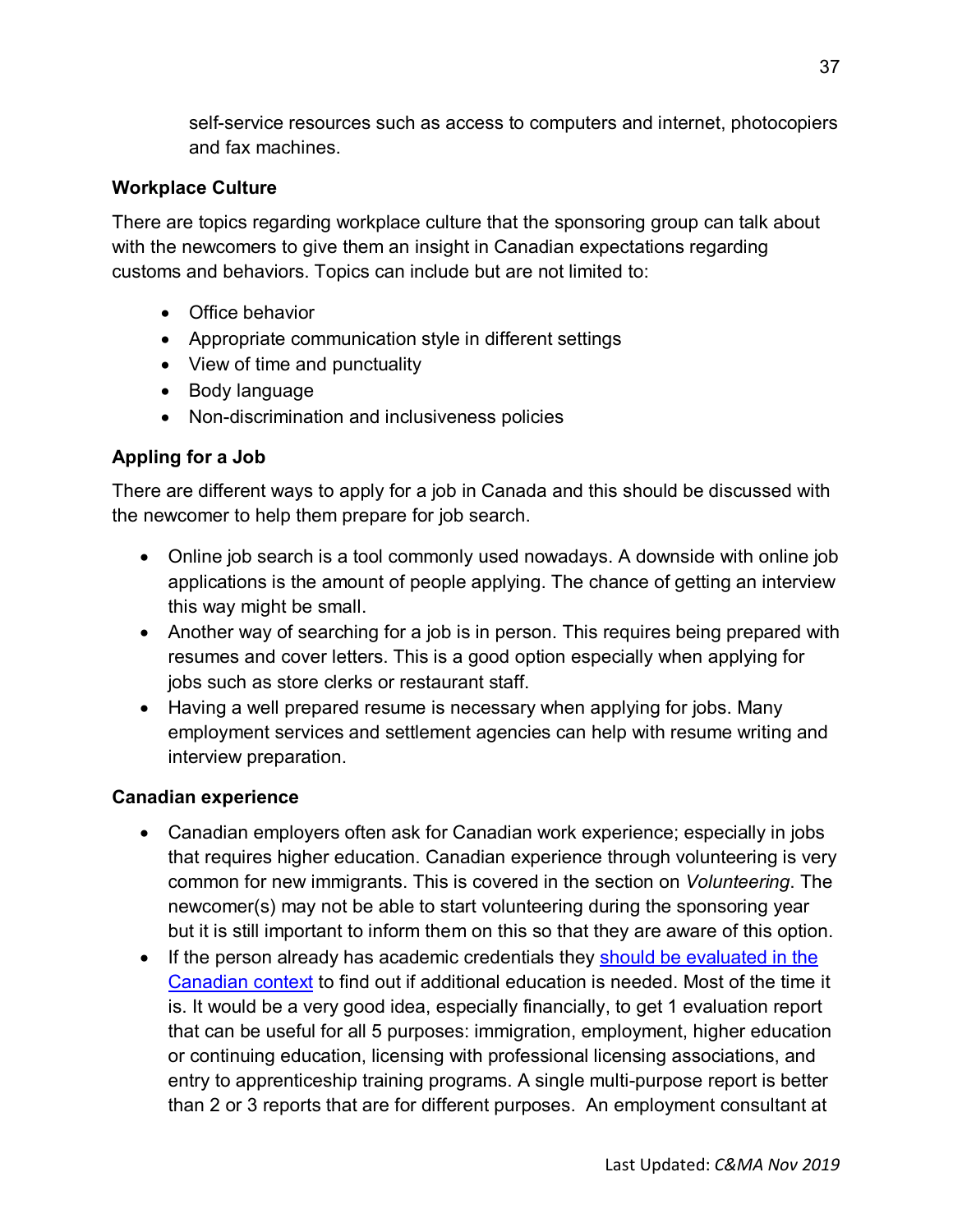a community organization or settlement agency can help in directing where to send the credentials for assessment.

• The Government of Canada website also has information about preparing for work: www.cic.gc.ca/english/newcomers/work/

## <span id="page-40-0"></span>**Volunteering**

Volunteering is common in Canada, but working for free might seem like a strange concept for newcomers. Since volunteering is often a way to obtain Canadian experience so often asked for by employers, it is important to discuss this with newcomers. There are many benefits of volunteering related to the work life for newcomers such as Canadian work experience, practical knowledge about the Canadian workplace, develop new skills, network opportunities, and Canadian references etc.

- One important benefit of volunteering is the opportunity to practice their language skills. If the newcomers are not well integrated with English or French speaking people, this is a good opportunity for them to do so.
- There are places that reimburse volunteers for their expenses, such as bus fare, in exchange for their work. This way the newcomers do not have to pay anything extra out of their own pocket for volunteering.
- Many organizations have flexible volunteer schedules that can fit into the newcomer's life.
- If the new comers decide to volunteer you can assist them in finding an organization that suits their needs. When looking for an organization, be aware of things such as: matching newcomer's schedule, the opportunity for practicing Language skills and interacting with other people, and that the tasks they will do suits their needs. Make sure that the newcomer(s) end up in a volunteer position that will benefit them when searching for a job. There are many volunteer positions out there and it is important to find one that can be used to help the newcomer(s) towards employment (if that is the goal).
- Visit Volunteer Canada to learn more: [volunteer.ca/volunteer-centres](https://volunteer.ca/volunteer-centres)

#### <span id="page-40-1"></span>**Culture**

On Canada Day many towns provide public events and celebrations with parades, fireworks and musical entertainment. Asking newcomers to join you in this Canadian cultural celebration can make them feel more welcome and valued as members of Canada.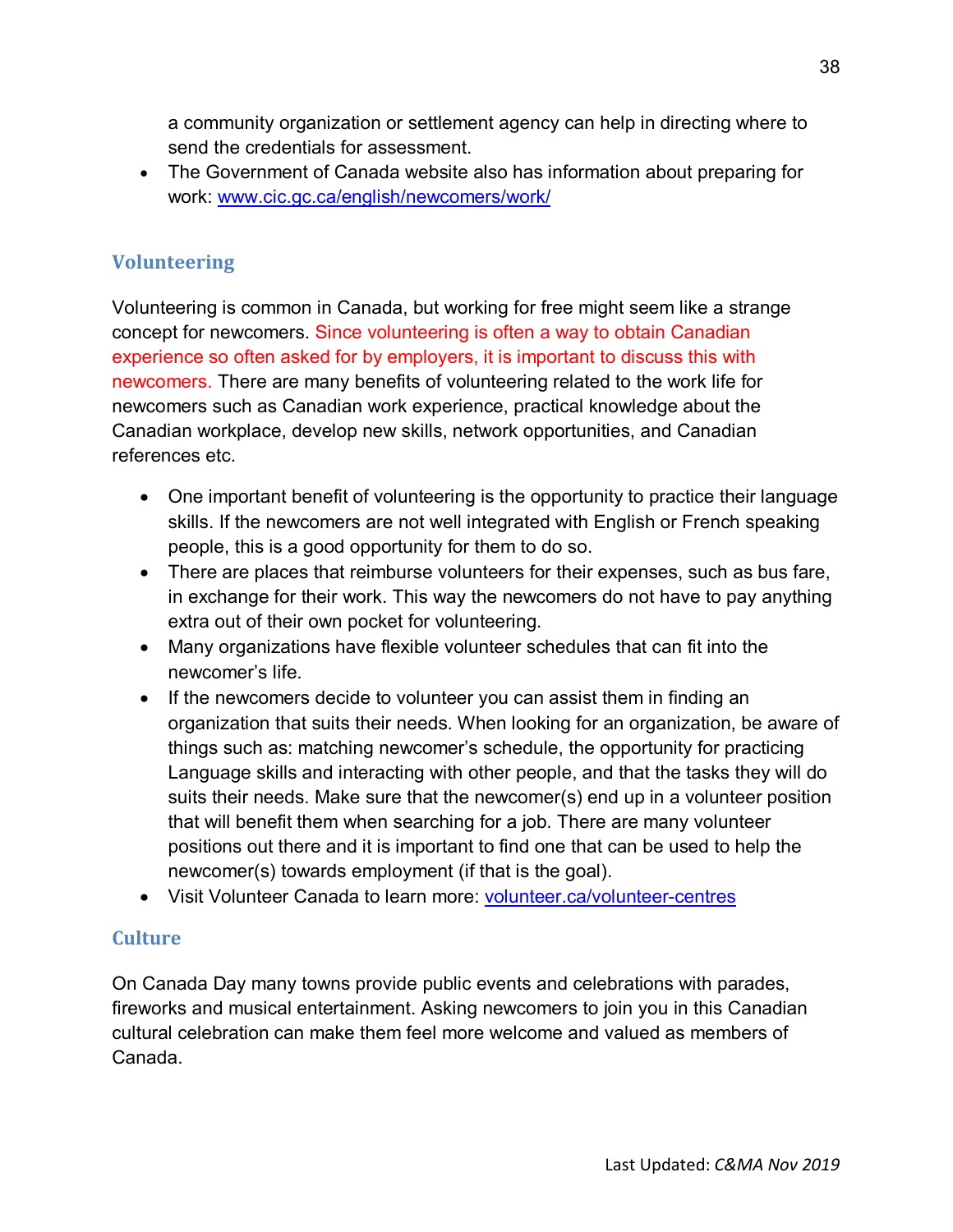There are also many museums, art galleries, heritage buildings, historic sites and other local attractions to help newcomers learn about Canadian culture. Many have a lower admission fee for children, students and seniors, or they may have one day a week when admission fees are free or at a lower cost for adults as well.

- [List of museums in British Columbia](https://en.wikipedia.org/wiki/List_of_museums_in_British_Columbia)
- [List of museums in Alberta](https://en.wikipedia.org/wiki/List_of_museums_in_Alberta)
- [List of museums in Saskatchewan](https://en.wikipedia.org/wiki/List_of_museums_in_Saskatchewan)
- [List of museums in Manitoba](https://en.wikipedia.org/wiki/List_of_museums_in_Manitoba)
- [List of museums in Ontario](https://en.wikipedia.org/wiki/List_of_museums_in_Ontario)
- [List of museums in Quebec](https://en.wikipedia.org/wiki/List_of_museums_in_Quebec)
- [List of museums in New Brunswick](https://en.wikipedia.org/wiki/List_of_museums_in_New_Brunswick)
- [List of museums in Nova Scotia](https://en.wikipedia.org/wiki/List_of_museums_in_Nova_Scotia)
- [List of museums in Newfoundland and Labrador](https://en.wikipedia.org/wiki/List_of_museums_in_Newfoundland_and_Labrador)
- [List of museums in Prince Edward Island](https://en.wikipedia.org/wiki/List_of_museums_in_Prince_Edward_Island)
- [List of museums in Yukon](https://en.wikipedia.org/wiki/List_of_museums_in_Yukon)
- [List of museums in the Northwest Territories](https://en.wikipedia.org/wiki/List_of_museums_in_the_Northwest_Territories)
- [List of museums in Nunavut](http://aboriginalcanada.ca/en/things-to-do/nunatta-sunakkutaangit-museum/)

In Canada we also celebrate our multiculturalism and diversity through arts and culture festivals which take place during the summer and offer free outdoor performances. These festivals may focus on theatre, music, dance, literature, film, an art form or a specific ethno-cultural community. As a sponsoring group you can assist the newcomers in finding free events and local attractions that they can attend by themselves or together with the sponsoring group. This is a great way for newcomers to enjoy some free or low-cost entertainment as well as to experience multiculturalism.

The Institute for Canadian Citizenship (ICC) provides a gift to each Canadian citizen during their first year of citizenship called **[the Cultural Access Pass](https://www.icc-icc.ca/en/cap/faq.php#Q1)** which provides complimentary admission to more than 1000 of Canada's cultural treasures from coastto-coast-to-coast. The Cultural Access Pass creates opportunities for Canada's newest citizens to discover our rich cultural history, world-renowned artworks, historical figures and stunning parks. Here is an online mapped listing of attractions across Canada: **[http://attractions.icc-icc.ca/find-attractions/map.](http://attractions.icc-icc.ca/find-attractions/map)**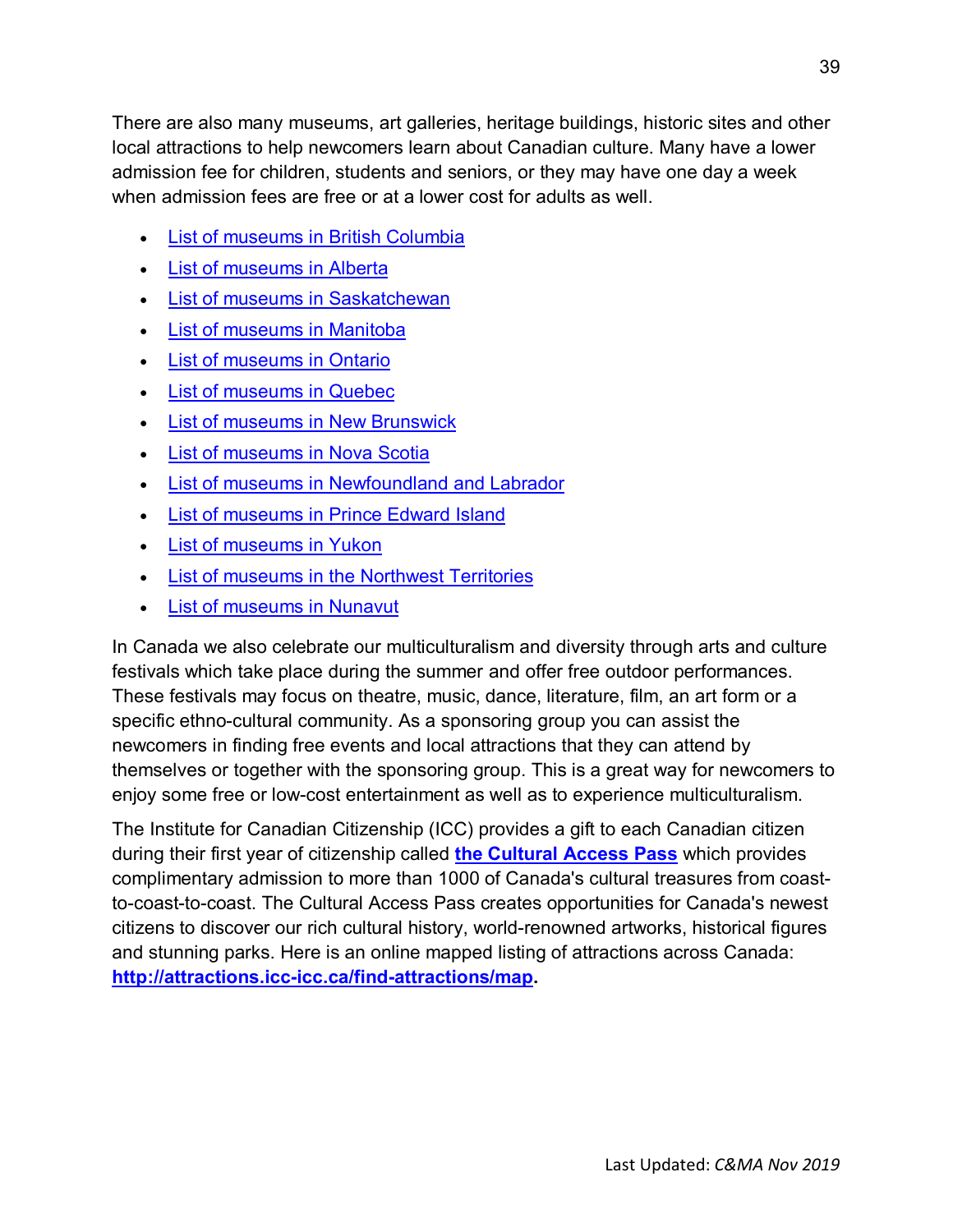#### **Summer programs for children**

Children can participate in summer programs focusing on sports, art, science and more. These programs can be a good way to make new friends and have fun. Many communities have activities for children during summer vacation. It is important to register early, or they might not get a spot. Usually summer programs last for 1 - 2 weeks. They can sign up for multiple sessions. Depending on newcomer(s)' household income, newcomers may be able to get a reduction (subsidy) on the price. Ask the program organizers if a reduction is possible.

The YMCA also offers daytime and overnight ESL summer camps for children 7 and older. Learn more here:<http://www.ourkids.net/esl-camps.php>

#### **Day Programs**

- Most day programs go from 8:30 a.m. 4:30 p.m. It may be possible to get extra care before or after the regular programming, but it might come with an additional fee.
- In most cases the child must bring a lunch, snack and drink.

Contact your local municipality or community centre or the YMCA to learn more about programs operating in your area.

#### <span id="page-42-0"></span>**Community and Recreation**

#### **Community**

Participating in community activities is important to newcomers. It can help newcomers to meet new people and adjust to their new life in Canada. Newcomers can join a local community group; which is a good way to make them feel more included in their community. Newcomers have the chance to meet people with shared backgrounds, traditions and languages. It is an excellent way of practicing their English or French language skills and making new connections. To find an activity that suits the newcomers' wants and needs, the sponsoring group should have a conversation with the newcomers about their interests.

Sponsoring groups must be aware of the potential that a newcomer may not want to be connected to their cultural community and should therefore ask about and respect the newcomers' feelings about meeting members from their own community.

To find an association or group, you can:

- Talk to people in the community.
- Contact a settlement agency.
- Community groups often have interesting activities to join, such as choirs, bands, dance groups and book clubs.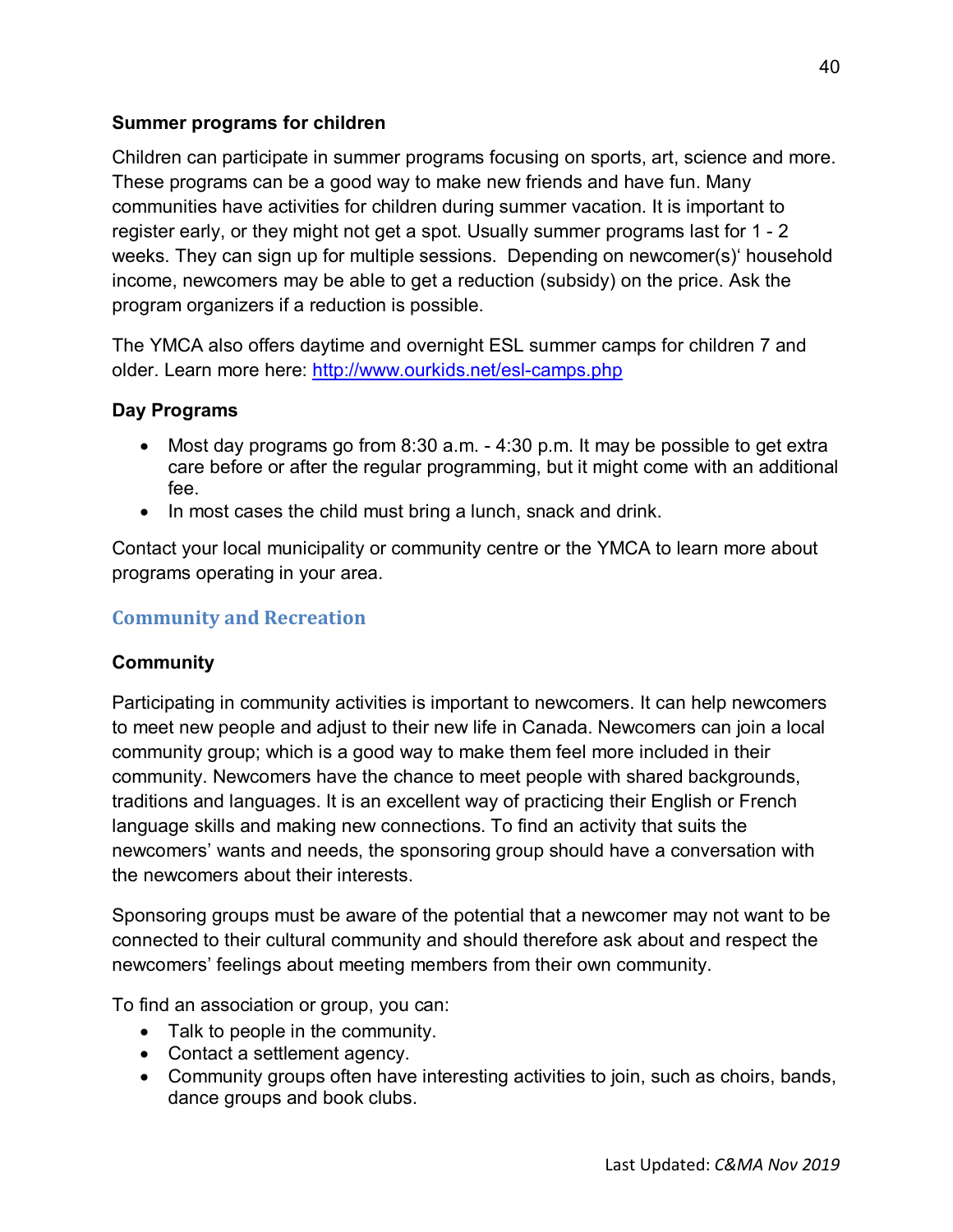- Volunteer in the local or cultural community. Volunteering can be a good way to gain Canadian experience and references.
- Look in local or ethno-cultural media.
- Contact an ethno-cultural organization or a place of worship.
- Many community agencies can help you get more information about ethnocultural organizations and other community groups.

For more information, you can visit the Canadian Ethno-cultural Council (CEC) website which lists ethno-cultural organizations across Canada: <http://www.ethnocultural.ca/members>

#### **Recreation**

Many recreation centers have ice rinks, tennis courts or swimming pools. Many of these are low-cost or free to use. Newcomers usually have to pay to attend organized programs, such as swimming lessons or fitness classes. Some centers have sports or programs specifically for people with disabilities. See if the municipal government has a guide with a description of available programs and how much they cost. Depending on newcomer's household income, they may be able to get a subsidy on the price.

To find a recreation center in the area, you can:

- Research online.
- Contact your municipal government.
- Visit a community agency.

#### **Birthdays and Celebrations**

The newcomer(s) might have experienced traumatic events in their life and together with the change of moving to a foreign country and maybe leaving family members behind; they might not feel that there are reasons to celebrate. To recognize their birthdays with a cake, or maybe even a small party if appropriate is a gesture that can cheer up and bring new, pleasant memories into their lives. If you want to do a larger celebration you need to talk to the newcomers first and get their approval.

Include the newcomer(s) in other celebrations such as Canada Day, Thanksgiving etc. This is a good way to show the newcomer(s) Canadian traditions and customs and it can also make them feel more welcome and included.

#### **Religion**

Religion may a very sensitive issue. The sponsoring group must be careful not to impose their religious beliefs on the newcomers. Invitation to religious activities and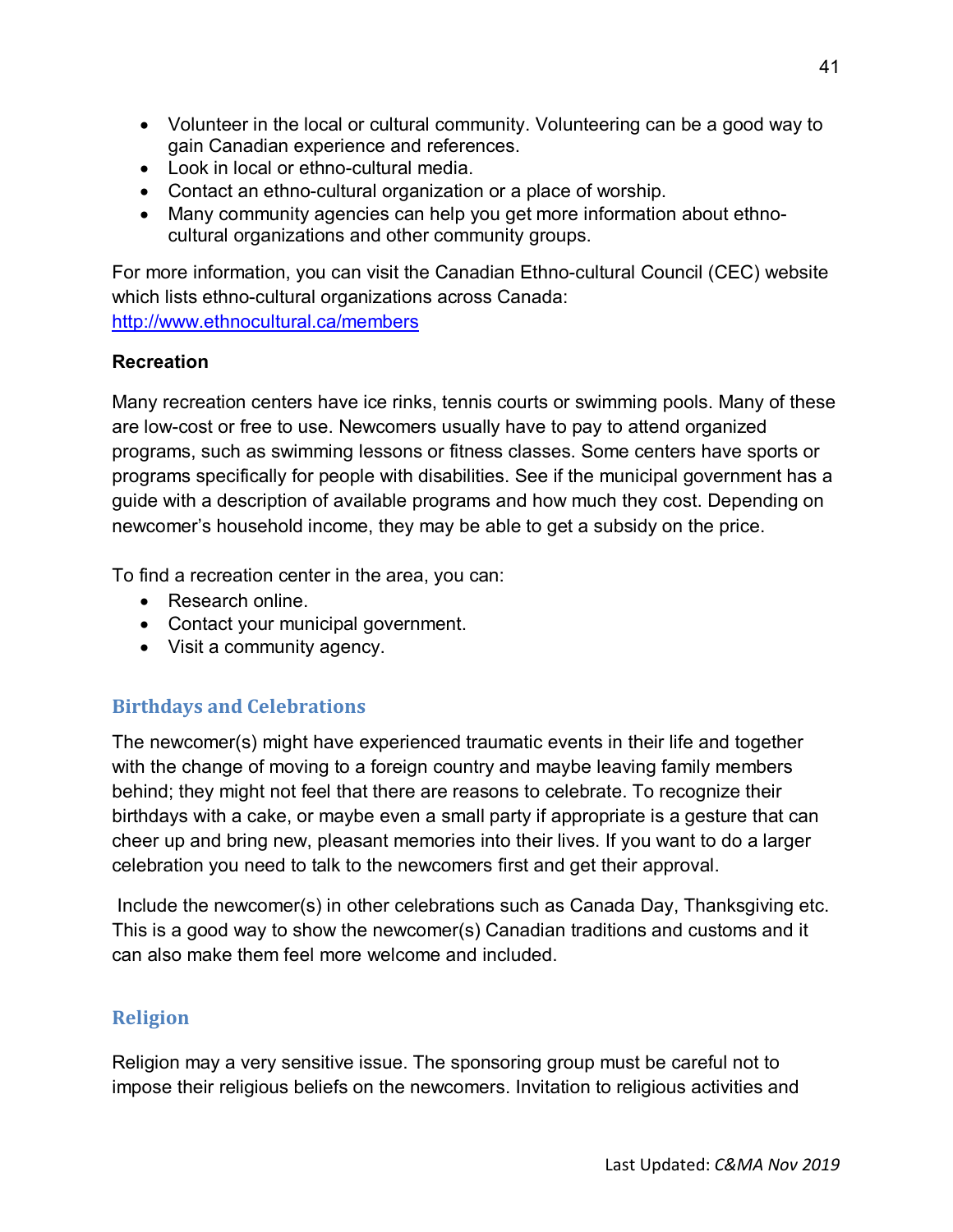worship should be approached carefully even if the newcomers are of the same faith as the sponsoring group. It is also wise to be culturally sensitive even to the point of meetings with the refugees apart from specific places of worship.

If the family has informed the sponsoring group of their religious observance and is interested in connecting with a church, mosque etc., the sponsoring group can assist in locating places of worship in the area. A place of worship can be an important source of support for a newcomer as well as a place for prayers and community.

In Canada, places of worship often provide social services. For example, they might organize food or clothing for people in need, or help newcomers settle in their communities. For example, newcomers can find out where to find food that meets their religious dietary needs, or stay connected to their language, culture and traditions. They may also advocate defending the rights of refugees and immigrants.

Here are some ways that you can help newcomers look for a place of worship in their area:

- Local or ethno-cultural media
- Contact an ethno-cultural organization.
- Talk to people in your community.
- Contact a settlement agency.

#### <span id="page-44-0"></span>**Legal Aid**

If you during the year of settlement the newcomers may discover they are in need of some legal assistance. There are different options that you can use to help them seek free legal services. The government of Canada website [www.justice.gc.ca/eng/fund](http://www.justice.gc.ca/eng/fund-fina/gov-gouv/aid-aide.html)[fina/gov-gouv/aid-aide.html](http://www.justice.gc.ca/eng/fund-fina/gov-gouv/aid-aide.html) provides an overview of the Legal Aid Program.

There is also a great website [www.legalline.ca/guides](http://www.legalline.ca/guides) which contains libraries of legal information, guides specific to each province, as well as a pre-recorded 24hr telephone information line or even live help from a lawyer of other expert.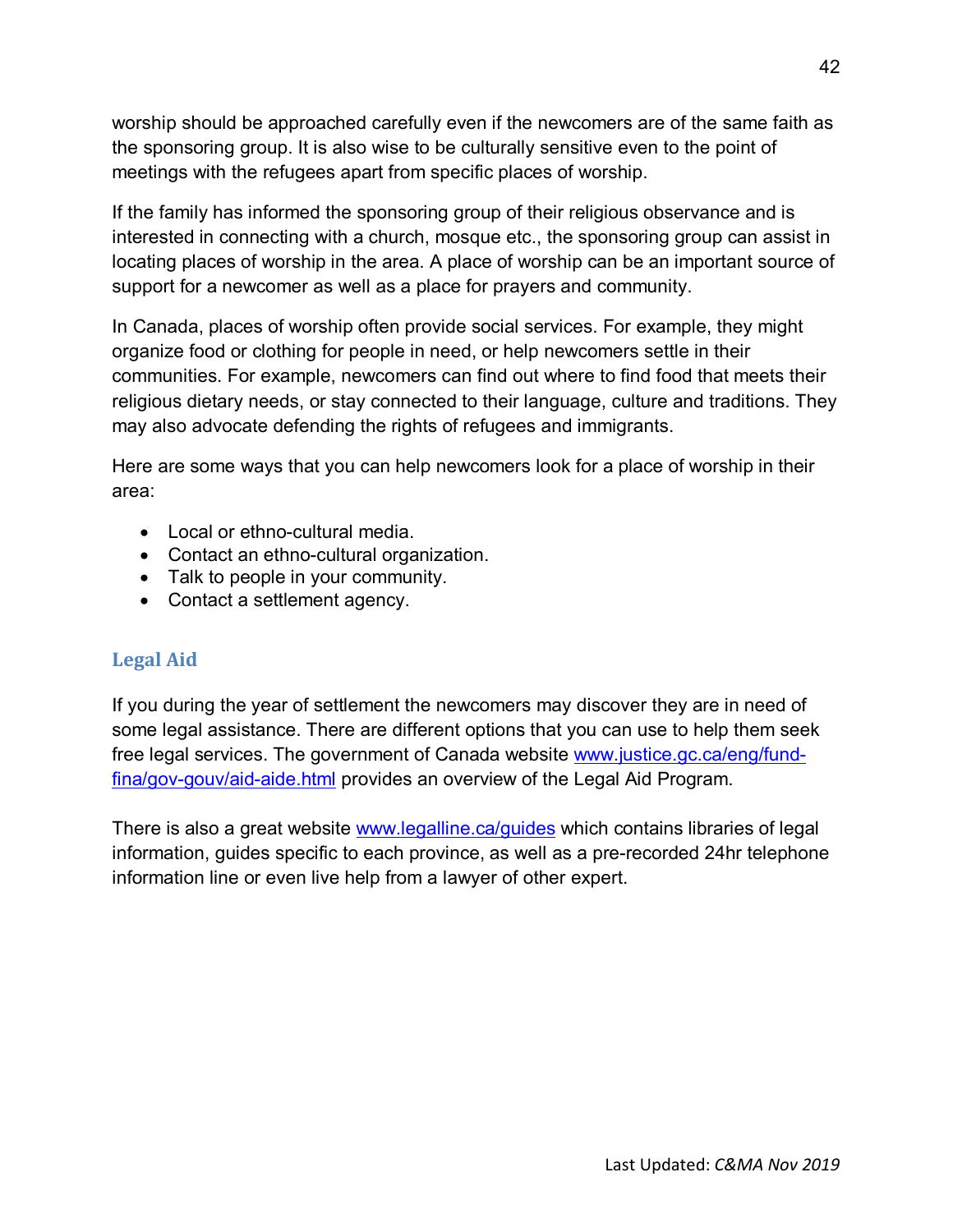Every province and territory in Canada also provides legal aid services which we have linked for you here:

British Columbia — [www.legalaid.bc.ca](http://www.legalaid.bc.ca/) Alberta — [www.legalaid.ab.ca/contact/Pages/default.aspx](http://www.legalaid.ab.ca/contact/Pages/default.aspx) Saskatchewan — [www.legalaid.sk.ca/legal\\_help/nature\\_of\\_problem/other.php](http://www.legalaid.sk.ca/legal_help/nature_of_problem/other.php) Manitoba — [www.legalaid.mb.ca](http://www.legalaid.mb.ca/) Ontario — [www.legalaid.on.ca/en](http://www.legalaid.on.ca/en) Quebec [www4.gouv.qc.ca/EN/Portail/Citoyens/Evenements/separation-divorce/Pages/aide-juridique.aspx](http://www4.gouv.qc.ca/EN/Portail/Citoyens/Evenements/separation-divorce/Pages/aide-juridique.aspx) New Brunswick — [legalaid.nb.ca/en/index.php](http://legalaid.nb.ca/en/index.php) Nova Scotia — [www.nslegalaid.ca](http://www.nslegalaid.ca/) Newfoundland and Labrador — [www.legalaid.nl.ca](http://www.legalaid.nl.ca/) Prince Edward Island — [www.gov.pe.ca/jps/la-info/dg.inc.php3](http://www.gov.pe.ca/jps/la-info/dg.inc.php3) Yukon — [www.legalaid.yk.ca](http://www.legalaid.yk.ca/)  Northwest Territories — [www.justice.gov.nt.ca/en/legal-aid](http://www.justice.gov.nt.ca/en/legal-aid) Nunavut — [www.nulas.ca/en](http://www.nulas.ca/en)

## <span id="page-45-0"></span>**Sponsorship Breakdown**

As permanent residents, the newcomer(s) have the right to relocate to any part of Canada they wish to reside. It is very important that the sponsoring group notifies C&MA'S SAH representative directly if the newcomers are considering moving or if there is any other circumstance that could lead to sponsorship breakdown.

This following information is provided through Immigration, Refugees and Citizenship Canada (IRCC) [http://www.IRCC.gc.ca/english/resources/publications/ref](http://www.cic.gc.ca/english/resources/publications/ref-sponsor/section-2-19.asp)[sponsor/section-2-19.asp](http://www.cic.gc.ca/english/resources/publications/ref-sponsor/section-2-19.asp)

- If the newcomer(s) is able to support himself or herself in the new community for the remainder of the sponsorship period, the sponsoring group has no further obligations.
- If the sponsoring group is willing to maintain the sponsorship from a distance, the group should notify the CPO-W of the refugee's relocation and continue the sponsorship.
- If the sponsoring group wishes to transfer the sponsorship to another group in the new community or if the group is not willing or able to continue providing material assistance to the refugee in the new location, the CPO-W must be contacted immediately.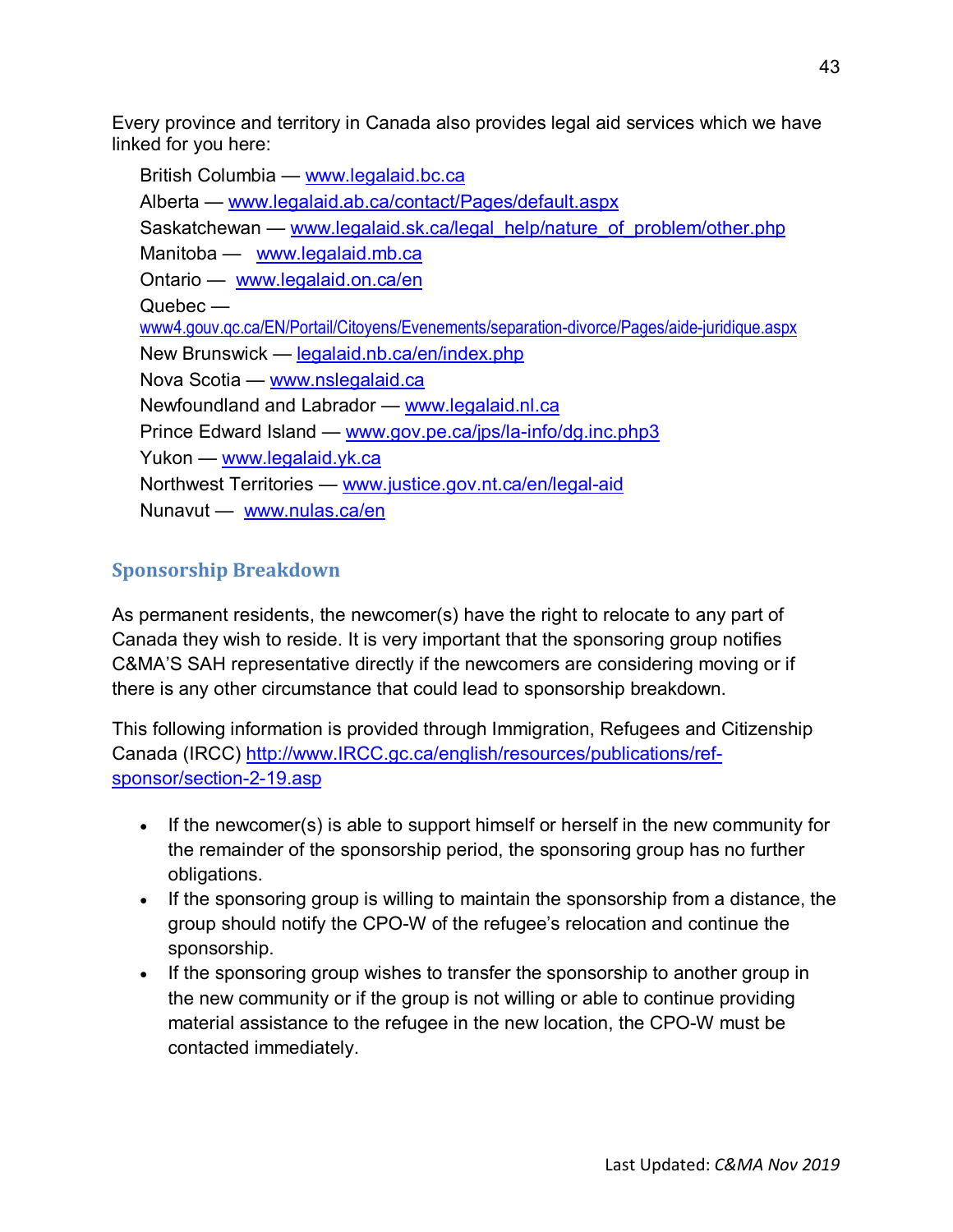Where the sponsor has decided that it will not or cannot continue to support the newcomer(s) in the new community, the sponsorship is in danger of *breakdown*.

In this case, the local Citizenship and Immigration Centre, the sponsoring group, (the SAH if a CG is involved) and the refugee will meet to try and resolve the sponsorship breakdown and, if necessary, to ascertain responsibility. The three-way meeting will also address the ongoing needs of the newcomer(s) for the remainder of the sponsorship period and the capacity of the sponsor to support them under the changed circumstances. Where there is no agreement on who is ultimately responsible for the breakdown, the local Citizenship and Immigration Centre makes the final determination. If the sponsor is found responsible, the group must continue to support the newcomer(s) in the new community. If it is not responsible, it is released from all further obligations.

It is important to remember that, unless the local Citizenship and Immigration Centre issues a formal notice of sponsorship breakdown (which effectively cancels the sponsorship undertaking) sponsored newcomer(s) are **not** entitled to obtain income support through provincial or municipal social assistance programs or the Resettlement Assistance Program during the sponsorship period (normally 12 months). Furthermore, sponsoring groups may, under certain circumstances, be liable for reimbursing the government concerned for income support issued to newcomer(s) under the group's sponsorship.

## <span id="page-46-0"></span>**Chapter 4– Preparing for Independence**

Throughout the year, the sponsoring group together with the newcomer(s) needs to prepare for what is going to happen when the sponsorship period is over. There are many things that need to be prepared and considered in order to ease the newcomer(s) into independence to make the transition as smooth as possible.

RSTP has developed a useful document called [Month 13 Planning –](http://www.rstp.ca/wp-content/uploads/2016/11/Month-13-Resource-Kit-v.1.4.pdf) Resource Kit.

#### <span id="page-46-1"></span>**Finance**

#### **Filing Taxes**

All sponsored refugees must submit a tax return form, however during the time they receive sponsorship support, they do not have to declare the sponsorship funding that comes from charitable organizations as income. The charitable organization providing that funding is also exempt from having to report these series of payments on a T5007.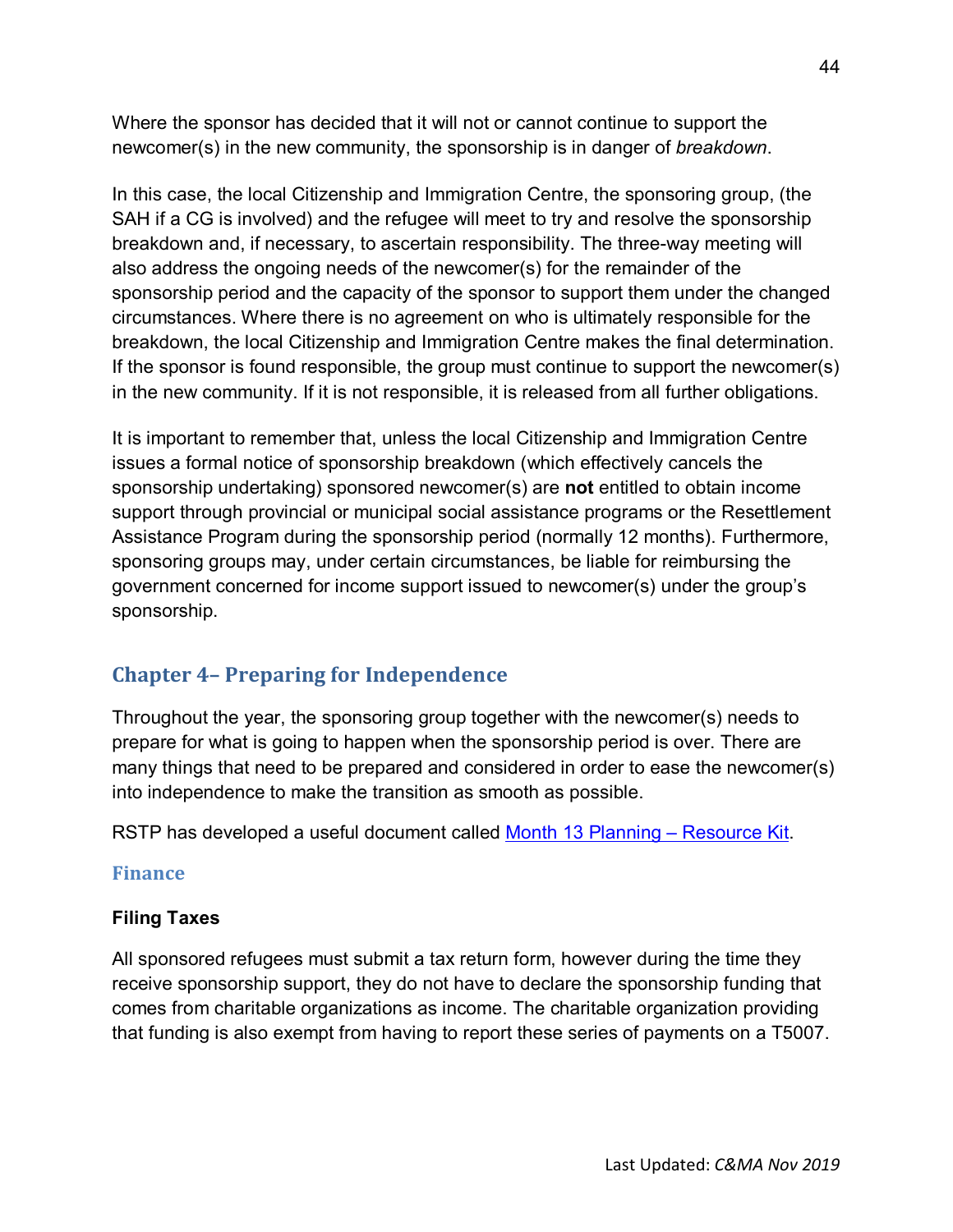Newcomer(s) may have never filed taxes before, but it is important to teach them how and why they need to file their taxes instead doing it for them. This is an important step in preparing them for independence.

You may wish to encourage them to visit a free tax clinic which will provide services for eligible persons with low-income (students, seniors, new immigrants etc.). Some tax clinics also have services in different languages other than English or French such as Urdu, Punjabi, Tamil, Arabic, etc.

Volunteer Tax Preparation clinics (links obtained from the [CRA website\)](http://www.cra-arc.gc.ca/tx/ndvdls/vlntr/clncs/menu-eng.html):

[British Columbia](http://www.cra-arc.gc.ca/tx/ndvdls/vlntr/clncs/bc-eng.html) [Alberta](http://www.cra-arc.gc.ca/tx/ndvdls/vlntr/clncs/ab-eng.html) **[Saskatchewan](http://www.cra-arc.gc.ca/tx/ndvdls/vlntr/clncs/sk-eng.html) [Manitoba](http://www.cra-arc.gc.ca/tx/ndvdls/vlntr/clncs/mb-eng.html) [Ontario](http://www.cra-arc.gc.ca/tx/ndvdls/vlntr/clncs/on-eng.html)** [Quebec](http://www.cra-arc.gc.ca/tx/ndvdls/vlntr/clncs/qc-eng.html) [New Brunswick](http://www.cra-arc.gc.ca/tx/ndvdls/vlntr/clncs/nb-eng.html) [Nova Scotia](http://www.cra-arc.gc.ca/tx/ndvdls/vlntr/clncs/ns-eng.html) [Prince Edward Island](http://www.cra-arc.gc.ca/tx/ndvdls/vlntr/clncs/pe-eng.html) [Newfoundland and Labrador](http://www.cra-arc.gc.ca/tx/ndvdls/vlntr/clncs/nl-eng.html) [Yukon](http://www.cra-arc.gc.ca/tx/ndvdls/vlntr/clncs/yt-eng.html) [Northwest Territories](http://www.cra-arc.gc.ca/tx/ndvdls/vlntr/clncs/nt-eng.html) [Nunavut](http://www.cra-arc.gc.ca/tx/ndvdls/vlntr/clncs/nu-eng.html)

If there isn't a free tax clinic in your area, you may want to work through the online information provided by the Canada Revenue Agency for newcomers to Canada here: [http://www.cra-arc.gc.ca/newcomers.](http://www.cra-arc.gc.ca/newcomers)

#### **Income Support**

As you get closer to the end of the sponsorship it is important that the newcomer(s) are prepared financially. When the financial support from the sponsorship ends there needs to be a plan in place for how the family will support themselves. If they are in need of government support, the applications have to be done early enough so that there is no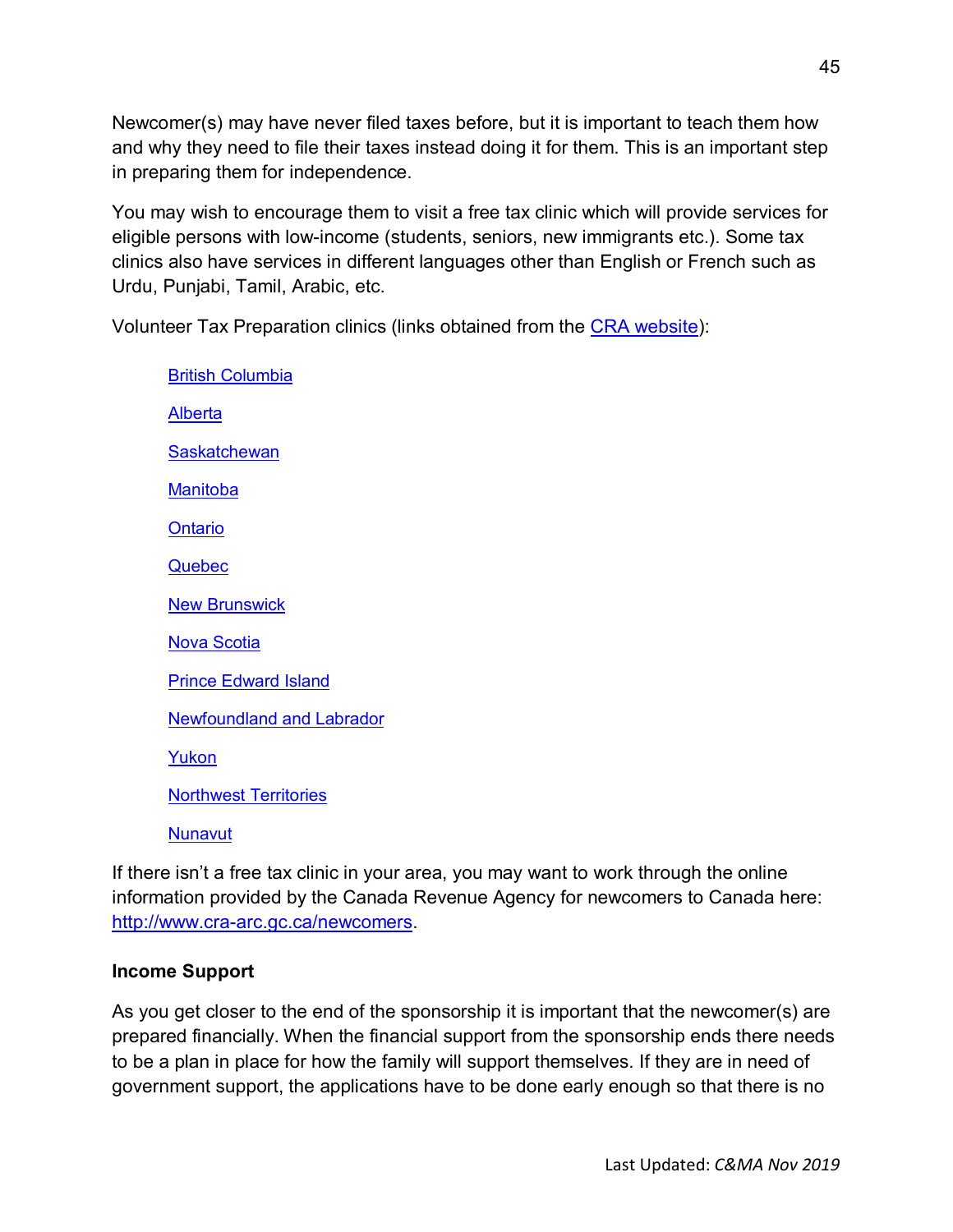gap between the sponsorship and their new income. If the newcomer(s) are able to work, they will probably need help in seeking employment which can be done through an employment agency or a community organization.

- Remember that the newcomer(s) are not expected to become fully selfsupporting during their first year in Canada and some people require longer support. It may take longer to learn English or French or upgrade their skills, and others may just require more time to adjust to their new lives. In this case, the sponsoring group should assist the newcomer(s) to apply for provincial social assistance at the end of the sponsorship period.
- The following links provide information (by province) which includes among other things: the Department responsible, the name of the program, and income assistance rates:

| <b>Newfoundland and Labrador</b> | <b>Manitoba</b>              |
|----------------------------------|------------------------------|
| <b>Prince Edward Island</b>      | <b>Saskatchewan</b>          |
| <b>Nova Scotia</b>               | Alberta                      |
| <b>New Brunswick</b>             | <b>British Columbia</b>      |
| Québec                           | Yukon                        |
| Ontario                          | <b>Northwest Territories</b> |
|                                  | <b>Nunavut</b>               |

- If the newcomer(s) have applied to study at university, college or another educational institution then they might need assistance in applying for student loans as well as for bursaries and grants. The sponsoring group can accompany the person to the financial aid office at the educational institution to apply for loans and to get assistance in identifying which bursaries and grants are available. Student loans and grants through the Government of Canada can be found here: [http://www.esdc.gc.ca/eng/jobs/student/loans\\_grants/index.shtml](http://www.esdc.gc.ca/eng/jobs/student/loans_grants/index.shtml)
- Many settlement agencies can assist in applying for income assistance. You can search for the nearest one online by province here: <http://www.cic.gc.ca/english/newcomers/map/services.asp>
- The Government of Canada's website also provides information about different types of income assistance here: <http://www.servicecanada.gc.ca/eng/subjects/benefits/>

#### **Food Banks**

Food banks are a good resource to inform the newcomer(s) about in case they need to access it in the future. Food banks provide people with food and many times also acts as a resource centre to other forms of social assistance. The following website can help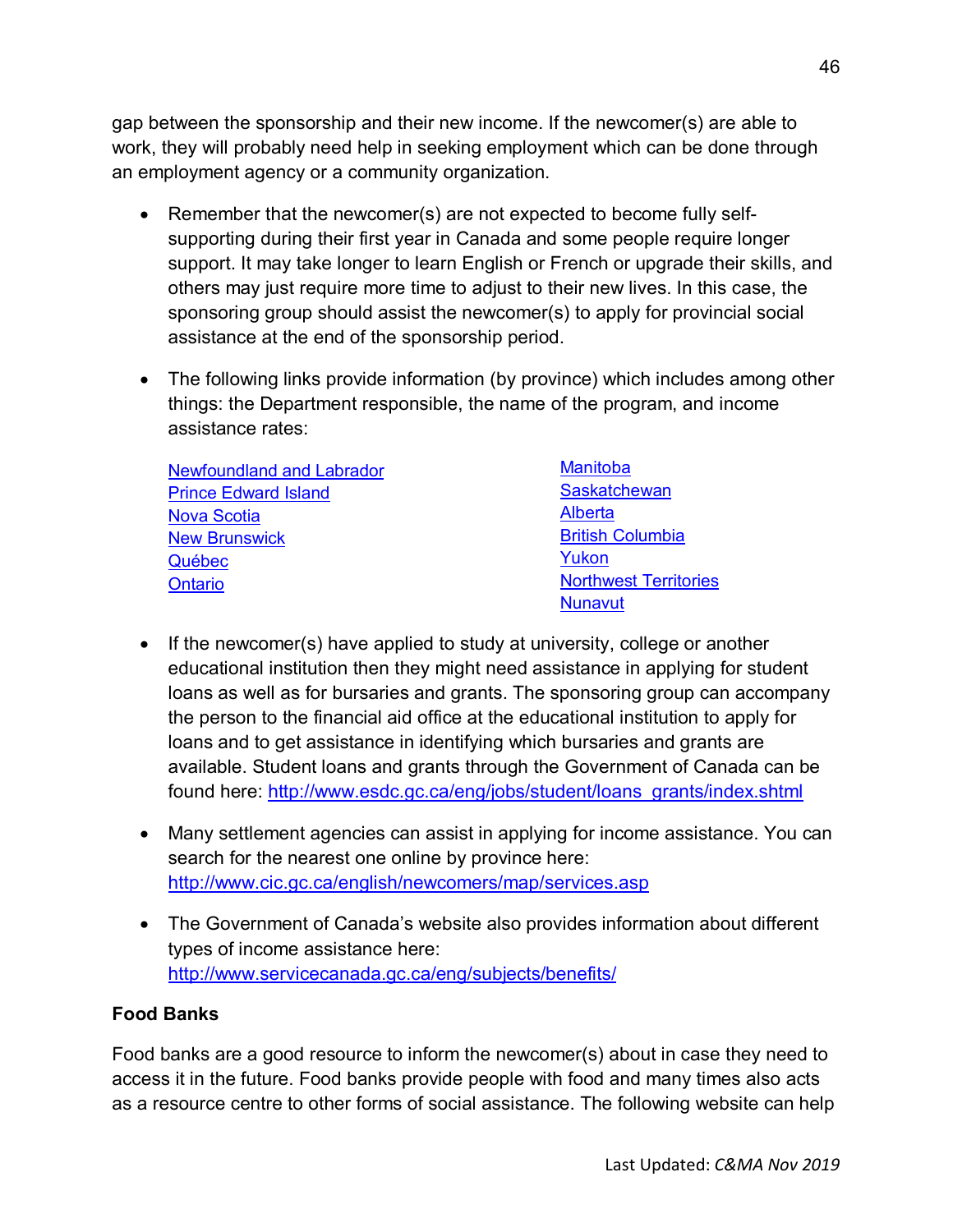<span id="page-49-0"></span>you locate a food bank near you: [https://www.foodbankscanada.ca/utility-pages/find-a](https://www.foodbankscanada.ca/utility-pages/find-a-food-bank.aspx)[food-bank.aspx](https://www.foodbankscanada.ca/utility-pages/find-a-food-bank.aspx)

#### **Service Canada Toolkit Outreach Initiative**

Service Canada can assist you in helping newcomers apply for Government of Canada benefits and programs for which they may be eligible.

Contact your SAH representative for a copy of the toolkit containing numerous information sheets related to the possible benefits and programs.

In addition, Service Canada will be offering information sessions via webinars, teleconferences, and/or in-person presentations.

## **Subsidized Housing**

If there is a possibility that the newcomer(s) are going to have low income when the sponsorship is over they may need to apply for **subsidized housing**. The rent a person pays may be determined by the person's income ( rent-geared-to-income) or it may be a rental fee supplement may be provided, in which case the subsidy is not determined by income. Unfortunately the waiting lists for subsidized housing can be very long, up to 10 years.

• **Settlement agencies** can assist with applying for subsidized housing. It is advisable to accompany the newcomer(s) to make sure that there is no miscommunication in the information given.

**Pests and Bedbugs**: It is important to inform the newcomer(s) about this issue and what they need to do if they get bedbugs or pests in their own apartment.

- It is important to keep the apartment clean and uncluttered. Prevent overcrowding or an apartment that is too warm as they are conditions that pests and bedbugs like.
- Report any infestations to the building manager as soon as discovered. It is important to deal with it right away.
- If treatment is being done, make sure to follow the instructions, otherwise the treatment will not work.
- Do not pick up furniture from the street as these may be infested with bedbugs or cockroaches. This is a very important point.

#### <span id="page-49-1"></span>**Travel**

If the newcomer(s) want to travel outside of Canada as permanent residents they need to have a passport from their country of citizenship AND a Permanent Resident card,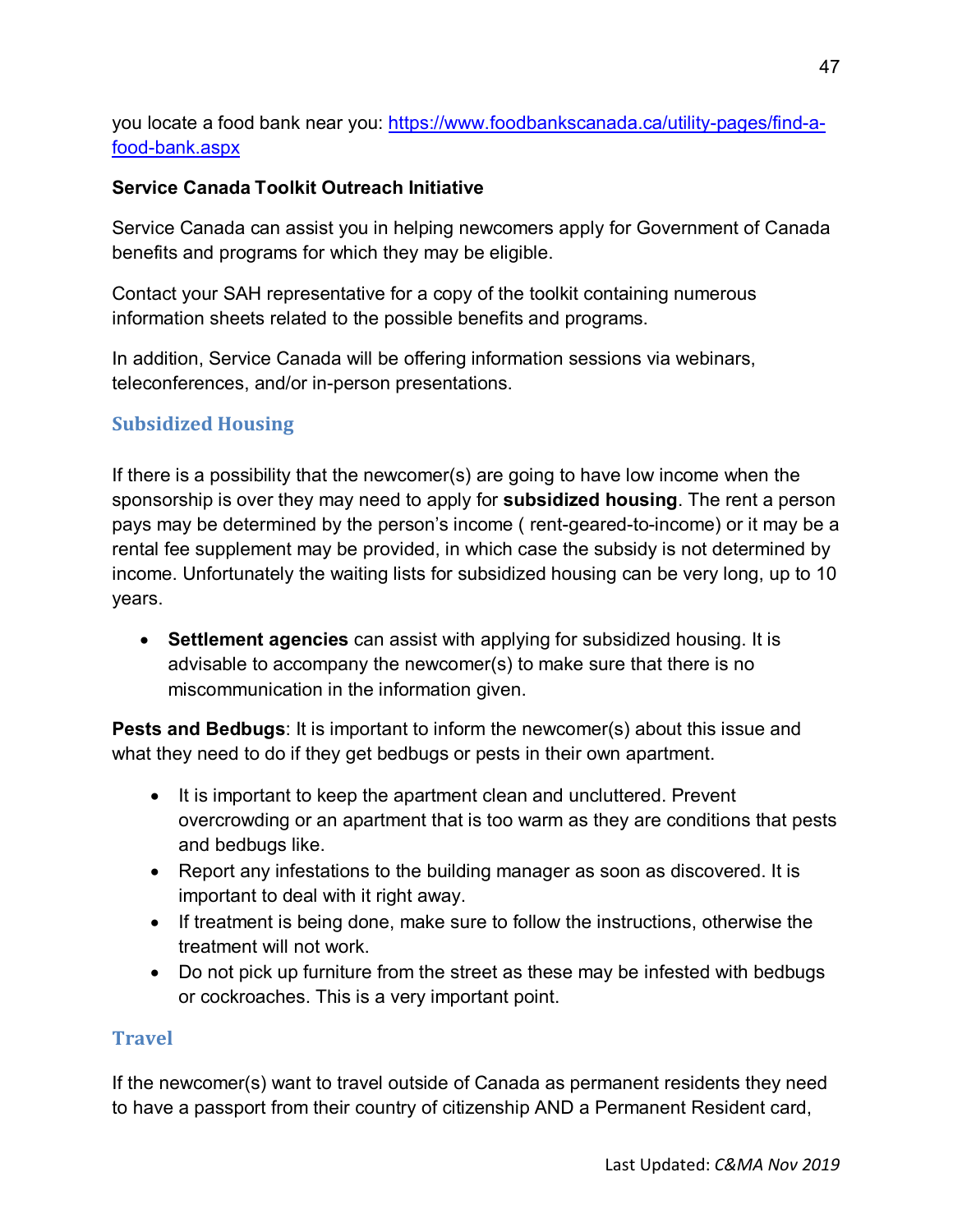issued by the Government of Canada. It is strongly advisable not to travel back to their country of citizenship as permanent residents. There is a possibility for issues entering Canada upon return because if someone comes to Canada as a refugee and then returns to their country of origin, it can be interpreted that they are no longer in need of protection.

If the newcomer does not have a passport from their country of citizenship they will need to apply for a refugee travel document in Canada. This document is available for convention refugees, protected persons, stateless persons, and permanent residents for less than three years who are unable to obtain a national passport for a valid reason. Obtaining the travel document can take several months, and it is recommended that the person does not make travel plans until they receive the documents. In some cases the newcomer(s) may be given a [certificate of identity.](http://www.ppt.gc.ca/pptc/documents.aspx?lang=eng#cofi) Once the application form and supporting documents are submitted, Passport Canada will decide which document the person is eligible for.

#### **Refugee travel document**

Refugee travel documents are issued to people in Canada with protected-person status, including Convention refugees and persons in need of protection. It is recognized in all countries as a valid travel document. However, note that a refugee travel document is endorsed for travel to all countries **except the bearer's country of citizenship.** The validity period is determined by the issuing office.

#### **Certificate of identity**

Certificates of identity are issued to permanent residents of Canada who are not yet Canadian citizens, and who, although not considered to have refugee status in Canada, are otherwise stateless or unable, for a valid reason, to obtain a national passport or travel document from any source. **A certificate of identity is not valid for travel to the bearer's country of citizenship.** The validity period is determined by the issuing office.

Not all countries recognize certificates of identity; therefore, it is necessary to check with the consulate or embassy of the country that the newcomer(s) are planning to visit about their entry requirements.

You can find more information on how to apply here as well as contact information for further inquiries:

- General Inquiries: 1-800-567-6868
- TTY: 1-866-255-7655

To find the forms and a guide to apply: [http://www.ppt.gc.ca/info/form.aspx?lang=eng&region=NonCA](http://www.ppt.gc.ca/info/form.aspx?lang=eng®ion=NonCA)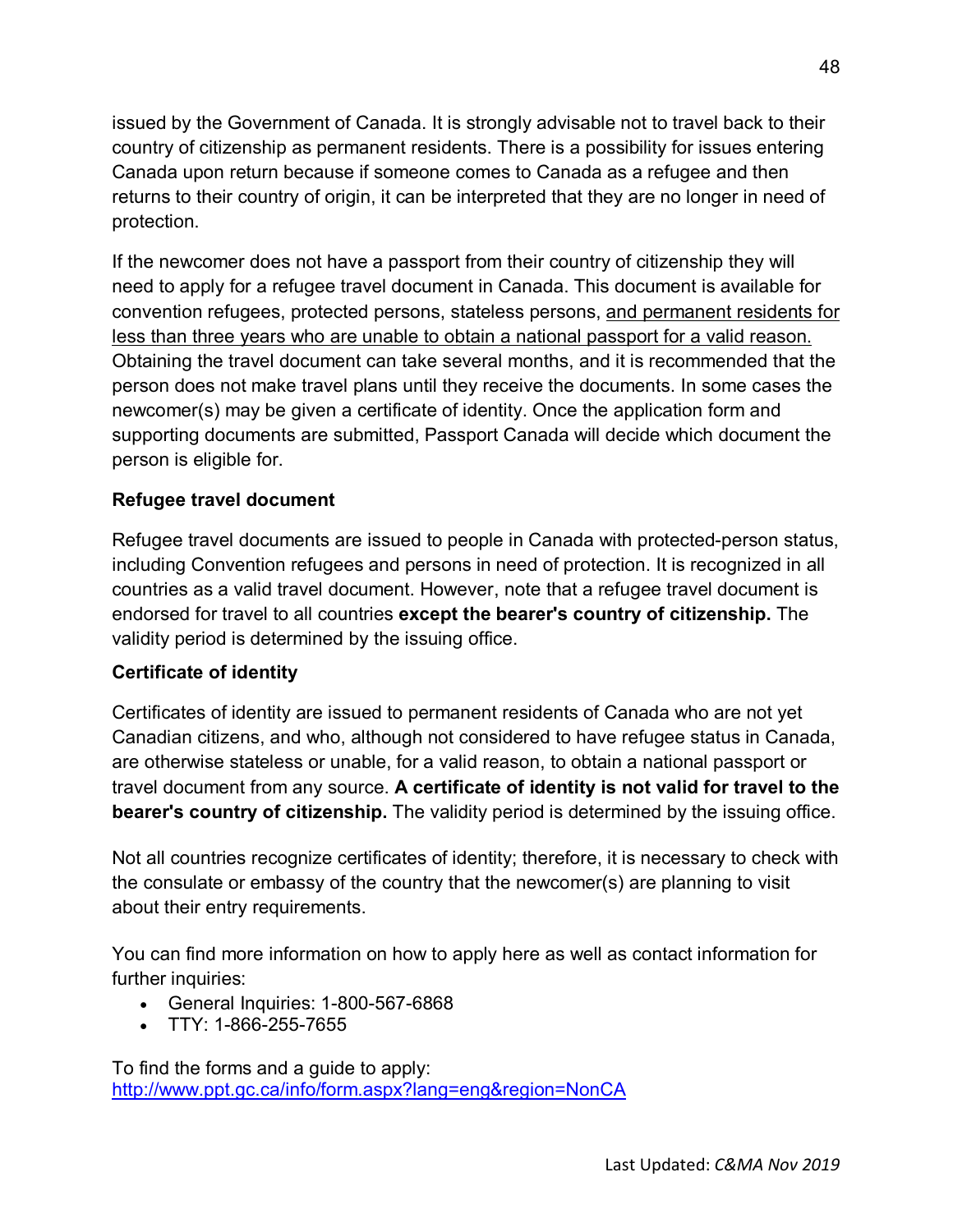#### For more information about travel documents: [http://www.settlement.org/sys/faqs\\_detail.asp?k=ref\\_after&faq\\_id=4001608](http://www.settlement.org/sys/faqs_detail.asp?k=ref_after&faq_id=4001608)

#### <span id="page-51-0"></span>**One Year Window (OYW)**

The One Year Window (OYW) program assists with family reunification by allowing resettled refugees, within one year of their arrival in Canada, to identify family members who are abroad and were not able to travel with them. Family members processed under OWY are processed as dependants on an expedited basis. They do not need to have their own refugee story examined but they will go through the inadmissibility screening. All family members applying under the one year window must have been listed on the original family member's application or have been added to it before the departure to Canada.

- It is the sponsoring group that is responsible for the support of all family members on the application for the duration of the sponsorship, even those who arrive later under the One Year Window. The sponsoring group will be notified regarding the non-accompanying member's application in order to make sure that the group is still able to provide settlement support.
- If the newcomer(s) are interested in resettling their family members listed on their original application, the sponsoring group should contact C&MA'S SAH representative for more information about how to proceed.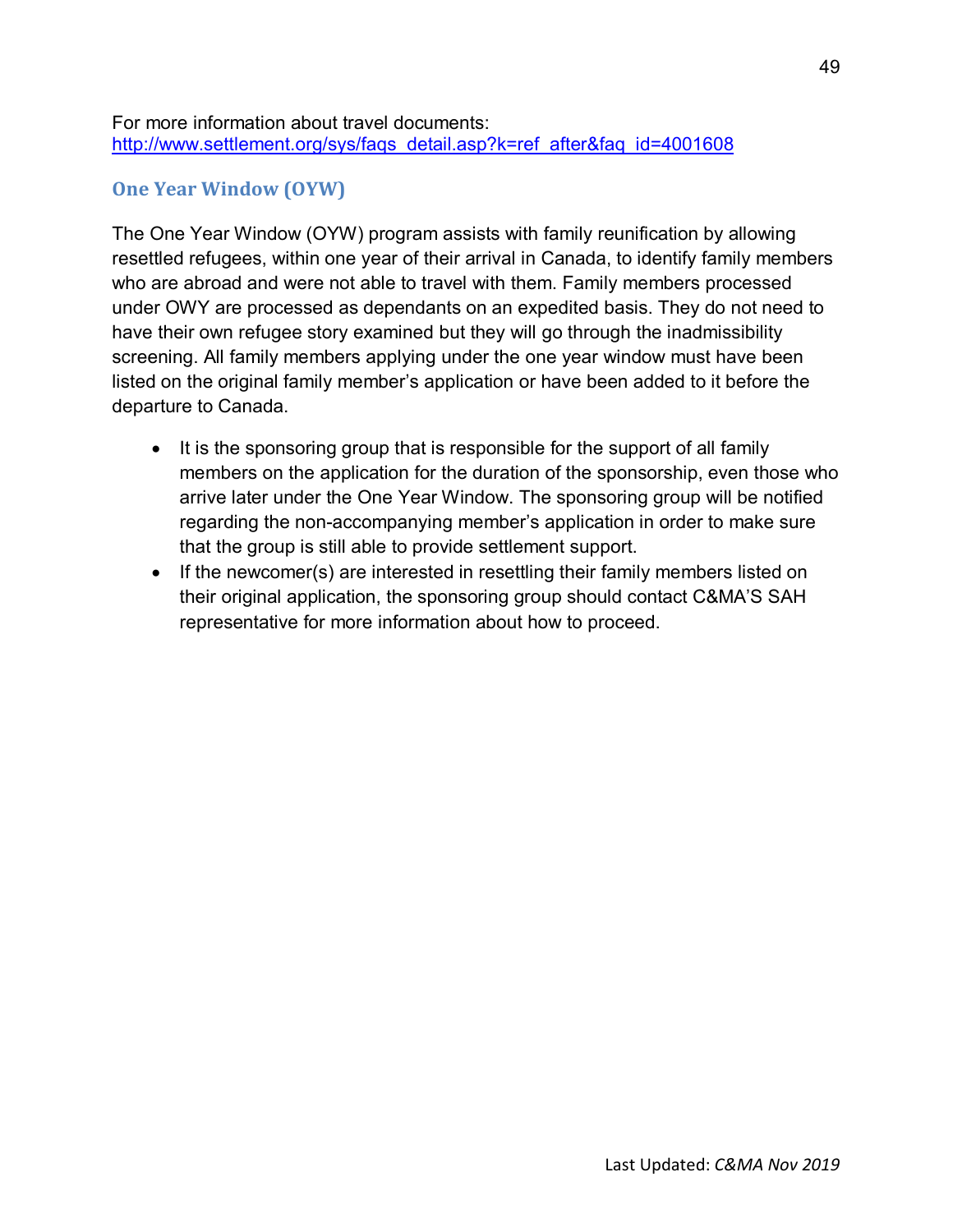## <span id="page-52-0"></span>**Chapter 5– What Happens After?**

#### <span id="page-52-1"></span>**Keeping in touch**

After the sponsorship is over you might have become friends with the newcomer(s). You can keep in touch with them but you have to make clear that they understand the difference between your role as a sponsor and as a friend after the sponsorship. Be clear about where your responsibilities end, especially the financial ones.

#### <span id="page-52-2"></span>**Celebrate!**

Mark the anniversary of the newcomers' arrival and your achievements as a sponsoring group by planning a celebration. You can also include other community members or partners who supported the newcomers and your group.

#### <span id="page-52-3"></span>**Evaluation**

Evaluating how the sponsorship went once it is over is a great way to find out what worked well, what did not, and how to build on this knowledge for the future. If your group is thinking of sponsoring other refugees at some point in the future, evaluation will be a great tool to improve your work. Make sure to have everyone in the sponsoring group participate in the evaluation together to get a diverse view. It is preferable that the evaluation is done within one month after the sponsorship is over in order to provide the most accurate view of the sponsorship.

You can start the evaluation based on two questions:

- What were the results?
- How were these results achieved (process)?

Results:

- What were our goals?
- Did we achieve them?
- Did we achieve other things as well?
- How did the results affect everyone involved?

Process:

- What methods did we use to achieve our goals?
- Of these methods, which was/were the most effective?
- What would we do different the next time to achieve different results?
- What would we do different the next time to achieve the same results more effectively?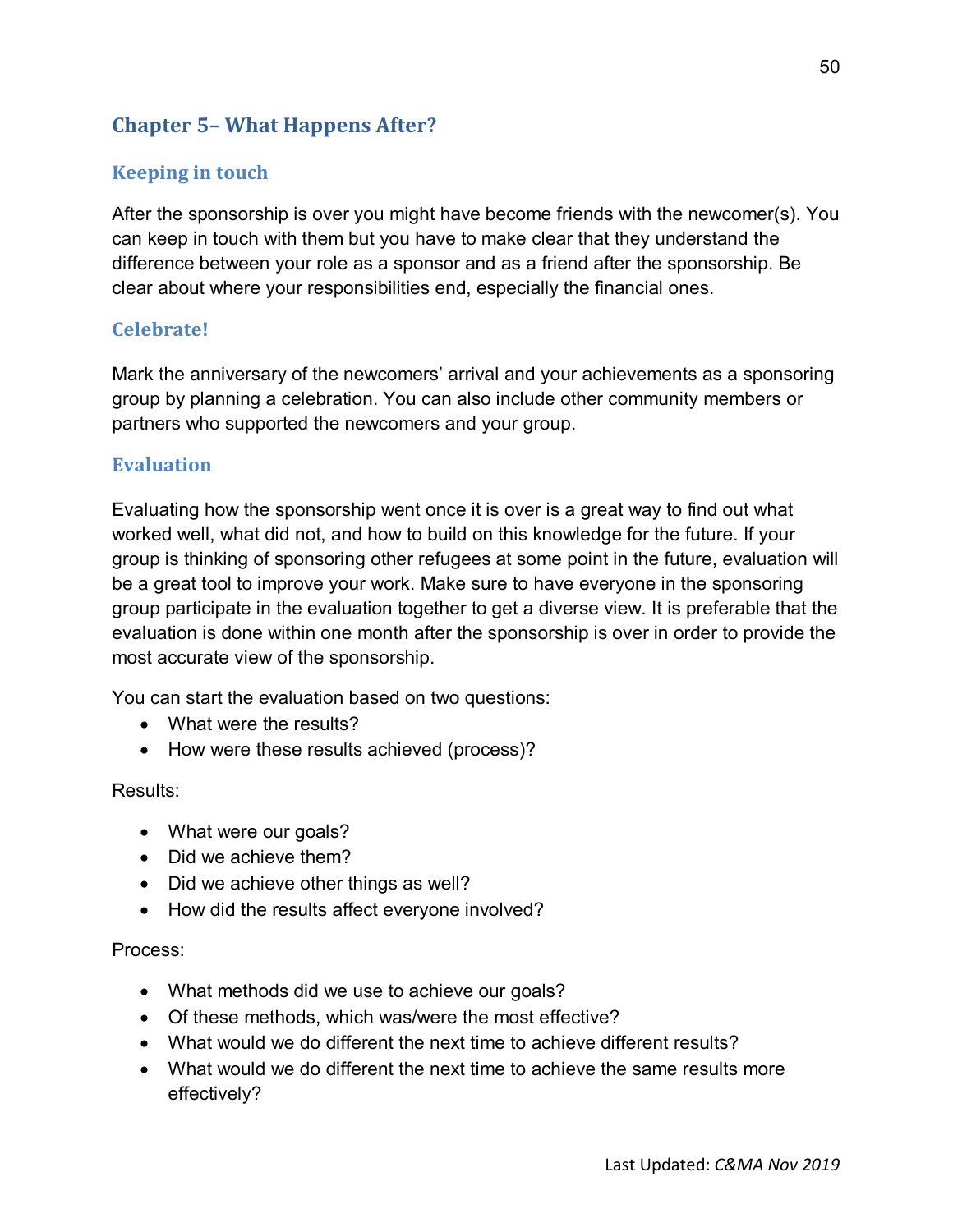It is a necessary to document the evaluation to have a source to go back to next time you do a sponsorship or for new members in the sponsorship group. Feel free to use the following questions as a template for your groups evaluation.

General Questions:

- What did you do well during the sponsorship period?
- What can you improve for the next sponsorship?
- What learning experiences have you experienced that you would like to share with other sponsoring groups?

Specific questions:

- How was the communication between the CG members performed?
	- o What were the results from this method?
	- o What could you do different next time to achieve better results?
- How well did the CG members feel involved in the sponsorship throughout the year/s?
	- o What could you do different next time to make CG members more involved in the sponsorship?
- What actions were taken to integrate the newcomer/s in Canada?
	- o What were the results?
	- $\circ$  What could you do different next time to achieve better results?
- How well did the newcomer/s improve their knowledge in the English or French language?
	- $\circ$  What were the barriers to improving their English or French (if any)?
	- o What could you do different next time to achieve better results?
- How prepared were the newcomer/s for independence at the end of the sponsorship period (financially, level of English or French, social support etc.)?
	- $\circ$  What were the barriers to becoming independent (if any)?
	- o What could you do different next time to achieve better results?
- How were the newcomer/s medical issues taken care of?
	- $\circ$  What were the barriers to accessing medical care (if any)?
	- o What could you do different next time to achieve better results?
- Did the newcomers have affordable, appropriate and permanent housing at the end of the sponsorship?
	- o What were the barriers to accessing affordable, appropriate and permanent housing?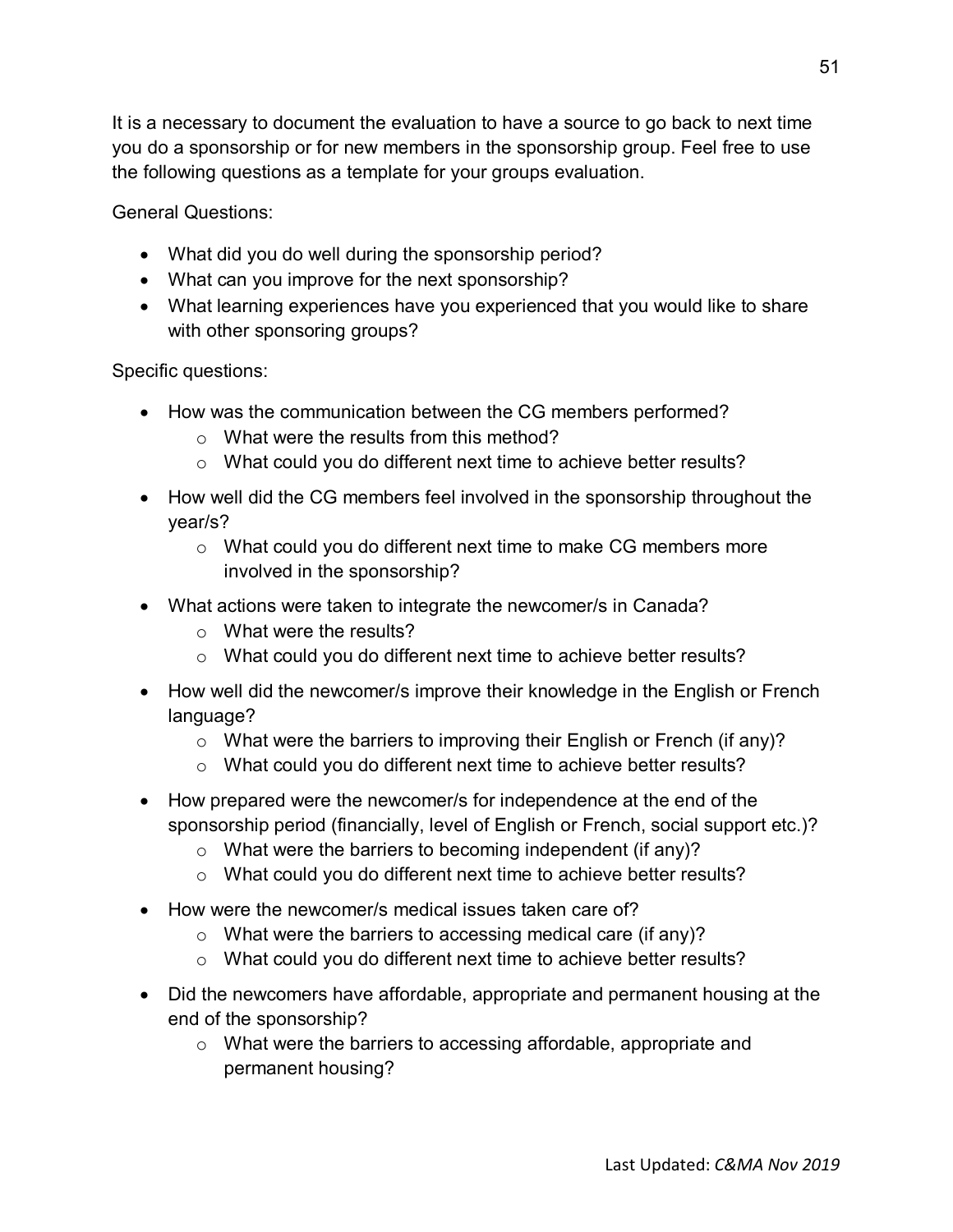#### <span id="page-54-0"></span>**Resources**

- **C&MA'S Refugee Sponsorship Program Staff team** (416) 674-7878 ext. 356 [refugeesponsorship@cmacan.org](mailto:refugeesponsorship@cmacan.org)
- **Immigration, Refugees and Citizenship Canada**: <http://www.cic.gc.ca/english/index.asp>
- **Settlement.org** while this website provides resources and information to newcomers in Ontario, it has information that is also valuable and applicable to refugees across canada. The website has general information about immigration & citizenship, housing, health, employment, education, community & recreation, legal service and daily life. They also have some general documents about the above categories translated into different languages.<http://www.settlement.org/>

#### <span id="page-54-1"></span>**Sources**

Canada Revenue Agency (2014). Canada Child Tax Benefit (CCTB). [http://www.cra](http://www.cra-arc.gc.ca/cctb/)[arc.gc.ca/cctb/](http://www.cra-arc.gc.ca/cctb/)

Government of Canada. (2014). Application for Interim Federal Health Program Coverage.<http://www.health.gov.on.ca/en/public/programs/telehealth/>

Government of Canada. (2013). Guide to the Private Sponsorship of Refugees Program.

[http://www.IRCC.gc.ca/english/resources/publications/ref-sponsor/section-2-19.asp](http://www.cic.gc.ca/english/resources/publications/ref-sponsor/section-2-19.asp)

Government of Canada. (2014). Passport Canada. [http://www.ppt.gc.ca/info/form.aspx?lang=eng&region=NonCA](http://www.ppt.gc.ca/info/form.aspx?lang=eng®ion=NonCA)

Government of Canada. (2014). Social Insurance Number. <http://www.servicecanada.gc.ca/eng/sc/sin/>

Refugee Sponsorship Training Program. (2014). Resources. <http://www.rstp.ca/en/resources/>

Settlement.org. (2010). Evaluate my credentials. [http://www.settlement.org/sys/faqs\\_detail.asp?faq\\_id=4001126](http://www.settlement.org/sys/faqs_detail.asp?faq_id=4001126)

Settlement.org. (2009). Services near me.<http://www.settlement.org/findhelp/>

[Service Canada](http://www.esdc.gc.ca/en/esdc/service_canada/index.page)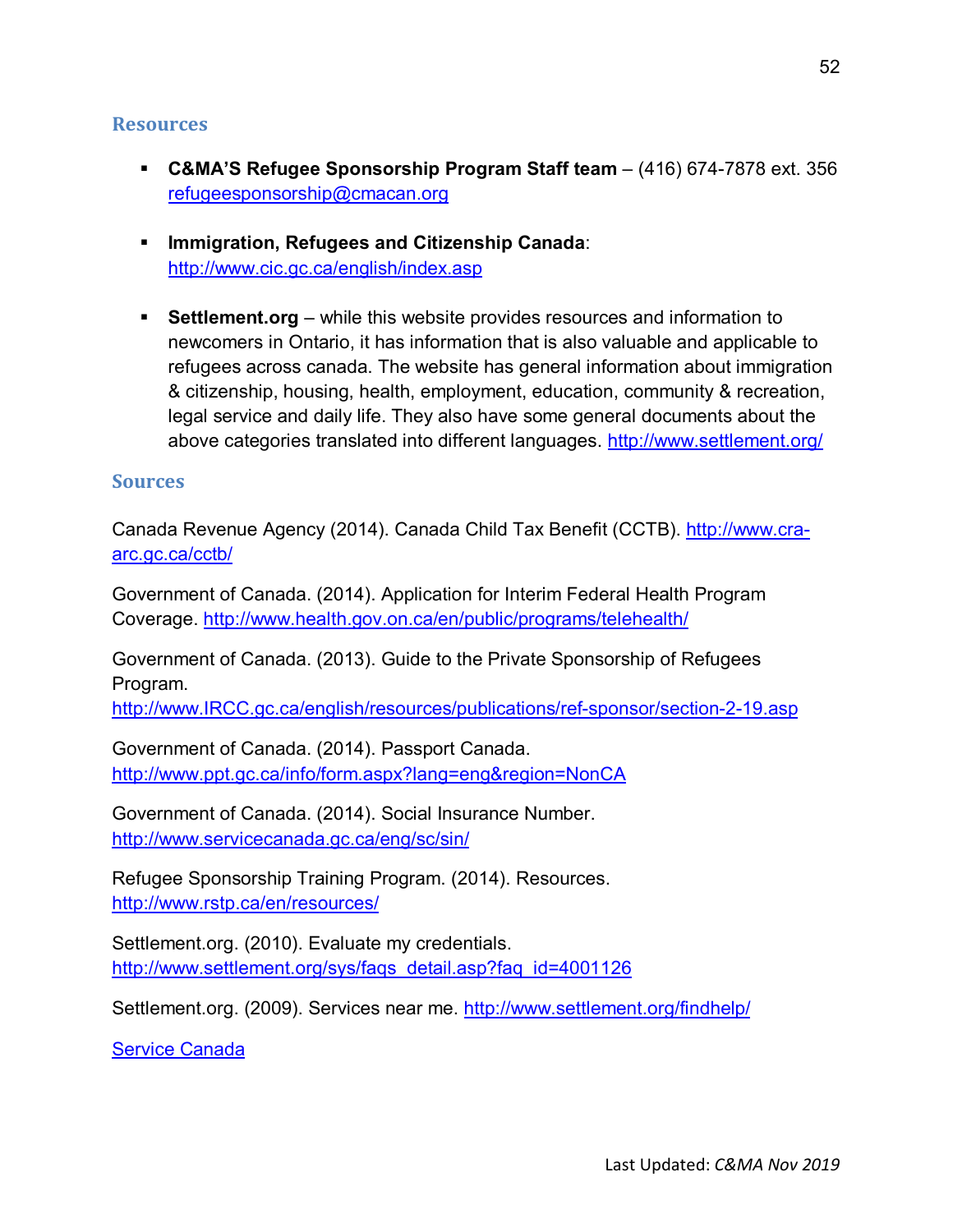## **Appendix**

## **A - Check List for Required Tasks Immediate Upon Arrival**

<span id="page-55-1"></span><span id="page-55-0"></span>F

| Required Tasks - Immediate on Arrival (A written version of information must be given for all *starred tasks) |                    |                 |                 |  |
|---------------------------------------------------------------------------------------------------------------|--------------------|-----------------|-----------------|--|
| <b>Task</b>                                                                                                   | <b>Assigned To</b> | Completed       | <b>Comments</b> |  |
| Meet at airport                                                                                               |                    | $\Box$          |                 |  |
| Basic explanation of who group is and that<br>they are there to help new arrivals*                            |                    |                 |                 |  |
| Provide home or cell phone                                                                                    |                    | $\Box$          |                 |  |
| Provide basic safety orientation of new<br>home*                                                              |                    | <b>Contract</b> |                 |  |
| Provide names, contact details and times of<br>availability of group members*                                 |                    |                 |                 |  |
| Provide list of emergency numbers*                                                                            |                    | $\Box$          |                 |  |
| Provide information on 911, nearest<br>hospital and walk-in clinic*                                           |                    |                 |                 |  |
| Provide food staples and/or premade meals                                                                     |                    | $\Box$          |                 |  |
| Orientation of appliances in new home*                                                                        |                    | $\Box$          |                 |  |
| Provide a small amount of money for<br>unexpected purchases                                                   |                    | <b>Contract</b> |                 |  |
| Phone card provided to allow contact with<br>family and friends back home                                     |                    |                 |                 |  |
| Arrange a time to return to home the<br>following day*                                                        |                    |                 |                 |  |
| Additional Tasks Completed:                                                                                   |                    |                 |                 |  |
|                                                                                                               |                    |                 |                 |  |
|                                                                                                               |                    |                 |                 |  |
|                                                                                                               |                    |                 |                 |  |
|                                                                                                               |                    |                 |                 |  |
|                                                                                                               |                    |                 |                 |  |
|                                                                                                               |                    |                 |                 |  |
|                                                                                                               |                    |                 |                 |  |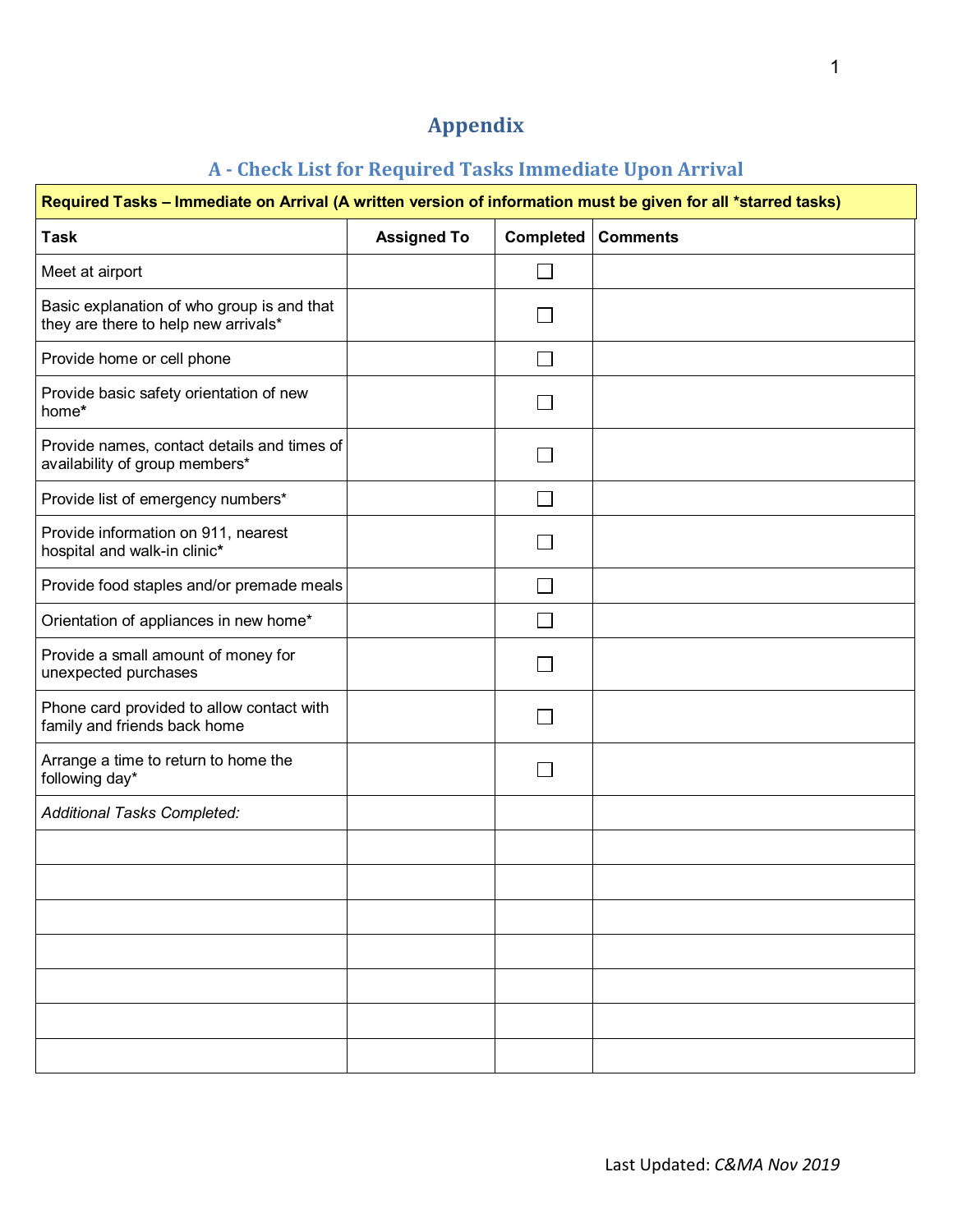## **B - Check List for Required Tasks During the First two Weeks**

<span id="page-56-0"></span>

| Required Tasks - With First Two Weeks (A written version of information must be given for all *starred tasks) |                    |                   |                 |  |
|---------------------------------------------------------------------------------------------------------------|--------------------|-------------------|-----------------|--|
| <b>Task</b>                                                                                                   | <b>Assigned To</b> | <b>Completed</b>  | <b>Comments</b> |  |
| Find permanent housing                                                                                        |                    |                   |                 |  |
| Provide newcomers Canadian address and<br>phone number to C&MA's SAH<br>Representative                        |                    |                   |                 |  |
| Register for SIN                                                                                              |                    | $\mathsf{L}$      |                 |  |
| Register for IFHP                                                                                             |                    | L.                |                 |  |
| Apply for CCTB (if applicable)                                                                                |                    | $\vert \ \ \vert$ |                 |  |
| Register for OHIP                                                                                             |                    |                   |                 |  |
| Tend to acute medical needs                                                                                   |                    |                   |                 |  |
| Neighborhood orientation*                                                                                     |                    |                   |                 |  |
| Expanded home orientation*                                                                                    |                    | $\mathsf{L}$      |                 |  |
| Public transit orientation*                                                                                   |                    | $\vert \ \ \vert$ |                 |  |
| Register for English or French classes                                                                        |                    | $\Box$            |                 |  |
| Register children in school                                                                                   |                    | $\mathbb{R}^n$    |                 |  |
| Expanded explanation of who group is and<br>that they are there to help new arrivals*                         |                    |                   |                 |  |
| Explanation of group's roles and<br>responsibilities to newcomers*                                            |                    |                   |                 |  |
| Explanation of newcomers responsibilities<br>and rights in Canada and to group*                               |                    |                   |                 |  |
| Provide Welcome Binder*                                                                                       |                    |                   |                 |  |
| Financial meeting*                                                                                            |                    |                   |                 |  |
| Open bank account                                                                                             |                    |                   |                 |  |
| Confirm application/apply for Permanent<br><b>Resident Card</b>                                               |                    |                   |                 |  |
| Contact local CIC to schedule RAP meeting<br>(if applicable)                                                  |                    |                   |                 |  |
| Additional Tasks Completed:                                                                                   |                    |                   |                 |  |
|                                                                                                               |                    |                   |                 |  |